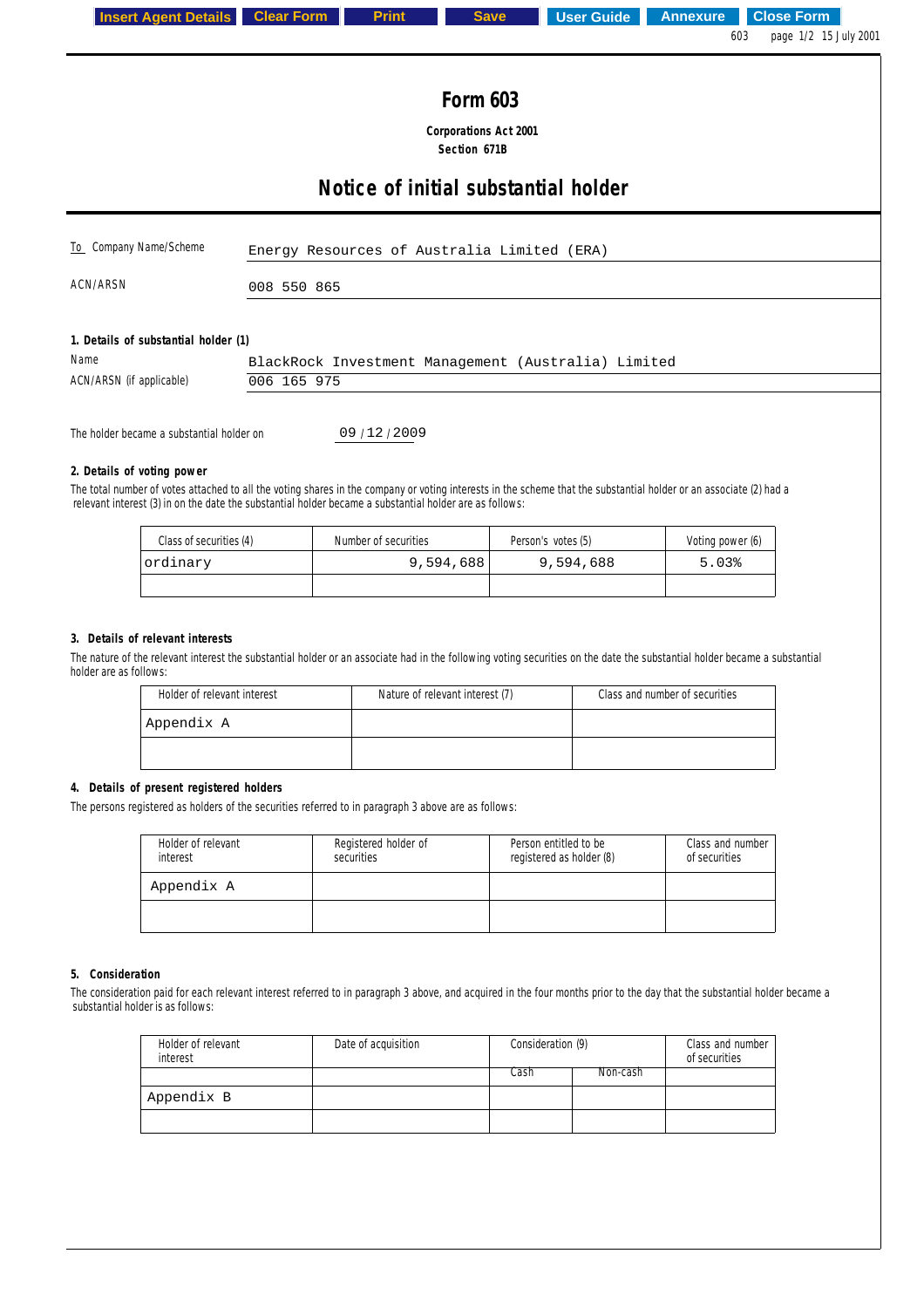|               | <b>Insert Agent Details</b><br><b>Clear Form</b>                                                                                                                                                                                                                                                                                                                                                                                                                                                                                                                      | <b>Print</b>          | <b>Save</b> | <b>User Guide</b> | <b>Annexure</b> | <b>Close Form</b><br>page 2/2 15 July 2001<br>603 |
|---------------|-----------------------------------------------------------------------------------------------------------------------------------------------------------------------------------------------------------------------------------------------------------------------------------------------------------------------------------------------------------------------------------------------------------------------------------------------------------------------------------------------------------------------------------------------------------------------|-----------------------|-------------|-------------------|-----------------|---------------------------------------------------|
| 6. Associates |                                                                                                                                                                                                                                                                                                                                                                                                                                                                                                                                                                       |                       |             |                   |                 |                                                   |
|               | The reasons the persons named in paragraph 3 above are associates of the substantial holder are as follows:                                                                                                                                                                                                                                                                                                                                                                                                                                                           |                       |             |                   |                 |                                                   |
|               | Name and ACN/ARSN (if applicable)                                                                                                                                                                                                                                                                                                                                                                                                                                                                                                                                     | Nature of association |             |                   |                 |                                                   |
|               | Appendix A                                                                                                                                                                                                                                                                                                                                                                                                                                                                                                                                                            |                       |             |                   |                 |                                                   |
| 7. Addresses  | The addresses of persons named in this form are as follows:                                                                                                                                                                                                                                                                                                                                                                                                                                                                                                           |                       |             |                   |                 |                                                   |
|               | Name                                                                                                                                                                                                                                                                                                                                                                                                                                                                                                                                                                  | Address               |             |                   |                 |                                                   |
|               | Appendix A                                                                                                                                                                                                                                                                                                                                                                                                                                                                                                                                                            |                       |             |                   |                 |                                                   |
|               |                                                                                                                                                                                                                                                                                                                                                                                                                                                                                                                                                                       |                       |             |                   |                 |                                                   |
| Signature     |                                                                                                                                                                                                                                                                                                                                                                                                                                                                                                                                                                       |                       |             |                   |                 |                                                   |
|               | print name Con Tzatzakis                                                                                                                                                                                                                                                                                                                                                                                                                                                                                                                                              |                       |             | capacity Director |                 |                                                   |
|               | sign here                                                                                                                                                                                                                                                                                                                                                                                                                                                                                                                                                             |                       |             | date              | 06/01/2010      |                                                   |
|               |                                                                                                                                                                                                                                                                                                                                                                                                                                                                                                                                                                       |                       |             |                   |                 |                                                   |
|               |                                                                                                                                                                                                                                                                                                                                                                                                                                                                                                                                                                       |                       |             |                   |                 |                                                   |
|               |                                                                                                                                                                                                                                                                                                                                                                                                                                                                                                                                                                       | <b>DIRECTIONS</b>     |             |                   |                 |                                                   |
|               | If there are a number of substantial holders with similar or related relevant interests (eg. a corporation and its related corporations, or the manager and trustee of an<br>equity trust), the names could be included in an annexure to the form. If the relevant interests of a group of persons are essentially similar, they may be referred to<br>throughout the form as a specifically named group if the membership of each group, with the names and addresses of members is clearly set out in paragraph 7 of the<br>form.                                  |                       |             |                   |                 |                                                   |
| (2)           | See the definition of "associate" in section 9 of the Corporations Act 2001.                                                                                                                                                                                                                                                                                                                                                                                                                                                                                          |                       |             |                   |                 |                                                   |
|               | See the definition of "relevant interest" in sections 608 and 671B(7) of the Corporations Act 2001.                                                                                                                                                                                                                                                                                                                                                                                                                                                                   |                       |             |                   |                 |                                                   |
|               | The voting shares of a company constitute one class unless divided into separate classes.                                                                                                                                                                                                                                                                                                                                                                                                                                                                             |                       |             |                   |                 |                                                   |
| (5)           | The total number of votes attached to all the voting shares in the company or voting interests in the scheme (if any) that the person or an associate has a relevant<br>interest in.                                                                                                                                                                                                                                                                                                                                                                                  |                       |             |                   |                 |                                                   |
| (6)           | The person's votes divided by the total votes in the body corporate or scheme multiplied by 100.                                                                                                                                                                                                                                                                                                                                                                                                                                                                      |                       |             |                   |                 |                                                   |
| (7)           | Include details of:                                                                                                                                                                                                                                                                                                                                                                                                                                                                                                                                                   |                       |             |                   |                 |                                                   |
|               | any relevant agreement or other circumstances by which the relevant interest was acquired. If subsection 671B(4) applies, a copy of any document setting out<br>(a)<br>the terms of any relevant agreement, and a statement by the person giving full and accurate details of any contract, scheme or arrangement, must accompany<br>this form, together with a written statement certifying this contract, scheme or arrangement; and                                                                                                                                |                       |             |                   |                 |                                                   |
|               | any qualification of the power of a person to exercise, control the exercise of, or influence the exercise of, the voting powers or disposal of the securities to<br>(b)<br>which the relevant interest relates (indicating clearly the particular securities to which the qualification applies).                                                                                                                                                                                                                                                                    |                       |             |                   |                 |                                                   |
|               | See the definition of "relevant agreement" in section 9 of the Corporations Act 2001.                                                                                                                                                                                                                                                                                                                                                                                                                                                                                 |                       |             |                   |                 |                                                   |
|               | If the substantial holder is unable to determine the identity of the person (eg. if the relevant interest arises because of an option) write "unknown".                                                                                                                                                                                                                                                                                                                                                                                                               |                       |             |                   |                 |                                                   |
| (9)           | Details of the consideration must include any and all benefits, money and other, that any person from whom a relevant interest was acquired has, or may, become<br>entitled to receive in relation to that acquisition. Details must be included even if the benefit is conditional on the happening or not of a contingency. Details must be<br>included of any benefit paid on behalf of the substantial holder or its associate in relation to the acquisitions, even if they are not paid directly to the person from whom<br>the relevant interest was acquired. |                       |             |                   |                 |                                                   |
|               |                                                                                                                                                                                                                                                                                                                                                                                                                                                                                                                                                                       |                       |             |                   |                 |                                                   |
|               |                                                                                                                                                                                                                                                                                                                                                                                                                                                                                                                                                                       |                       |             |                   |                 |                                                   |
|               |                                                                                                                                                                                                                                                                                                                                                                                                                                                                                                                                                                       |                       |             |                   |                 |                                                   |
|               |                                                                                                                                                                                                                                                                                                                                                                                                                                                                                                                                                                       |                       |             |                   |                 | <b>Annexure</b>                                   |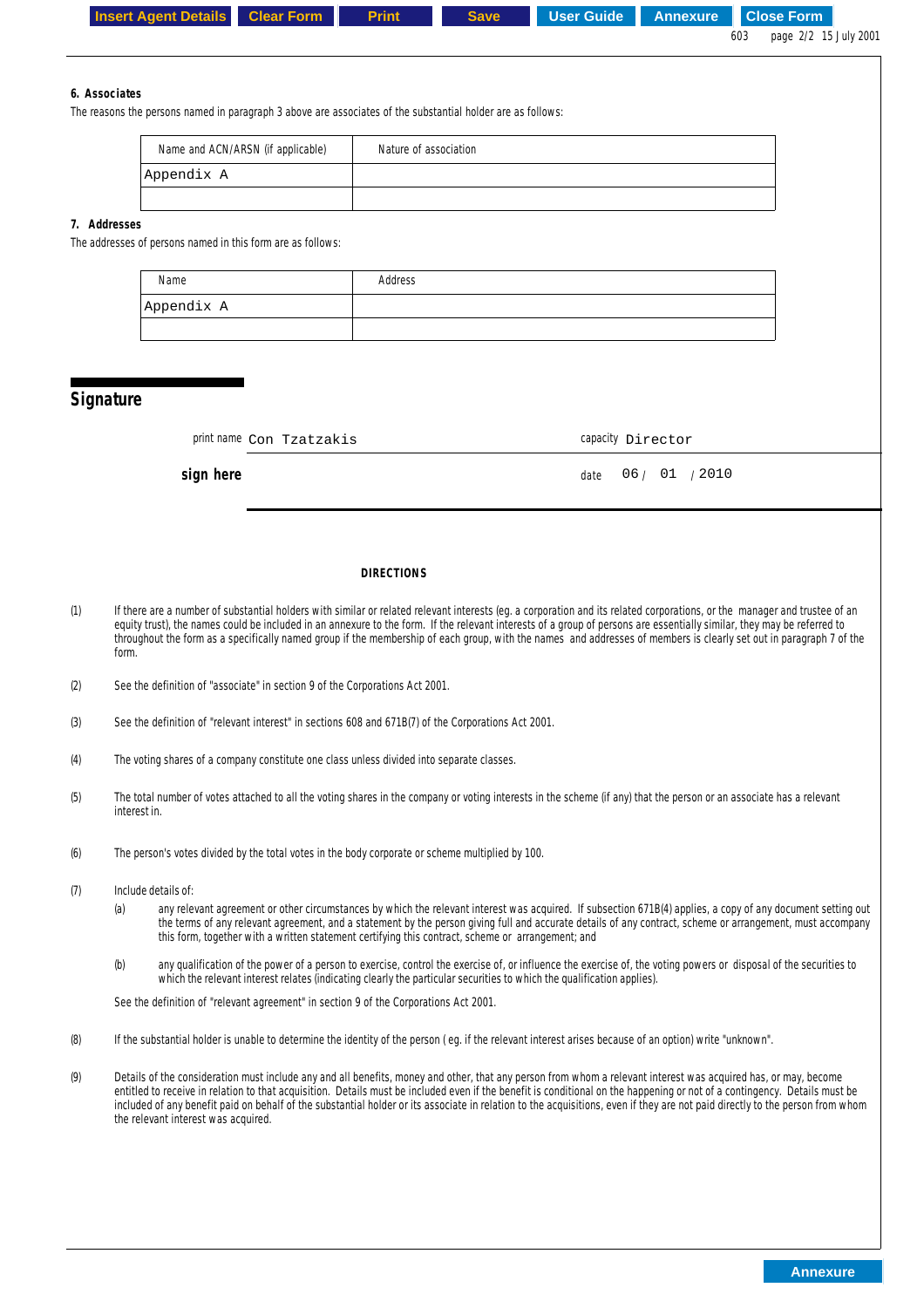| <b>Entity Name</b>                                     | class      | <b>Number of</b><br><b>Securities</b> | Nature of<br><b>Association</b>             | <b>Entity Address</b>                                                                             |
|--------------------------------------------------------|------------|---------------------------------------|---------------------------------------------|---------------------------------------------------------------------------------------------------|
| <b>BlackRock Investment Management</b><br>(Dublin) Ltd | ORD        | 700                                   | same ultimate<br>holding company            | Dublin, Ireland                                                                                   |
| <b>BlackRock Investment Management</b><br>(UK) Ltd     | <b>ORD</b> | 6,655                                 | same ultimate                               | 33 King William Street<br>holding company London EC4R 9AS, UK                                     |
| <b>BlackRock Fund Managers Ltd</b>                     | <b>ORD</b> | 16,000                                | same ultimate                               | 33 King William Street<br>holding company London EC4R 9AS, UK                                     |
| BlackRock Asset Management Canada<br>Limited           | <b>ORD</b> | 17,328                                | same ultimate                               | 161 Bay Street, Suite 2500<br>holding company Toronto, Ontario M5J 2S1                            |
| BlackRock International Ltd.                           | <b>ORD</b> | 33,138                                | same ultimate                               | 40 Torphichen Street<br>holding company Edinburgh EH3 8JB                                         |
| BlackRock Investment Management,<br><b>LLC</b>         | <b>ORD</b> | 36,811                                | same ultimate                               | 800 Scudders Mill Road<br>holding company Plainsboro, NJ 08536                                    |
| <b>BlackRock Investment Management</b><br>(Korea) Ltd. | <b>ORD</b> | 38,100                                | same ultimate                               | 23/F Seoul Finance Centre<br>holding company 84 Taepyeongno 1-ga, Jung-gu<br>Seoul 100-768, Korea |
| BlackRock Japan Co. Ltd.                               | <b>ORD</b> | 70,574                                | same ultimate                               | Sapia Tower<br>holding company 1-7-12 Marunouchi, Chiyoda-ku,<br>Tokyo, 100-0005 Japan            |
| BlackRock Asset Management Japan<br>Limited            | <b>ORD</b> | 152,571                               | same ultimate                               | Marunouchi Trust Tower Main,<br>holding company 1-8-3 Marunouchi, Chiyoda-ku<br>Tokyo 100-8217    |
| BlackRock Advisors (UK) Ltd.                           | <b>ORD</b> | 526,364                               | same ultimate                               | Murray House<br>holding company 1Royal Mint Court                                                 |
| <b>BlackRock Fund Advisors</b>                         | <b>ORD</b> | 683,733                               | same ultimate                               | London, EC3N 4HH, UK<br>400 Howard Street<br>holding company San Francisco, CA, 94105             |
| <b>BlackRock Investment Management</b><br>(Aust) Ltd   | <b>ORD</b> | 965,286                               | same ultimate                               | Level 19, 120 Collins St<br>holding company Melbourne Australia                                   |
| <b>BlackRock Investment Management</b><br>(LUX)        | <b>ORD</b> | 2,000,000                             | same ultimate<br>holding company Luxembourg | 6d route de Treves                                                                                |
| BlackRock Asset Management Australia<br>Limited        | <b>ORD</b> | 3,987,799                             | same ultimate                               | Level 43, Grosvenor Place<br>holding company 225 George Street<br>Sydney NSW 2000 Australia       |
| BlackRock Institutional Trust Company,<br>N.A.         | <b>ORD</b> | 1,059,629                             | same ultimate                               | 400 Howard Street<br>holding company San Francisco, CA, 94105                                     |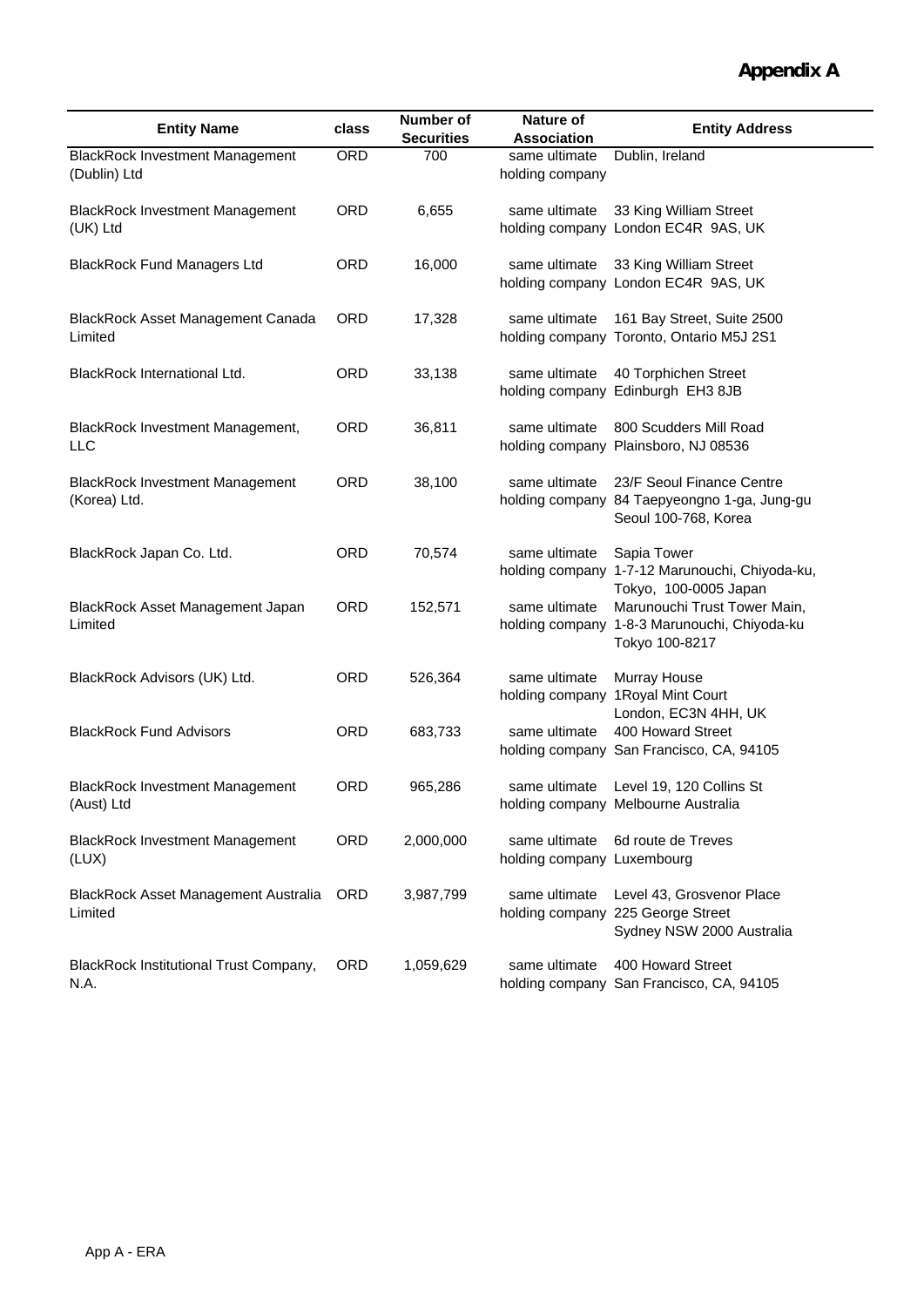**Appendix B**

## **Energy Resources of Australia Limited (ERA)**

| <b>Trade Date</b> | <b>Trans type</b> | Consideration | <b>Units</b> |
|-------------------|-------------------|---------------|--------------|
| 10-Aug-09         | Buy               | 9,660         | 374          |
| 10-Aug-09         | B                 | 73,541        | 2,846        |
| 10-Aug-09         | B                 | 36,693        | 1,420        |
| 10-Aug-09         | B                 | 46,357        | 1,794        |
| 10-Aug-09         | В                 | 14,677        | 568          |
| 10-Aug-09         | В                 | 15,504        | 600          |
| 10-Aug-09         | B                 | 9,380         | 363          |
| 10-Aug-09         | B                 | 135,892       | 5,259        |
| 10-Aug-09         | B                 | 265,661       | 10,281       |
| 10-Aug-09         | B                 | 141,939       | 5,493        |
| 10-Aug-09         | B                 | 60,181        | 2,329        |
| 10-Aug-09         | B                 | 51,241        | 1,983        |
| 10-Aug-09         | B                 | 11,783        | 456          |
| 10-Aug-09         | В                 | 37,003        | 1,432        |
| 10-Aug-09         | B                 | 32,584        | 1,261        |
| 10-Aug-09         | B                 | 32,636        | 1,263        |
| 10-Aug-09         | B                 | 78,605        | 3,042        |
| 10-Aug-09         | В                 | 20,310        | 786          |
| 10-Aug-09         | B                 | 15,426        | 597          |
| 10-Aug-09         | B                 | 68,941        | 2,668        |
| 10-Aug-09         | B                 | 127,443       | 4,932        |
| 10-Aug-09         | B                 | 254,513       | 9,826        |
| 10-Aug-09         | B                 | 339,330       | 13,132       |
| 10-Aug-09         | Buy               | 285           | 11           |
| 11-Aug-09         | Sell              | 8,035         | 313          |
| 11-Aug-09         | Sell              | 14,919        | 579          |
| 11-Aug-09         | Sell              | 51,520        | 2,007        |
| 11-Aug-09         | Sell              | 147,010       | 5,723        |
| 11-Aug-09         | S                 | 296,084       | $-11,401$    |
| 11-Aug-09         | B                 | 60,562        | 2,332        |
| 11-Aug-09         | B                 | 114,227       | 4,435        |
| 11-Aug-09         | B                 | 149,899       | 5,772        |
| 11-Aug-09         | B                 | 282,464       | 10,967       |
| 11-Aug-09         | B                 | 85,623        | 3,297        |
| 11-Aug-09         | B                 | 161,463       | 6,269        |
| 11-Aug-09         | Buy               | 439           | 17           |
| 12-Aug-09         | Buy               | 9,874         | 374          |
| 12-Aug-09         | Buy               | 19,747        | 748          |
| 12-Aug-09         | Sell              | 25,438        | 949          |
| 12-Aug-09         | Sell              | 31,676        | 1,192        |
| 12-Aug-09         | Buy               | 186           | 7            |
| 13-Aug-09         | Sell              | 25,104        | 948          |
| 13-Aug-09         | Buy               | 74,321        | 2,768        |
| 13-Aug-09         | S                 | 159,543       | $-5,942$     |
| 13-Aug-09         | В                 | 44,222        | 1,647        |
| 13-Aug-09         | B                 | 102,098       | 3,815        |
| 13-Aug-09         | B                 | 88,417        | 3,293        |
| 13-Aug-09         | B                 | 203,955       | 7,621        |
| 13-Aug-09         | B                 | 26,904        | 1,002        |
| 13-Aug-09         | B                 | 62,142        | 2,322        |
| 13-Aug-09         | Buy               | 1,311         | 49           |
| 14-Aug-09         | Buy               | 8,138         | 313          |
| 14-Aug-09         | Buy               | 9,724         | 374          |
| 14-Aug-09         | Sell              | 14,686        | 565          |
| 14-Aug-09         | Buy               | 142,291       | 5,470        |
| 14-Aug-09         | В                 | 39,365        | 1,491        |
| 14-Aug-09         | Buy               | 338           | 13           |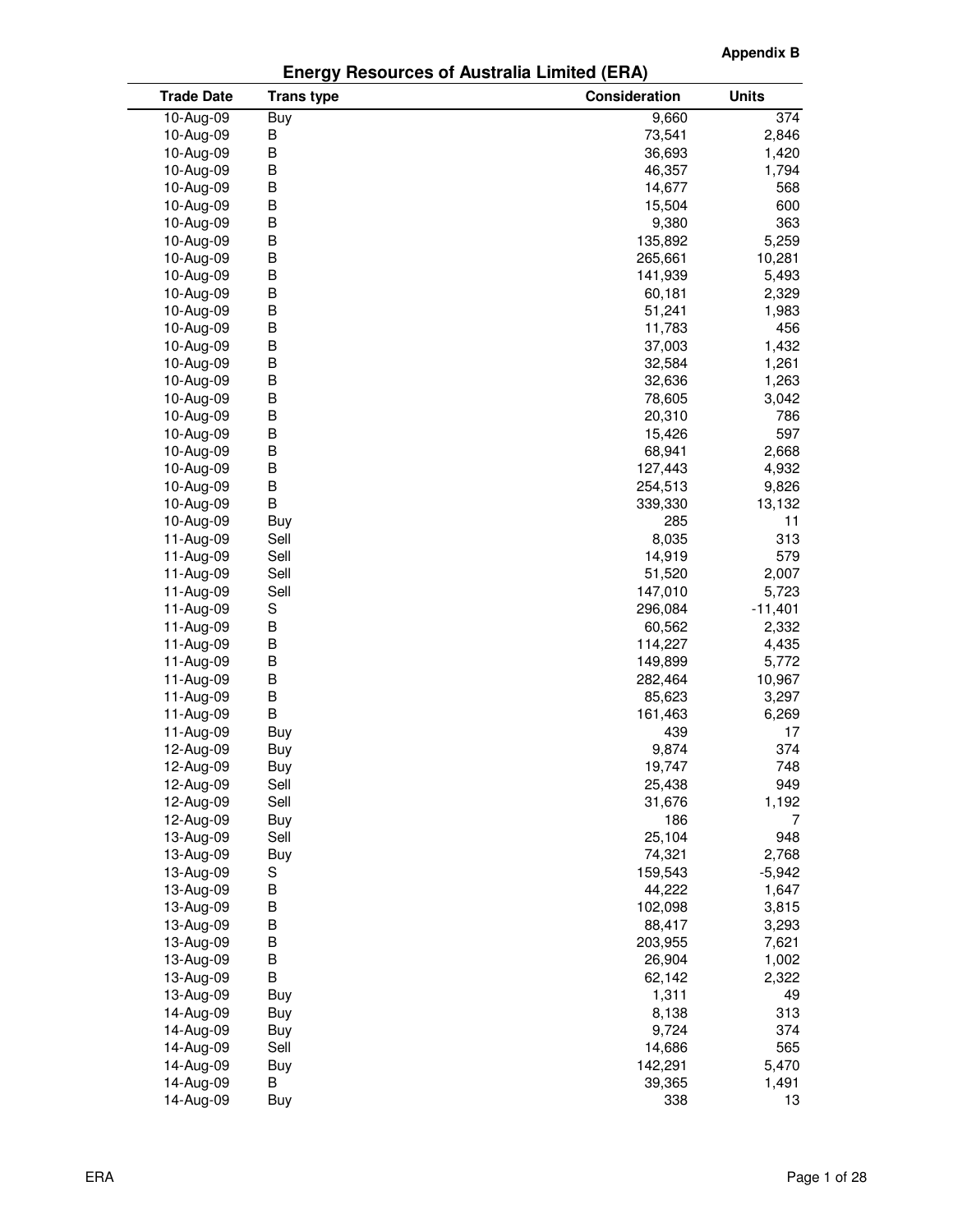| <b>Trade Date</b>      | <b>Trans type</b> | Consideration   | <b>Units</b> |
|------------------------|-------------------|-----------------|--------------|
| 17-Aug-09              | Sell              | $-11,554$       | $-550$       |
| 17-Aug-09              | Sell              | $-11,554$       | $-550$       |
| 17-Aug-09              | Sell              | $-10,819$       | $-515$       |
| 17-Aug-09              | Sell              | $-10,819$       | $-515$       |
| 17-Aug-09              | Buy               | 7,982           | 313          |
| 17-Aug-09              | Sell              | 10,819          | 515          |
| 17-Aug-09              | Sell              | 10,819          | 515          |
| 17-Aug-09              | Sell              | 10,822          | 515          |
| 17-Aug-09              | Sell              | 10,822          | 515          |
| 17-Aug-09              | Sell              | 11,554          | 550          |
| 17-Aug-09              | Sell              | 11,554          | 550          |
| 17-Aug-09              | Sell              | 11,558          | 550          |
| 17-Aug-09              | Sell              | 11,558          | 550          |
| 17-Aug-09              | B                 | 77,778          | 3,052        |
| 17-Aug-09              | B                 | 7,620           | 299          |
| 17-Aug-09              | B                 | 68,960          | 2,706        |
| 17-Aug-09              | B                 | 135,066         | 5,300        |
| 17-Aug-09              | B                 | 129,714         | 5,090        |
| 17-Aug-09              | B                 | 54,460          | 2,137        |
| 17-Aug-09              | B                 | 25,866          | 1,015        |
| 17-Aug-09              | B                 | 19,393          | 761          |
| 17-Aug-09              | B                 | 29,638          | 1,163        |
| 17-Aug-09              | $\mathbb S$       | 80,411          | $-3,164$     |
| 17-Aug-09              | B                 | 53,338          | 2,093        |
| 17-Aug-09              | B                 | 84,633          | 3,321        |
| 17-Aug-09              | В                 | 280,962         | 11,025       |
| 17-Aug-09              | Buy               | 612             | 24           |
| 18-Aug-09              | <b>BUY</b>        | $-15,338$       | 600          |
| 18-Aug-09              | Sell              | $-17,054$       | $-554$       |
| 18-Aug-09              | Sell              | $-17,054$       | $-554$       |
| 18-Aug-09              | Sell              | $-15,731$       | $-511$       |
| 18-Aug-09              | Sell              | $-15,731$       | $-511$       |
| 18-Aug-09              | Sell              | 10,737          | 511          |
| 18-Aug-09              | Sell              | 10,738          | 511          |
| 18-Aug-09              | Sell              | 11,641          | 554          |
| 18-Aug-09              | Sell              | 11,641          | 554          |
| 18-Aug-09              | Sell              | 15,731          | 511          |
| 18-Aug-09              | Sell              | 15,731          | 511          |
| 18-Aug-09              | Sell              | 17,054          | 554          |
| 18-Aug-09              | Sell              | 17,054          | 554          |
| 18-Aug-09              | В                 | 195,252         | 7,649        |
| 18-Aug-09              | В                 | 377,996         | 14,808       |
| 18-Aug-09              | B                 | 306,292         | 11,999       |
| 18-Aug-09              | Buy               | 1,635           | 64           |
| 19-Aug-09              | Sell              | 7,543           | 348          |
| 19-Aug-09              | Sell              | 7,543           | 348          |
| 19-Aug-09              | Sell              | 7,565           | 349          |
| 19-Aug-09              | Sell              | 7,565           | 349          |
| 19-Aug-09              | Buy               | 16,605          | 630          |
| 19-Aug-09              | Sell              | 18,804          | 714          |
| 19-Aug-09<br>19-Aug-09 | B<br>В            | 2,836<br>36,120 | 107<br>1,363 |
| 19-Aug-09              | B                 | 2,279           | 86           |
| 19-Aug-09              | B                 | 28,912          | 1,091        |
| 19-Aug-09              | S                 | 12,588          | $-475$       |
| 19-Aug-09              | B                 | 1,882           | 71           |
| 19-Aug-09              | B                 | 24,009          | 906          |
| 19-Aug-09              | B                 | 5,592           | 211          |
| 19-Aug-09              | В                 | 69,907          | 2,638        |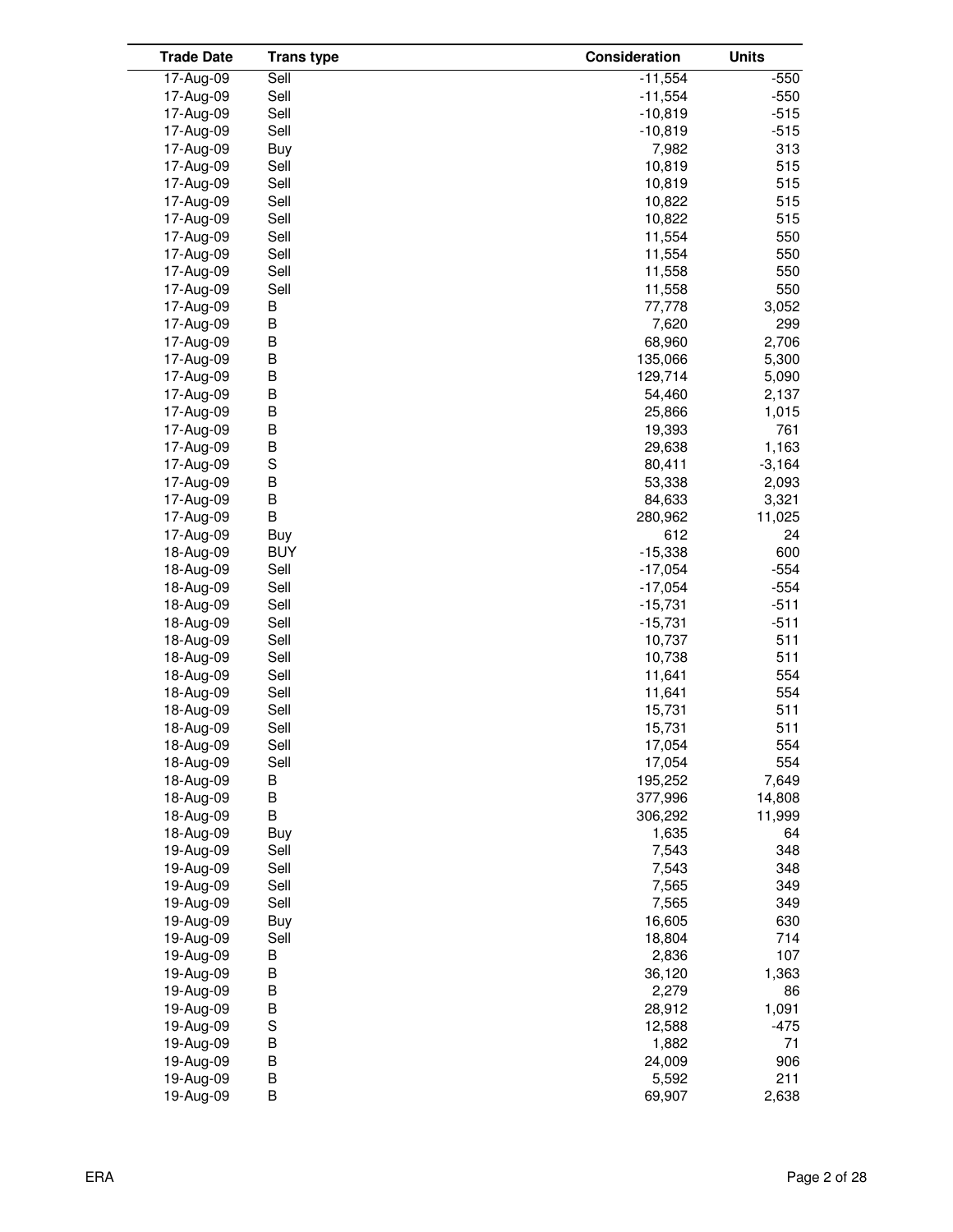| <b>Trade Date</b> | <b>Trans type</b> | Consideration | <b>Units</b> |
|-------------------|-------------------|---------------|--------------|
| 19-Aug-09         | Sell              | 159           | -6           |
| 20-Aug-09         | <b>BUY</b>        | $-345$        | 14           |
| 20-Aug-09         | Sell              | 6,518         | 265          |
| 20-Aug-09         | Buy               | 14,355        | 583          |
| 20-Aug-09         | Buy               | 17,030        | 692          |
| 20-Aug-09         | Sell              | 24,750        | 1,006        |
| 20-Aug-09         | S                 | 82,120        | $-3,264$     |
| 20-Aug-09         | Sell              | 4,584         | $-183$       |
| 20-Aug-09         | Adjustment        | 53            | $-2$         |
| 20-Aug-09         | Adjustment        | 53            | $-2$         |
| 21-Aug-09         | Buy               | 30,200        | 2,104        |
| 21-Aug-09         | Sell              | 30,200        | 2,104        |
| 21-Aug-09         | Buy               | 52,411        | 2,104        |
| 21-Aug-09         | Buy               | 82,444        | 6,652        |
| 21-Aug-09         | Sell              | 82,444        | 6,652        |
| 21-Aug-09         | Buy               | 106,774       | 8,615        |
| 21-Aug-09         | Sell              | 106,774       | 8,615        |
| 21-Aug-09         | Buy               | 165,701       | 6,652        |
| 21-Aug-09         | Buy               | 214,600       | 8,615        |
| 21-Aug-09         | В                 | 45,747        | 1,843        |
| 21-Aug-09         | B                 | 9,606         | 387          |
| 21-Aug-09         | B                 | 66,797        | 2,691        |
| 21-Aug-09         | B                 | 165,837       | 6,681        |
| 21-Aug-09         | B                 | 36,861        | 1,485        |
| 21-Aug-09         | B                 | 58,208        | 2,345        |
| 21-Aug-09         | B                 | 62,949        | 2,536        |
| 21-Aug-09         | B                 | 36,513        | 1,471        |
| 21-Aug-09         | B                 | 18,046        | 727          |
| 21-Aug-09         | B                 | 33,634        | 1,355        |
| 21-Aug-09         | B                 | 55,800        | 2,248        |
| 21-Aug-09         | B                 | 243,133       | 9,795        |
| 21-Aug-09         | Buy               | 248           | 10           |
| 24-Aug-09         | Buy               | 7,869         | 313          |
| 24-Aug-09         | B                 | 32,597        | 1,295        |
| 24-Aug-09         | B                 | 35,970        | 1,429        |
| 24-Aug-09         | B                 | 82,790        | 3,289        |
| 24-Aug-09         | B                 | 26,984        | 1,072        |
| 24-Aug-09         | B                 | 10,094        | 401          |
| 24-Aug-09         | B                 | 141,188       | 5,609        |
| 24-Aug-09         | Buy               | 904           | 36           |
| 25-Aug-09         | Buy               | 18,857        | 748          |
| 25-Aug-09         | B                 | 73,526        | 2,927        |
| 25-Aug-09         | B                 | 92,491        | 3,682        |
| 25-Aug-09         | B                 | 286,692       | 11,413       |
| 25-Aug-09         | B                 | 179,481       | 7,145        |
| 25-Aug-09         | Buy               | 781           | 31           |
| 26-Aug-09         | <b>BUY</b>        | $-180$        | 7            |
| 26-Aug-09         | <b>BUY</b>        | $-1,823$      | 71           |
| 26-Aug-09         | Sell              | 37,464        | 1,460        |
| 26-Aug-09         | Sell              | 45,382        | 1,761        |
| 26-Aug-09         | Sell              | 199,267       | 7,768        |
| 26-Aug-09         | B                 | 46,294        | 1,793        |
| 26-Aug-09         | B                 | 47,249        | 1,830        |
| 26-Aug-09         | B                 | 16,834        | 652          |
| 26-Aug-09         | B                 | 12,626        | 489          |
| 26-Aug-09         | B                 | 200,743       | 7,775        |
| 26-Aug-09         | B                 | 26,387        | 1,022        |
| 26-Aug-09         | B                 | 58,945        | 2,283        |
| 26-Aug-09         | B                 | 40,872        | 1,583        |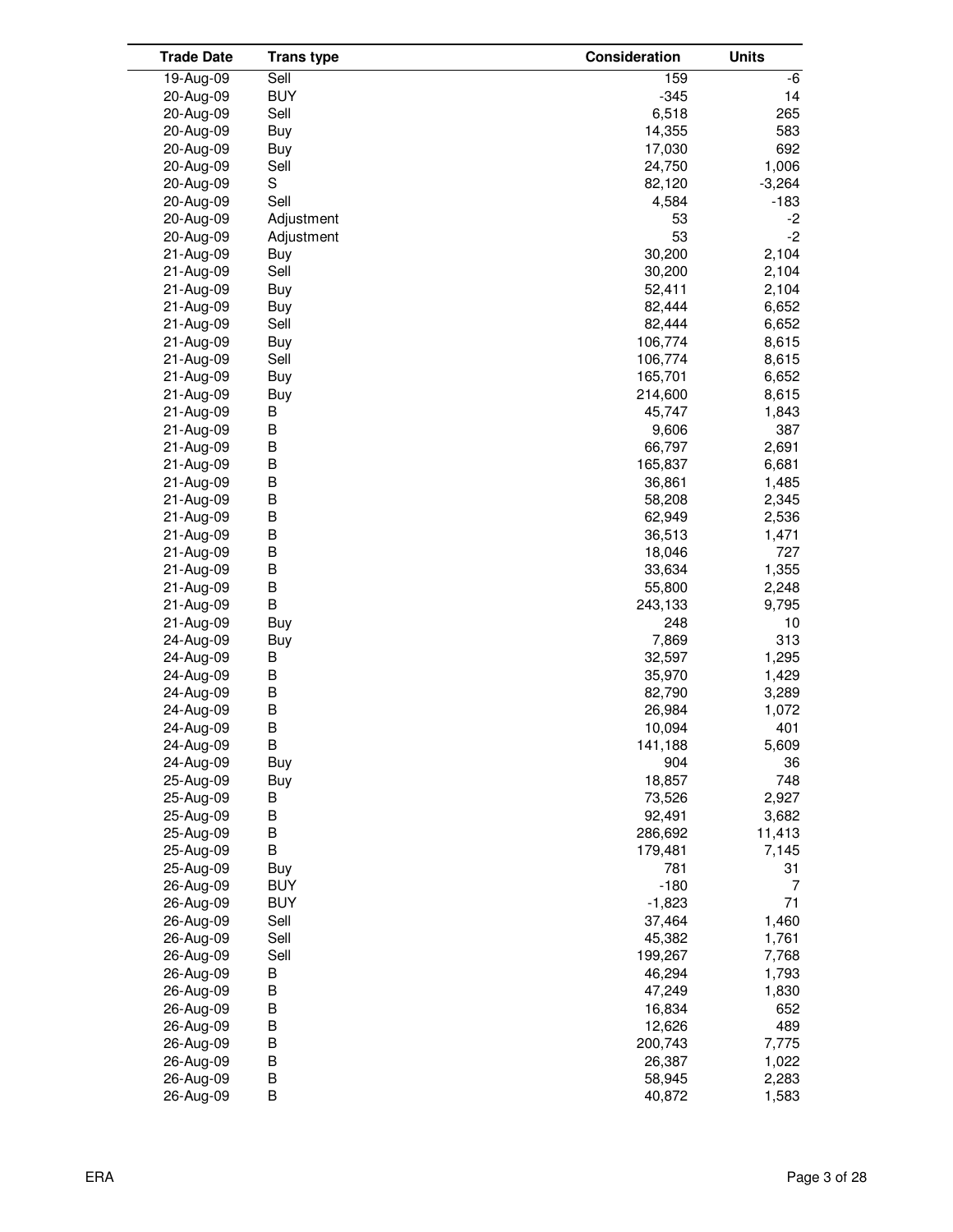| <b>Trade Date</b> | <b>Trans type</b>  | Consideration | <b>Units</b> |
|-------------------|--------------------|---------------|--------------|
| 26-Aug-09         | B                  | 42,989        | 1,665        |
| 26-Aug-09         | B                  | 56,905        | 2,204        |
| 26-Aug-09         | B                  | 75,598        | 2,928        |
| 26-Aug-09         | B                  | 225,297       | 8,726        |
| 26-Aug-09         | Buy                | 336           | 13           |
| 26-Aug-09         | Sale of Ord Shares | 214,682       | $-8,321$     |
| 27-Aug-09         | Sell               | 3,166         | 151          |
| 27-Aug-09         | Sell               | 3,166         | 151          |
| 27-Aug-09         | Sell               | 3,271         | 156          |
| 27-Aug-09         | Sell               | 3,271         | 156          |
| 27-Aug-09         | Buy                | 28,925        | 1,122        |
| 27-Aug-09         |                    | 44,058        | 1,709        |
|                   | Buy                | 70,830        |              |
| 27-Aug-09         | Sell<br>B          | 198,773       | 3,356        |
| 27-Aug-09         |                    |               | 7,770        |
| 27-Aug-09         | Sell               | 205           | -8           |
| 28-Aug-09         | Sell               | 10,085        | 468          |
| 28-Aug-09         | Sell               | 10,086        | 468          |
| 28-Aug-09         | Sell               | 10,150        | 471          |
| 28-Aug-09         | Sell               | 10,150        | 471          |
| 28-Aug-09         | Buy                | 104,322       | 3,995        |
| 28-Aug-09         | В                  | 7,193         | 279          |
| 28-Aug-09         | B                  | 30,736        | 1,189        |
| 28-Aug-09         | B                  | 9,900         | 384          |
| 28-Aug-09         | B                  | 42,188        | 1,632        |
| 28-Aug-09         | B                  | 79,170        | 3,071        |
| 28-Aug-09         | B                  | 6,290         | 244          |
| 28-Aug-09         | В                  | 26,910        | 1,041        |
| 28-Aug-09         | В                  | 3,429         | 133          |
| 28-Aug-09         | B                  | 14,631        | 566          |
| 28-Aug-09         | B                  | 2,191         | 85           |
| 28-Aug-09         | B                  | 9,409         | 364          |
| 28-Aug-09         | S                  | 151,019       | $-5,858$     |
| 28/08/2009        | B                  | 42,846        | 1,662        |
| 28/08/2009        | B                  | 182,425       | 7,057        |
| 28/08/2009        | Buy                | 130           | 5            |
| 31/08/2009        | Sell               | 11,992        | 461          |
| 31/08/2009        | Sell               | 30,565        | 1,175        |
| 31/08/2009        | Sell               | 34,788        | 1,338        |
| 31/08/2009        | Sell               | 45,773        | 2,117        |
| 31/08/2009        | Buy                | 46,959        | 1,810        |
| 31/08/2009        | Sell               | 79,806        | 3,092        |
| 31/08/2009        | Sell               | 136,334       | 5,241        |
| 31/08/2009        | В                  | 104,318       | 4,034        |
| 31/08/2009        | В                  | 64,778        | 2,505        |
| 31/08/2009        | B                  | 42,255        | 1,634        |
| 31/08/2009        | B                  | 19,188        | 742          |
| 31/08/2009        | B                  | 23,506        | 909          |
| 31/08/2009        | B                  | 84,690        | 3,275        |
|                   | B                  |               | 14,764       |
| 31/08/2009        |                    | 381,791       |              |
| 31/08/2009        | B                  | 328,379       | 12,718       |
| 31/08/2009        | B                  | 47,064        | 1,820        |
| 31/08/2009        | S                  | 328,379       | $-12,718$    |
| 31/08/2009        | B                  | 27,256        | 1,054        |
| 31/08/2009        | B                  | 103,335       | 3,996        |
| 31/08/2009        | B                  | 60,874        | 2,354        |
| 31/08/2009        | B                  | 25,963        | 1,004        |
| 31/08/2009        | B                  | 56,633        | 2,190        |
| 31/08/2009        | B                  | 62,710        | 2,425        |
| 31/08/2009        | В                  | 12,956        | 501          |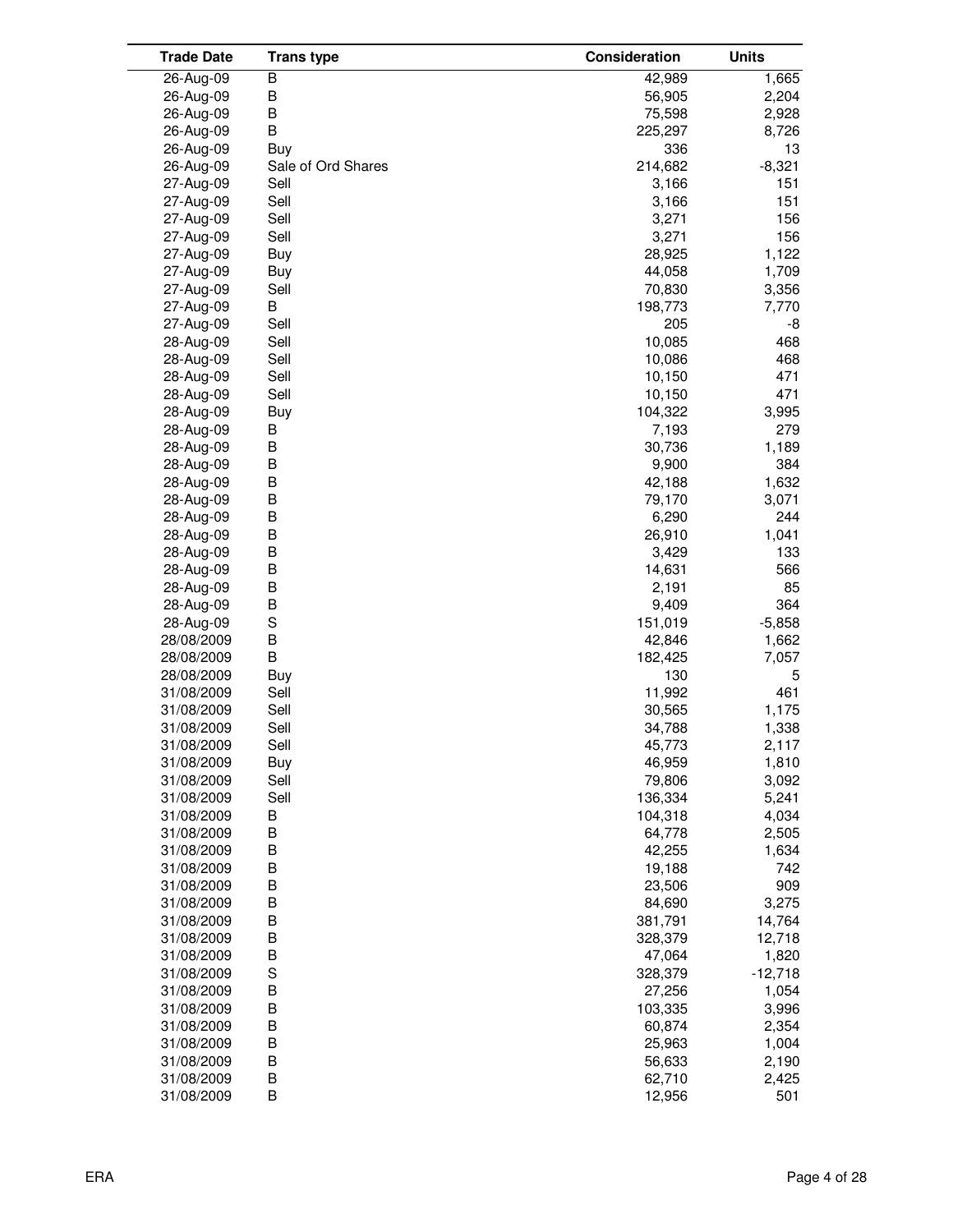| <b>Trade Date</b> | <b>Trans type</b> | Consideration | <b>Units</b> |
|-------------------|-------------------|---------------|--------------|
| 31/08/2009        | В                 | 151,434       | 5,856        |
| 31/08/2009        | В                 | 427,702       | 16,432       |
| 31/08/2009        | В                 | 541,474       | 20,939       |
| 31/08/2009        | Buy               | 181           | 7            |
| 1/09/2009         | Buy               | 46,843        | 1,810        |
| 01-Sep-09         | Sell              | 46,843        | 1,810        |
| 01-Sep-09         | Buy               | 71,636        | 2,768        |
| 01-Sep-09         | S                 | 121,688       | $-4,702$     |
| 01-Sep-09         | B                 | 121,688       | 4,702        |
| 01-Sep-09         | В                 | 222,765       | 8,654        |
| 01-Sep-09         | <b>Buy</b>        | 541           | 21           |
| 02-Sep-09         | B                 | 328           | 13           |
| 02-Sep-09         | B                 | 47,357        | 1,867        |
| 02-Sep-09         | B                 | 328           | 13           |
| 02-Sep-09         | B                 | 45,784        | 1,805        |
| 02-Sep-09         | B                 | 403           | 16           |
| 02-Sep-09         | B                 | 58,391        | 2,302        |
| 02-Sep-09         | B                 | 101           | 4            |
|                   | B                 | 15,650        | 617          |
| 02-Sep-09         |                   |               |              |
| 02-Sep-09         | B                 | 101           | 4            |
| 02-Sep-09         | B                 | 15,955        | 629          |
| 02-Sep-09         | B                 | 1,966         | 78           |
| 02-Sep-09         | B                 | 274,250       | 10,812       |
| 02-Sep-09         | B                 | 680           | 27           |
| 02-Sep-09         | B                 | 95,450        | 3,763        |
| 02-Sep-09         | B                 | 328           | 13           |
| 02-Sep-09         | B                 | 47,129        | 1,858        |
| 02-Sep-09         | S                 | 10,105        | $-401$       |
| 02-Sep-09         | B                 | 756           | 30           |
| 02-Sep-09         | B                 | 107,219       | 4,227        |
| 02-Sep-09         | B                 | 378           | 15           |
| 02-Sep-09         | B                 | 53,394        | 2,105        |
| 02-Sep-09         | B                 | 101           | 4            |
| 02-Sep-09         | B                 | 16,006        | 631          |
| 02-Sep-09         | B                 | 504           | 20           |
| 02-Sep-09         | B                 | 69,679        | 2,747        |
| 02-Sep-09         | B                 | 580           | 23           |
| 02-Sep-09         | B                 | 82,311        | 3,245        |
| 02-Sep-09         | B                 | 3,553         | 141          |
| 02-Sep-09         | B                 | 463,425       | 18,270       |
| 02-Sep-09         | Sell              | 1,041         | $-41$        |
| 03-Sep-09         | Buy               | 16,524        | 669          |
| 03-Sep-09         | Buy               | 60,743        | 2,458        |
| 03-Sep-09         | Sell              | 67,936        | 2,743        |
| 03-Sep-09         | S                 | 2,079         | -84          |
| 03-Sep-09         | S                 | 5,951         | $-240$       |
| 03-Sep-09         | S                 | 15,469        | $-625$       |
| 03-Sep-09         | S                 | 44,086        | $-1,778$     |
| 03-Sep-09         | S                 | 13,266        | $-536$       |
| 03-Sep-09         | S                 | 37,862        | $-1,527$     |
| 03-Sep-09         | B                 | 30,814        | 1,245        |
| 03-Sep-09         | Buy               | 298           | 12           |
| 04-Sep-09         | Buy               | 36,501        | 1,499        |
| 04-Sep-09         | Sell              | 36,501        | 1,499        |
| 04-Sep-09         | Buy               | 36,890        | 1,499        |
| 04-Sep-09         | S                 | 80,136        | $-3,291$     |
| 04-Sep-09         | B                 | 49,771        | 2,044        |
| 04-Sep-09         | B                 | 92,573        | 3,767        |
| 04-Sep-09         | В                 | 30,364        | 1,247        |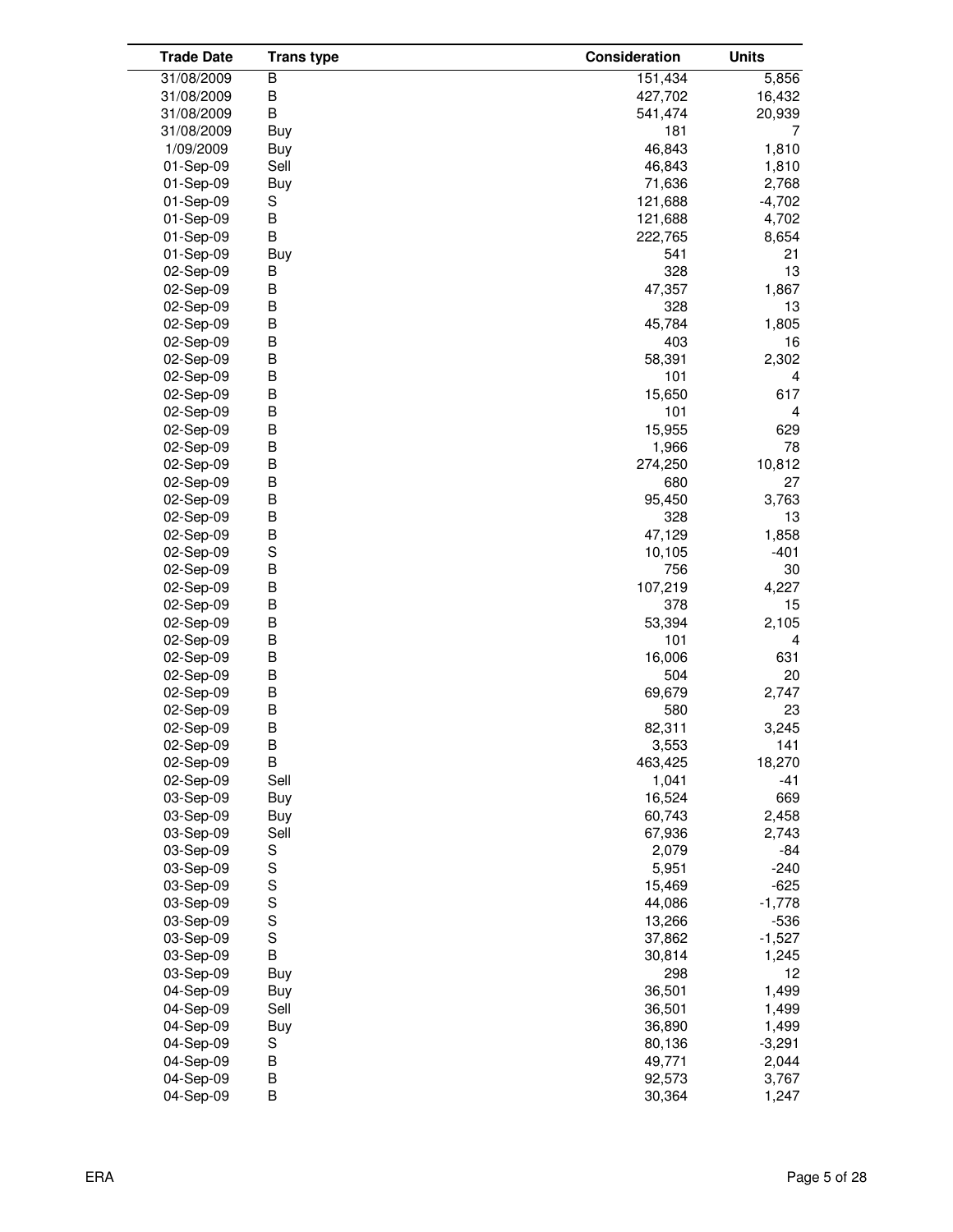| <b>Trade Date</b> | <b>Trans type</b>  | Consideration | <b>Units</b> |
|-------------------|--------------------|---------------|--------------|
| 04-Sep-09         | B                  | 56,571        | 2,302        |
| 04-Sep-09         | Buy                | 1,789         | 73           |
| 04-Sep-09         | Sale of Ord Shares | 612           | $-25$        |
| 04-Sep-09         | Sale of Ord Shares | 1,957         | $-80$        |
| 04-Sep-09         | Sale of Ord Shares | 5,968         | $-244$       |
| 04-Sep-09         | Sale of Ord Shares | 16,780        | $-686$       |
| 04-Sep-09         | Sale of Ord Shares | 30,135        | $-1,232$     |
| 04-Sep-09         | Sale of Ord Shares | 31,040        | $-1,269$     |
| 07-Sep-09         | <b>BUY</b>         | $-684$        | 28           |
| 07-Sep-09         | Sell               | 28,281        | 1,140        |
| 07-Sep-09         | Buy                | 60,058        | 2,419        |
| 07-Sep-09         | В                  | 2,691         | 109          |
| 07-Sep-09         | В                  | 16,252        | 657          |
| 07-Sep-09         | B                  | 2,741         | 111          |
| 07-Sep-09         | В                  | 16,549        | 669          |
| 07-Sep-09         | B                  | 1,160         | 47           |
| 07-Sep-09         | B                  | 7,050         | 285          |
| 07-Sep-09         | S                  | 63,740        | $-2,585$     |
| 07-Sep-09         | B                  | 17,727        | 718          |
| 07-Sep-09         | В                  | 106,171       | 4,292        |
| 07-Sep-09         | B                  | 1,802         | 73           |
| 07-Sep-09         | B                  | 10,958        | 443          |
| 07-Sep-09         | B                  | 5,061         | 205          |
| 07-Sep-09         | B                  | 30,451        | 1,231        |
| 07-Sep-09         | В                  | 3,407         | 138          |
| 07-Sep-09         | B                  | 20,433        | 826          |
| 07-Sep-09         | В                  | 2,987         | 121          |
| 07-Sep-09         | В                  | 17,984        | 727          |
| 07-Sep-09         | B                  | 4,864         | 197          |
| 07-Sep-09         | B                  | 29,214        | 1,181        |
| 07-Sep-09         | $\mathbf S$        | 69,107        | $-2,799$     |
| 07-Sep-09         | B                  | 26,665        | 1,080        |
| 07-Sep-09         | B                  | 158,613       | 6,412        |
| 07-Sep-09         | Sale of Ord Shares | 912           | $-37$        |
| 07-Sep-09         | Sale of Ord Shares | 2,957         | $-120$       |
| 07-Sep-09         | Sale of Ord Shares | 9,018         | $-366$       |
| 07-Sep-09         | Sale of Ord Shares | 25,379        | $-1,030$     |
| 07-Sep-09         | Sale of Ord Shares | 45,510        | $-1,847$     |
| 07-Sep-09         | Sale of Ord Shares | 46,915        | $-1,904$     |
| 08-Sep-09         | Buy                | 9,417         | 374          |
| 08-Sep-09         | Sell               | 9,417         | 374          |
| 08-Sep-09         | S                  | 69,119        | $-2,745$     |
| 08-Sep-09         | В                  | 69,119        | 2,745        |
| 08-Sep-09         | В                  | 198,482       | 7,886        |
| 08-Sep-09         | Buy                | 453           | 18           |
| 08-Sep-09         | Sale of Ord Shares | 928           | $-37$        |
| 08-Sep-09         | Sale of Ord Shares | 2,006         | -80          |
| 08-Sep-09         | Sale of Ord Shares | 3,035         | $-121$       |
| 08-Sep-09         | Sale of Ord Shares | 9,179         | $-366$       |
| 08-Sep-09         | Sale of Ord Shares | 22,622        | $-902$       |
| 08-Sep-09         | Sale of Ord Shares | 25,832        | $-1,030$     |
| 08-Sep-09         | Sale of Ord Shares | 27,262        | $-1,087$     |
| 08-Sep-09         | Sale of Ord Shares | 41,733        | $-1,664$     |
| 08-Sep-09         | Sale of Ord Shares | 46,298        | $-1,846$     |
| 08-Sep-09         | Sale of Ord Shares | 47,777        | $-1,905$     |
| 08-Sep-09         | Sale of Ord Shares | 86,827        | $-3,462$     |
| 08-Sep-09         | Sale of Ord Shares | 125,676       | $-5,011$     |
| 08-Sep-09         | Sale of Ord Shares | 182,582       | $-7,280$     |
| 09-Sep-09         | Buy                | 411,484       | 18,880       |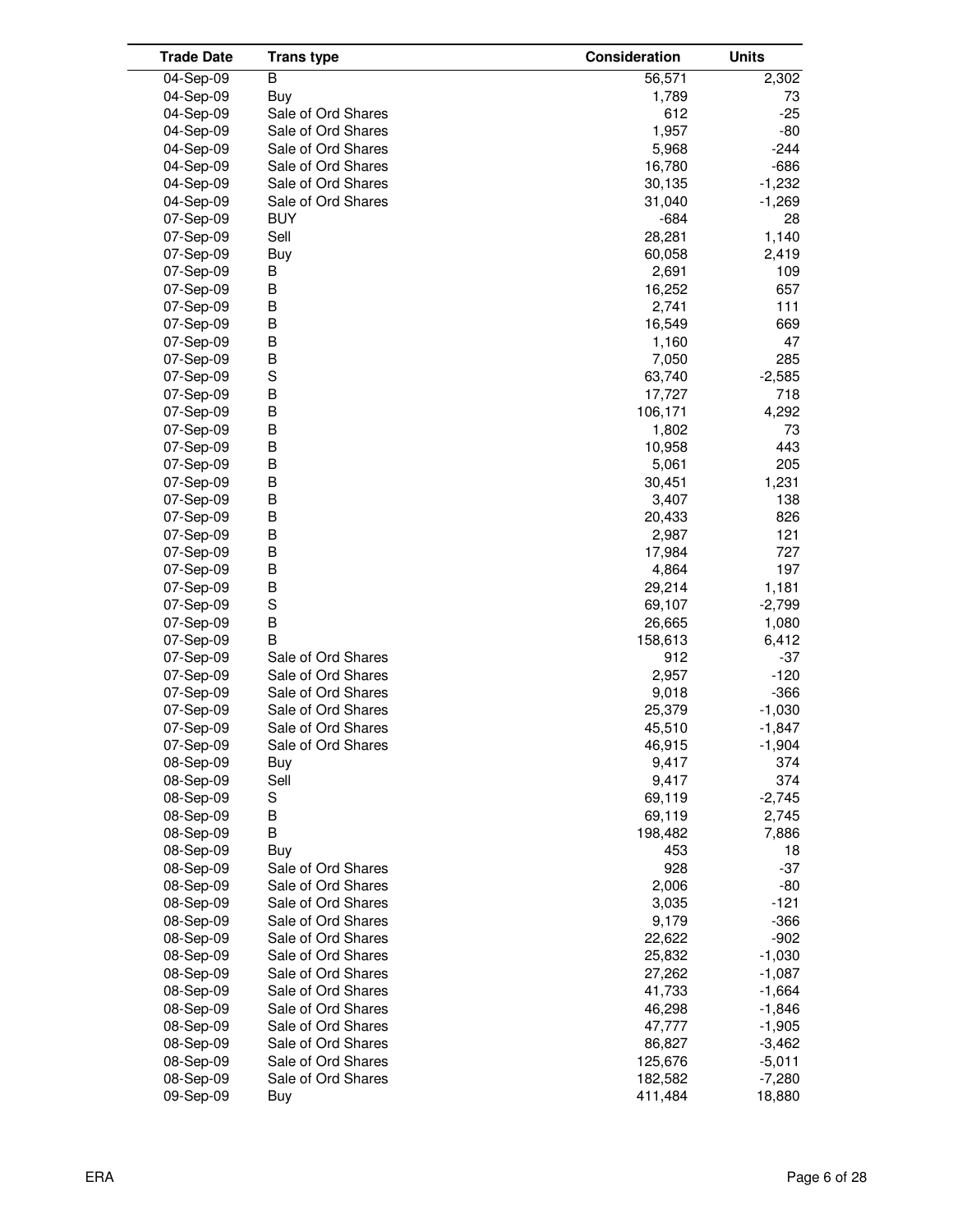| <b>Trade Date</b> | <b>Trans type</b>  | Consideration | <b>Units</b> |
|-------------------|--------------------|---------------|--------------|
| 09-Sep-09         | В                  | 36,437        | 1,430        |
| 09-Sep-09         | B                  | 43,826        | 1,720        |
| 09-Sep-09         | B                  | 8,256         | 324          |
| 09-Sep-09         | B                  | 140,905       | 5,530        |
| 09-Sep-09         | B                  | 62,630        | 2,458        |
| 09-Sep-09         | B                  | 24,537        | 963          |
| 09-Sep-09         | B                  | 51,852        | 2,035        |
| 09-Sep-09         | B                  | 32,818        | 1,288        |
| 09-Sep-09         | B                  | 59,573        | 2,338        |
| 09-Sep-09         | B                  | 263,669       | 10,348       |
| 09-Sep-09         | Buy                | 333           | 13           |
| 09-Sep-09         | Pur of Ord Shares  | 6,964         | 273          |
| 09-Sep-09         | Pur of Ord Shares  | 29,260        | 1,147        |
|                   | Pur of Ord Shares  | 77,015        | 3,019        |
| 09-Sep-09         |                    |               |              |
| 09-Sep-09         | Pur of Ord Shares  | 131,938       | 5,172        |
| 09-Sep-09         | Pur of Ord Shares  | 553,644       | 21,703       |
| 09-Sep-09         | Sale of Ord Shares | 3,449         | $-136$       |
| 09-Sep-09         | Sale of Ord Shares | 38,116        | $-1,503$     |
| 09-Sep-09         | Sale of Ord Shares | 45,902        | $-1,810$     |
| 09-Sep-09         | Sale of Ord Shares | 70,298        | $-2,772$     |
| 09-Sep-09         | Sale of Ord Shares | 146,276       | $-5,768$     |
| 09-Sep-09         | Sale of Ord Shares | 211,731       | $-8,349$     |
| 09-Sep-09         | Sale of Ord Shares | 307,617       | $-12,130$    |
| 10-Sep-09         | Buy                | 10,001        | 374          |
| 10-Sep-09         | Buy                | 28,615        | 1,277        |
| 10-Sep-09         | Buy                | 28,615        | 1,277        |
| 10-Sep-09         | Buy                | 28,615        | 1,277        |
| 10-Sep-09         | Buy                | 28,615        | 1,277        |
| 10-Sep-09         | Buy                | 30,017        | 1,122        |
| 10-Sep-09         | Buy                | 424           | 16           |
| 11-Sep-09         | Buy                | 8,386         | 368          |
| 11-Sep-09         | Buy                | 8,386         | 368          |
| 11-Sep-09         | <b>Buy</b>         | 8,432         | 370          |
| 11-Sep-09         | Buy                | 8,432         | 370          |
| 11-Sep-09         | Buy                | 39,360        | 1,496        |
| 11-Sep-09         | Buy                | 158           | 6            |
| 14-Sep-09         | Buy                | 8,675         | 390          |
| 14-Sep-09         | Buy                | 8,675         | 390          |
| 14-Sep-09         | Buy                | 8,698         | 391          |
| 14-Sep-09         | Buy                | 8,698         | 391          |
| 14-Sep-09         | Buy                | 9,601         | 374          |
| 14-Sep-09         | Buy                | 456,544       | 29,276       |
| 14-Sep-09         | Pur of Ord Shares  | 38,633        | 1,498        |
| 14-Sep-09         | Pur of Ord Shares  | 76,493        | 2,966        |
| 14-Sep-09         | Pur of Ord Shares  | 95,010        | 3,684        |
| 14-Sep-09         | Pur of Ord Shares  | 114,379       | 4,435        |
| 14-Sep-09         | Sell               | 1,487         | $-58$        |
| 15-Sep-09         | Sell               | 8,188         | 313          |
| 15-Sep-09         | Buy                | 9,784         | 374          |
| 15-Sep-09         | Sell               | 17,501        | 669          |
| 15-Sep-09         | S                  | 16,583        | $-632$       |
| 15-Sep-09         | Buy                | 1,527         | 58           |
| 16-Sep-09         | Buy                | 1,539         | 100          |
| 16-Sep-09         | Buy                | 10,023        | 374          |
| 16-Sep-09         | Buy                | 10,222        | 443          |
| 16-Sep-09         | Buy                | 10,222        | 443          |
| 16-Sep-09         | Buy                | 10,245        | 444          |
| 16-Sep-09         | Buy                | 10,245        | 444          |
| 16-Sep-09         | Buy                | 30,070        | 1,122        |
|                   |                    |               |              |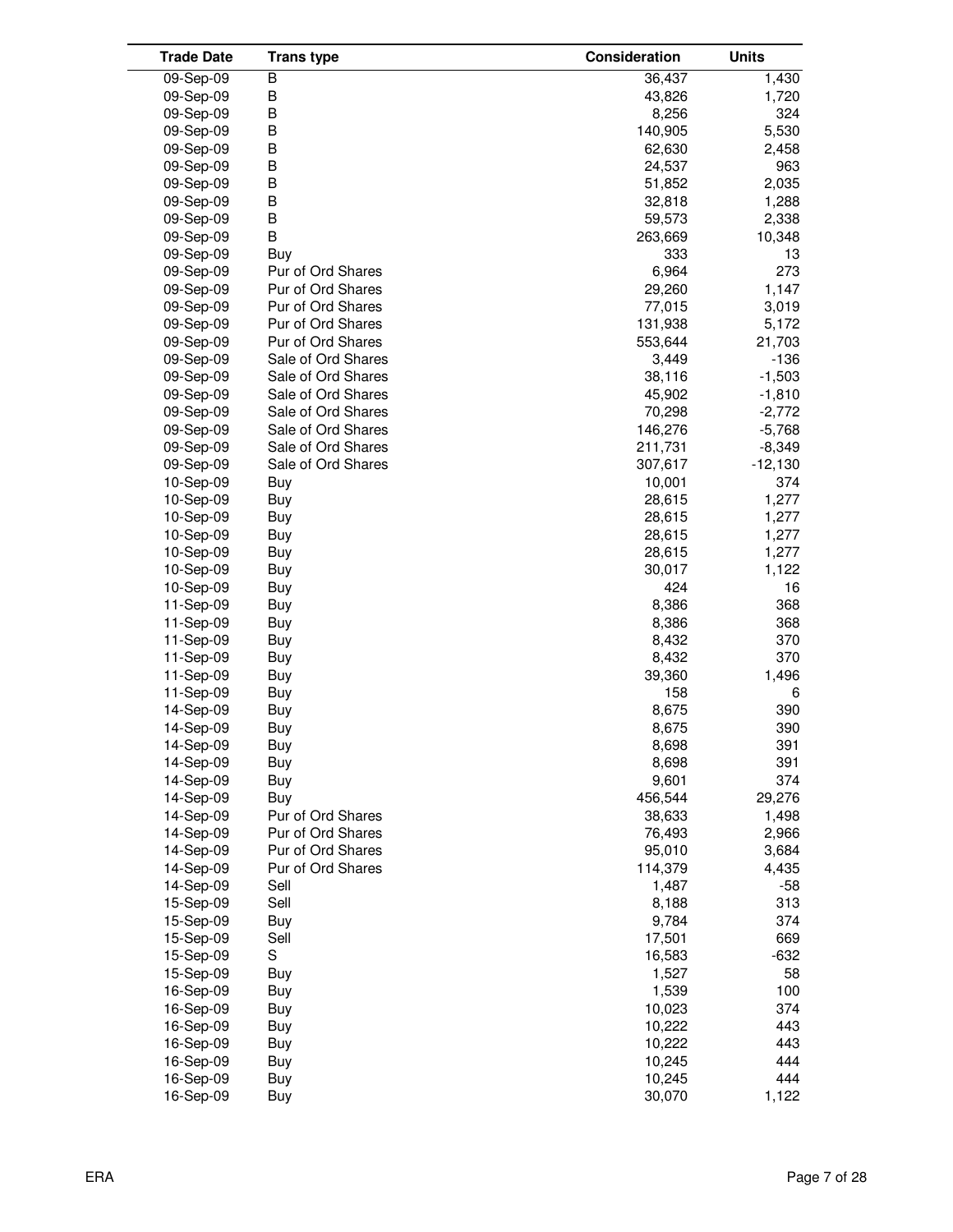| <b>Trade Date</b> | <b>Trans type</b> | Consideration | <b>Units</b> |
|-------------------|-------------------|---------------|--------------|
| 16-Sep-09         | Sell              | 178,071       | 6,669        |
| 16-Sep-09         | В                 | 29,323        | 1,097        |
| 16-Sep-09         | B                 | 9,676         | 362          |
| 16-Sep-09         | S                 | 38,999        | $-1,459$     |
| 16-Sep-09         | $\mathbf S$       | 23,901        | -896         |
| 16-Sep-09         | <b>Buy</b>        | 615           | 23           |
| 17-Sep-09         | <b>BUY</b>        | $-82,508$     | 3,042        |
| 17-Sep-09         | <b>BUY</b>        | $-98,313$     | 3,653        |
| 17-Sep-09         | Sell              | 8,351         | 313          |
| 17-Sep-09         | Buy               | 15,260        | 646          |
| 17-Sep-09         | Buy               | 15,261        | 646          |
| 17-Sep-09         | Buy               | 15,331        | 649          |
| 17-Sep-09         | Buy               | 15,332        | 649          |
| 17-Sep-09         | Sell              | 19,957        | 748          |
| 17-Sep-09         | Sell              | 36,925        | 1,384        |
| 17-Sep-09         | Buy               | 49,892        | 1,870        |
| 17-Sep-09         | Sell              | 65,446        | 2,453        |
| 17-Sep-09         | <b>Buy</b>        | 89,805        | 3,366        |
| 17-Sep-09         | B                 | 88,585        | 3,324        |
| 17-Sep-09         | S                 | 89,538        | $-3,356$     |
| 17-Sep-09         | $\mathbb S$       | 366,189       | $-13,665$    |
| 17-Sep-09         | $\sf B$           | 119,686       | 4,486        |
| 17-Sep-09         | S                 | 88,585        | $-3,324$     |
| 17-Sep-09         | S                 | 13,594        | $-508$       |
| 17-Sep-09         | S                 | 30,148        | $-1,130$     |
| 17-Sep-09         | $\mathbb S$       | 123,323       | $-4,602$     |
| 17-Sep-09         | $\mathbb S$       | 12,566        | $-468$       |
| 18-Sep-09         | <b>BUY</b>        | $-262,637$    | 10,000       |
| 18-Sep-09         | SELL              | 7,725         | $-300$       |
| 18-Sep-09         | Buy               | 11,340        | 498          |
| 18-Sep-09         | <b>Buy</b>        | 11,340        | 498          |
| 18-Sep-09         | Buy               | 11,363        | 499          |
| 18-Sep-09         | Buy               | 11,363        | 499          |
| 18-Sep-09         | Buy               | 50,202        | 1,949        |
| 18-Sep-09         | Sell              | 306,698       | 11,913       |
| 18-Sep-09         | Buy               | 306,778       | 11,913       |
| 18-Sep-09         | Sell              | 751,354       | 29,110       |
| 18-Sep-09         | В                 | 30,299        | 1,163        |
| 18-Sep-09         | B                 | 13,443        | 516          |
| 18-Sep-09         | B                 | 146,598       | 5,627        |
| 18-Sep-09         | B                 | 92,461        | 3,549        |
| 18-Sep-09         | Buy               | 389           | 15           |
| 21-Sep-09         | Sell              | 11,430        | 511          |
| 21-Sep-09         | Sell              | 11,430        | 511          |
| 21-Sep-09         | Sell              | 11,475        | 513          |
| 21-Sep-09         | Sell              | 11,475        | 513          |
| 21-Sep-09         | Sell              | 20,371        | 772          |
| 21-Sep-09         | <b>Buy</b>        | 39,494        | 1,496        |
| 21-Sep-09         | <b>Buy</b>        | 59,242        | 2,244        |
| 21-Sep-09         | <b>Buy</b>        | 80,621        | 3,092        |
| 21-Sep-09         | Buy               | 236           | 9            |
| 22-Sep-09         | <b>BUY</b>        | $-157,529$    | 6,000        |
| 22-Sep-09         | Buy               | 19,358        | 748          |
| 22-Sep-09         | Sell              | 23,203        | 897          |
| 22-Sep-09         | Sell              | 34,765        | 1,344        |
| 22-Sep-09         | S                 | 105,376       | $-4,063$     |
| 22-Sep-09         | $\mathbf S$       | 140,830       | $-5,430$     |
| 22-Sep-09         | Buy               | 751           | 29           |
| 23-Sep-09         | <b>BUY</b>        | $-79,426$     | 3,000        |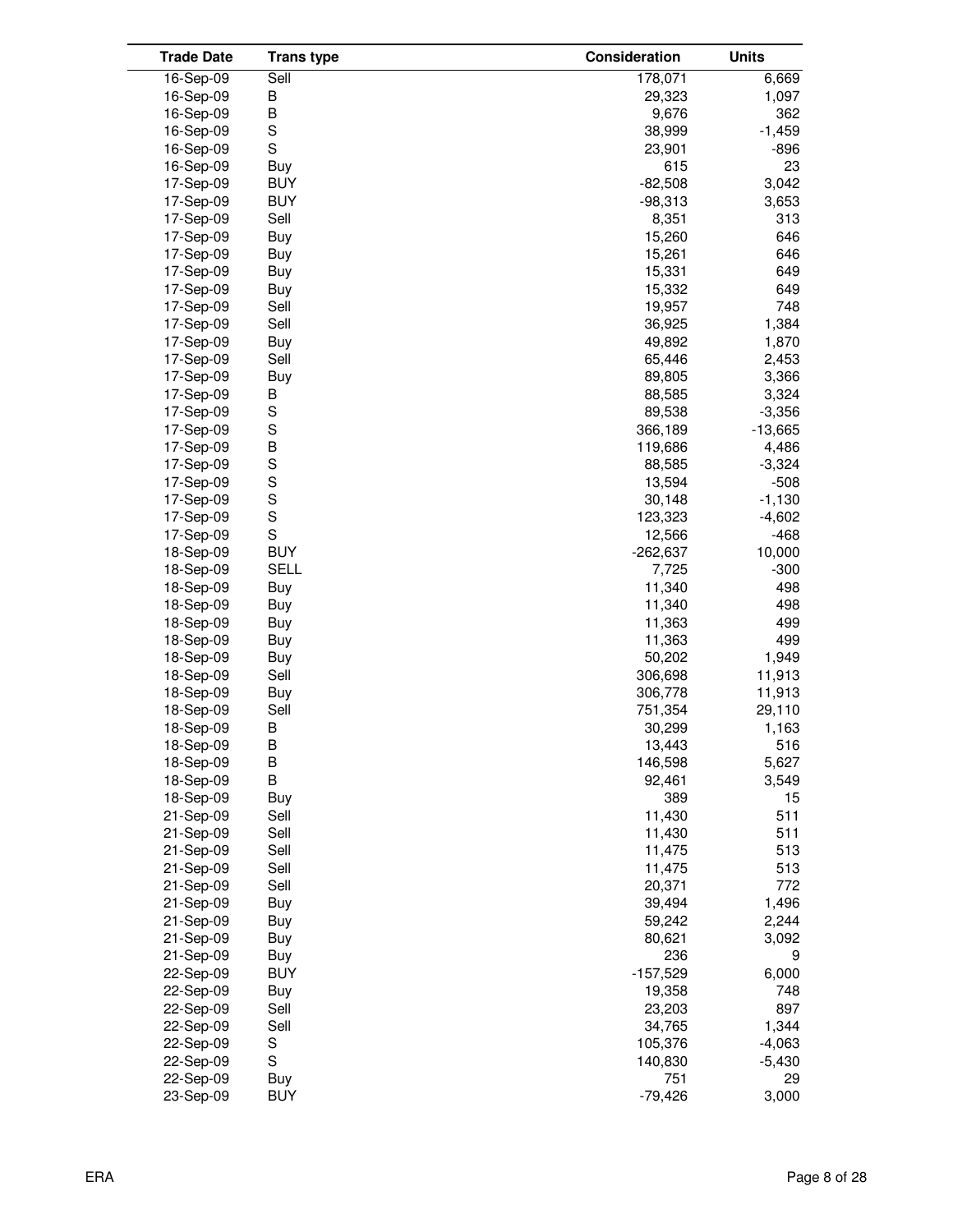| <b>Trade Date</b> | <b>Trans type</b> | Consideration | <b>Units</b> |
|-------------------|-------------------|---------------|--------------|
| 23-Sep-09         | Buy               | 124,986       | 5,473        |
| 23-Sep-09         | S                 | 52,751        | $-2,035$     |
| 23-Sep-09         | S                 | 103,636       | $-3,998$     |
| 23-Sep-09         | $\mathbb S$       | 42,357        | $-1,634$     |
| 23-Sep-09         | S                 | 81,758        | $-3,154$     |
| 23-Sep-09         | $\mathbf S$       | 79,296        | $-3,059$     |
| 23-Sep-09         | Sell              | 702           | $-27$        |
| 24-Sep-09         | <b>BUY</b>        | $-47,841$     | 1,863        |
| 24-Sep-09         | Buy               | 3,965         | 176          |
| 24-Sep-09         | Buy               | 3,965         | 176          |
| 24-Sep-09         | Buy               | 3,988         | 177          |
| 24-Sep-09         | Buy               | 3,988         | 177          |
| 24-Sep-09         | Buy               | 9,526         | 374          |
| 24-Sep-09         | Buy               | 10,799        | 424          |
| 24-Sep-09         | Sell              | 28,399        | 1,115        |
| 24-Sep-09         | Sell              | 56,210        | 2,208        |
| 24-Sep-09         | Sell              | 171,774       | 6,707        |
| 24-Sep-09         | S                 | 6,623         | $-259$       |
|                   | S                 | 73,607        |              |
| 24-Sep-09         |                   |               | $-2,876$     |
| 24-Sep-09         | B<br>S            | 20,047        | 784          |
| 24-Sep-09         | S                 | 13,424        | $-525$       |
| 24-Sep-09         |                   | 148,981       | $-5,821$     |
| 24-Sep-09         | <b>Buy</b>        | 3,990         | 156          |
| 25-Sep-09         | Buy               | 1,511         | 100          |
| 25-Sep-09         | Sell              | 1,511         | 100          |
| 25-Sep-09         | Sell              | 5,987         | 274          |
| 25-Sep-09         | Sell              | 5,987         | 274          |
| 25-Sep-09         | Sell              | 6,096         | 279          |
| 25-Sep-09         | Sell              | 6,096         | 279          |
| 25-Sep-09         | Buy               | 9,586         | 374          |
| 25-Sep-09         | Sell              | 12,399        | 484          |
| 25-Sep-09         | Buy               | 22,554        | 880          |
| 25-Sep-09         | Sell              | 22,554        | 880          |
| 25-Sep-09         | Buy               | 23,232        | 906          |
| 25-Sep-09         | Buy               | 26,978        | 1,786        |
| 25-Sep-09         | Sell              | 26,978        | 1,786        |
| 25-Sep-09         | Buy               | 62,870        | 2,453        |
| 25-Sep-09         | Sell              | 697,356       | 27,490       |
| 25-Sep-09         | S                 | 66,112        | $-2,611$     |
| 25-Sep-09         | Pur of Ord Shares | 8,204         | 323          |
| 25-Sep-09         | Pur of Ord Shares | 32,283        | 1,271        |
| 25-Sep-09         | Pur of Ord Shares | 36,881        | 1,452        |
| 25-Sep-09         | Pur of Ord Shares | 54,915        | 2,162        |
| 25-Sep-09         | Pur of Ord Shares | 193,929       | 7,635        |
| 25-Sep-09         | Pur of Ord Shares | 276,936       | 10,903       |
| 25-Sep-09         | Pur of Ord Shares | 413,791       | 16,291       |
| 25-Sep-09         | Sell              | 127           | -5           |
| 28-Sep-09         | Buy               | 22,138        | 882          |
| 28-Sep-09         | Sell              | 22,138        | 882          |
| 28-Sep-09         | Sell              | 22,177        | 884          |
| 28-Sep-09         | Buy               | 22,264        | 887          |
| 28-Sep-09         | Sell              | 22,264        | 887          |
| 28-Sep-09         | S                 | 33,254        | $-1,328$     |
| 28-Sep-09         | S                 | 71,108        | $-2,842$     |
| 28-Sep-09         | $\mathbf S$       | 166,046       | $-6,631$     |
| 28-Sep-09         | $\mathbf S$       | 16,477        | $-658$       |
| 28-Sep-09         | S                 | 74,772        | $-2,986$     |
| 28-Sep-09         | $\mathbf S$       | 261,277       | $-10,434$    |
| 28-Sep-09         | Buy               | 276           | 11           |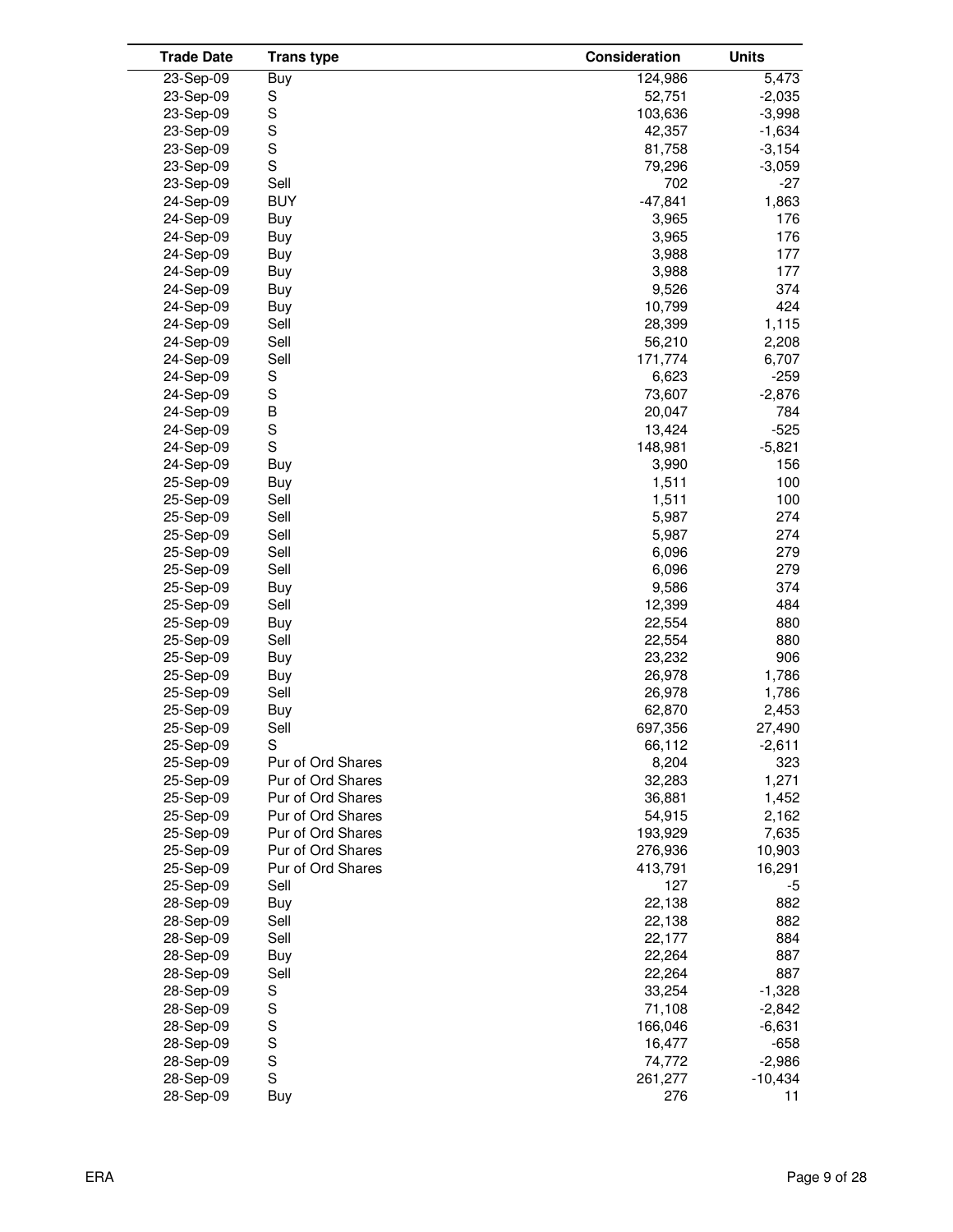| <b>Trade Date</b>      | <b>Trans type</b> | Consideration  | <b>Units</b>   |
|------------------------|-------------------|----------------|----------------|
| 28-Sep-09              | Pur of Ord Shares | 94,213         | 3,752          |
| 28-Sep-09              | Pur of Ord Shares | 102,976        | 4,101          |
| 28-Sep-09              | Pur of Ord Shares | 163,793        | 6,523          |
| 29-Sep-09              | <b>SELL</b>       | 30,146         | $-1,199$       |
| 29-Sep-09              | Sell              | 14,411         | 648            |
| 29-Sep-09              | Sell              | 14,411         | 648            |
| 29-Sep-09              | Sell              | 14,544         | 654            |
| 29-Sep-09              | Sell              | 14,544         | 654            |
| 29-Sep-09              | S                 | 46,753         | $-1,861$       |
| 29-Sep-09              | Pur of Ord Shares | 98,092         | 3,868          |
| 29-Sep-09              | Pur of Ord Shares | 107,222        | 4,228          |
| 29-Sep-09              | Pur of Ord Shares | 170,495        | 6,723          |
| 29-Sep-09              | Sell              | 4,316          | $-171$         |
| 30-Sep-09              | Sell              | $-27,186$      | $-1,786$       |
| 30-Sep-09              | Sell              | $-15,313$      | $-1,006$       |
| 30-Sep-09              | Sell              | 15,313         | 1,006          |
| 30-Sep-09              | Sell              | 15,313         | 1,006          |
| 30-Sep-09              | Buy               | 16,527         | 1,188          |
| 30-Sep-09              | Sell              | 16,527         | 1,188          |
| 30-Sep-09              | Sell              | 16,527         | 1,188          |
| 30-Sep-09              | Sell              | 22,112         | 880            |
| 30-Sep-09              |                   | 25,361         |                |
|                        | Buy<br>Sell       | 26,860         | 1,006<br>1,786 |
| 30-Sep-09<br>30-Sep-09 | Sell              | 27,186         | 1,786          |
|                        |                   |                |                |
| 30-Sep-09              | Buy<br>Sell       | 28,925         | 1,147          |
| 30-Sep-09              |                   | 34,697         | 1,377          |
| 30-Sep-09              | Buy               | 44,596         | 1,769          |
| 30-Sep-09              | Sell              | 44,596         | 1,769          |
| 30-Sep-09              | Buy               | 44,918         | 1,786          |
| 30-Sep-09              | Buy               | 49,023         | 1,935          |
| 30-Sep-09              | Sell              | 87,704         | 3,480          |
| 30-Sep-09              | Buy               | 152,067        | 6,029          |
| 30-Sep-09              | B                 | 33,983         | 1,348          |
| 30-Sep-09              | S<br>$\mathbb S$  | 8,269          | $-328$         |
| 30-Sep-09              | S                 | 35,062         | $-1,394$       |
| 30-Sep-09              | S                 | 25,714         | $-1,020$       |
| 30-Sep-09              |                   | 109,009        | $-4,334$       |
| 30-Sep-09              | Buy               | 126            | 5              |
| 01-Oct-09              | Buy               | 2,399          | 95             |
| 01-Oct-09              | Buy               | 4,571          | 181            |
| 01-Oct-09              | Sell              | 6,551          | 293            |
| 01-Oct-09              | Sell              | 6,551          | 293            |
| 01-Oct-09              | Sell              | 6,595<br>6,595 | 295            |
| 01-Oct-09              | Sell              |                | 295            |
| 01-Oct-09              | Buy               | 9,440          | 374            |
| 01-Oct-09              | Buy               | 23,845         | 1,071          |
| 01-Oct-09              | Buy               | 28,319         | 1,122          |
| 01-Oct-09              | Buy               | 30,108         | 1,189          |
| 01-Oct-09              | Buy               | 34,653         | 1,372          |
| 01-Oct-09              | Buy               | 48,839         | 1,935          |
| 01-Oct-09              | Sell              | 48,839         | 1,935          |
| 01-Oct-09              | Sell              | 170,987        | 6,761          |
| 01-Oct-09              | S                 | 49,286         | $-1,950$       |
| 01-Oct-09              | $\mathsf S$       | 274,603        | $-10,868$      |
| 01-Oct-09              | Buy               | 506            | 20             |
| 02-Oct-09              | Buy               | 27,579         | 1,122          |
| 02-Oct-09              | Buy               | 32,929         | 1,339          |
| 02-Oct-09              | S                 | 89,932         | $-3,646$       |
| 02-Oct-09              | S                 | 47,975         | $-1,945$       |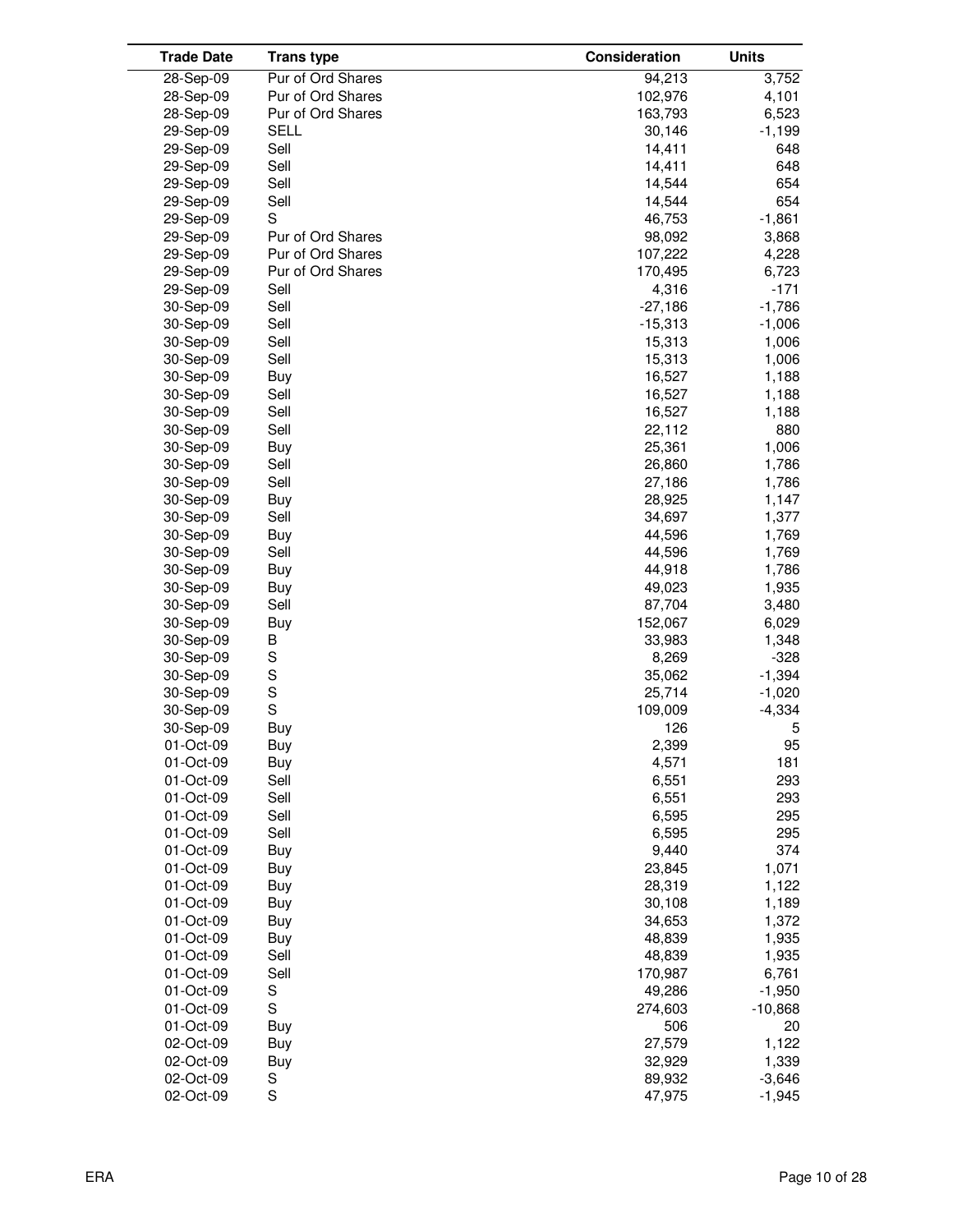| <b>Trade Date</b> | <b>Trans type</b> | Consideration | <b>Units</b> |
|-------------------|-------------------|---------------|--------------|
| 02-Oct-09         | S                 | 58,113        | $-2,356$     |
| 02-Oct-09         | S                 | 14,134        | $-573$       |
| 02-Oct-09         | S                 | 16,206        | $-657$       |
| 02-Oct-09         | S                 | 16,822        | $-682$       |
| 02-Oct-09         | S                 | 277,074       | $-11,233$    |
| 02-Oct-09         | S                 | 135,787       | $-5,505$     |
| 02-Oct-09         | S                 | 62,380        | $-2,529$     |
| 02-Oct-09         | S                 | 11,741        | $-476$       |
| 02-Oct-09         | S                 | 17,710        | $-718$       |
| 02-Oct-09         | S                 | 39,836        | $-1,615$     |
| 02-Oct-09         | S                 | 24,271        | $-984$       |
| 02-Oct-09         | S                 | 24,987        | $-1,013$     |
| 02-Oct-09         | S                 | 41,094        | $-1,666$     |
| 02-Oct-09         | S                 | 11,198        | $-454$       |
| 02-Oct-09         | S                 | 48,444        | $-1,964$     |
| 02-Oct-09         | S                 | 107,692       | $-4,366$     |
| 02-Oct-09         | S                 | 431,532       | $-17,495$    |
| 02-Oct-09         | Buy               | 668           | 27           |
| 05-Oct-09         | Sell              | 700           | 32           |
| 05-Oct-09         | Sell              | 700           | 32           |
| 05-Oct-09         | Sell              | 722           | 33           |
| 05-Oct-09         | Sell              | 722           | 33           |
| 05-Oct-09         | Buy               | 47,443        | 2,172        |
| 05-Oct-09         | Buy               | 53,861        | 2,154        |
| 05-Oct-09         | Buy               | 725           | 29           |
| 06-Oct-09         | Buy               | 1,115         | 45           |
| 06-Oct-09         | Buy               | 9,264         | 374          |
| 06-Oct-09         | Buy               | 51,423        | 2,076        |
| 06-Oct-09         | Buy               | 445,662       | 17,992       |
| 06-Oct-09         | Sell              | 445,662       | 17,992       |
| 06-Oct-09         | S                 | 213,510       | $-8,470$     |
| 06-Oct-09         | $\mathbf S$       | 76,607        | $-3,039$     |
| 06-Oct-09         | S                 | 234,483       | $-9,302$     |
| 06-Oct-09         | S                 | 118,124       | $-4,686$     |
| 06-Oct-09         | Buy               | 643           | 26           |
| 06-Oct-09         | Pur of Ord Shares | 3,366         | 135          |
| 06-Oct-09         | Pur of Ord Shares | 8,551         | 343          |
| 06-Oct-09         | Pur of Ord Shares | 24,033        | 964          |
| 06-Oct-09         | Pur of Ord Shares | 33,107        | 1,328        |
| 06-Oct-09         | Pur of Ord Shares | 78,156        | 3,135        |
| 06-Oct-09         | Pur of Ord Shares | 95,208        | 3,819        |
| 06-Oct-09         | Pur of Ord Shares | 131,232       | 5,264        |
| 07-Oct-09         | Buy               | 3,478         | 138          |
| 07-Oct-09         | Buy               | 14,118        | 548          |
| 07-Oct-09         | S                 | 14,242        | $-554$       |
| 07-Oct-09         | $\mathbf S$       | 384,496       | $-15,211$    |
| 07-Oct-09         | S                 | 368,368       | $-14,573$    |
| 07-Oct-09         | Pur of Ord Shares | 39,279        | 1,544        |
| 08-Oct-09         | Buy               | 47,592        | 1,870        |
| 08-Oct-09         | Buy               | 70,446        | 2,768        |
| 08-Oct-09         | Sell              | 173,429       | 6,787        |
| 08-Oct-09         | S                 | 84,258        | $-3,278$     |
| 08-Oct-09         | $\mathbb S$       | 31,744        | $-1,235$     |
| 08-Oct-09         | S                 | 30,382        | $-1,182$     |
| 08-Oct-09         | S                 | 9,074         | $-353$       |
| 08-Oct-09         | S                 | 9,973         | $-388$       |
| 08-Oct-09         | S                 | 16,373        | $-637$       |
| 08-Oct-09         | $\mathbf S$       | 23,519        | $-915$       |
| 08-Oct-09         | $\mathsf S$       | 168,155       | $-6,542$     |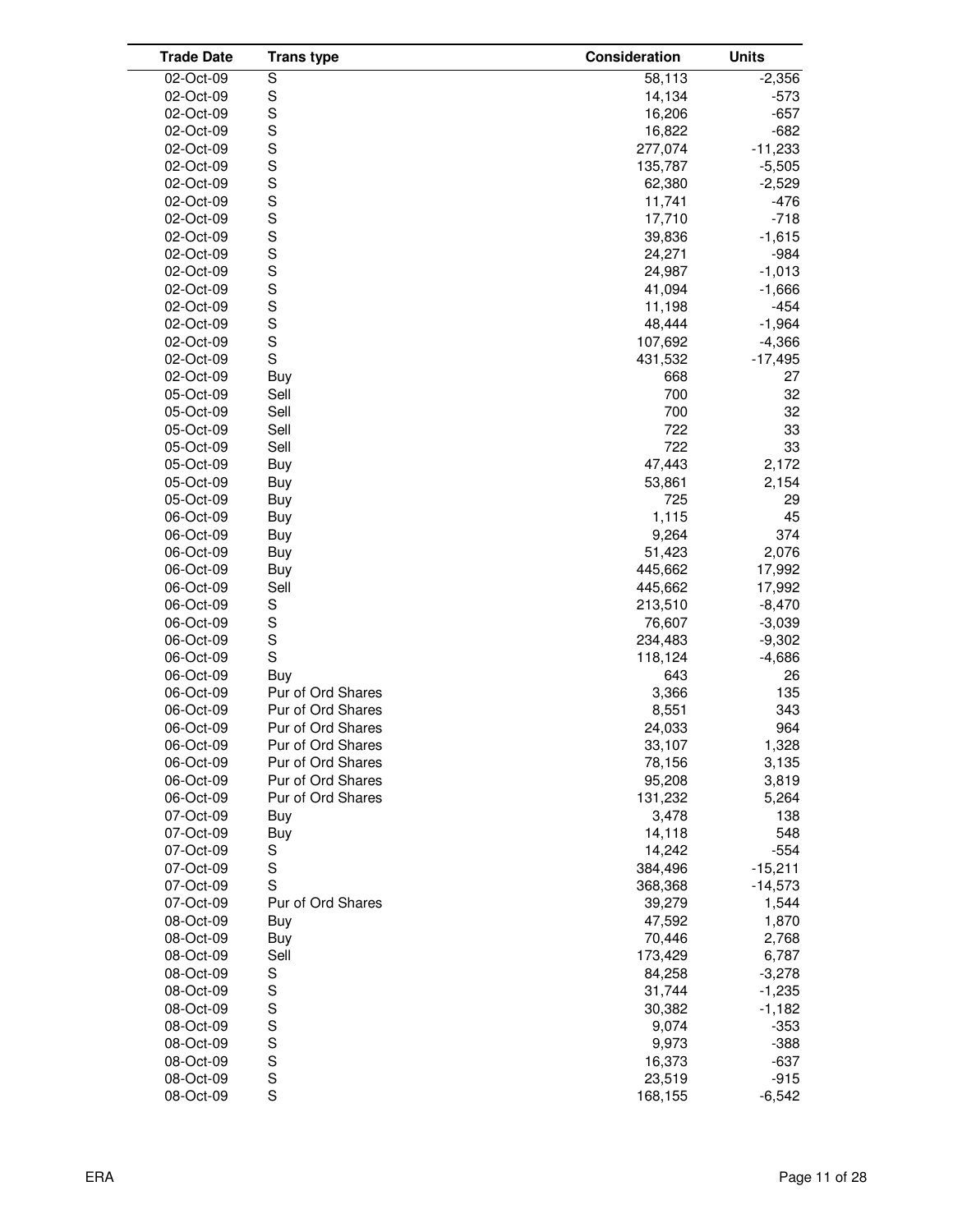| <b>Trade Date</b>      | <b>Trans type</b> | Consideration    | <b>Units</b>   |
|------------------------|-------------------|------------------|----------------|
| 08-Oct-09              | S                 | 105,540          | $-4,106$       |
| 08-Oct-09              | S                 | 50,740           | $-1,974$       |
| 08-Oct-09              | S                 | 11,644           | $-453$         |
| 08-Oct-09              | S                 | 14,754           | $-574$         |
| 08-Oct-09              | S                 | 9,922            | $-386$         |
| 08-Oct-09              | S                 | 36,937           | $-1,437$       |
| 08-Oct-09              | S                 | 16,579           | $-645$         |
| 08-Oct-09              | S                 | 21,925           | $-853$         |
| 08-Oct-09              | S                 | 34,957           | $-1,360$       |
| 08-Oct-09              | S                 | 77,729           | $-3,024$       |
| 08-Oct-09              | S                 | 10,230           | $-398$         |
| 08-Oct-09              | S                 | 8,200            | $-319$         |
| 08-Oct-09              | S                 | 29,508           | $-1,148$       |
| 08-Oct-09              | S                 | 371,851          | $-14,596$      |
| 08-Oct-09              | S                 | 87,111           | $-3,389$       |
| 08-Oct-09              | S                 | 252,928          | $-9,928$       |
| 08-Oct-09              | $\mathbf S$       | 338,187          | $-13,157$      |
| 08-Oct-09              | Buy               | 307              | 12             |
| 09-Oct-09              | Buy               | 9,455            | 374            |
| 09-Oct-09              | Buy               | 21,528           | 927            |
| 09-Oct-09              | Buy               | 21,528           | 927            |
| 09-Oct-09              | Buy               | 21,644           | 932            |
| 09-Oct-09              | Buy               | 21,644           | 932            |
| 09-Oct-09              | Buy               | 47,274           | 1,870          |
| 09-Oct-09              | S                 | 159,300          | $-6,248$       |
| 09-Oct-09              | $\mathbb S$       | 45,103           | $-1,769$       |
| 09-Oct-09              | $\mathbb S$       | 47,933           | $-1,880$       |
| 09-Oct-09              | S                 | 14,762           | $-579$         |
| 09-Oct-09              | S                 | 17,108           | $-671$         |
| 09-Oct-09              | S                 | 34,088           | $-1,337$       |
| 09-Oct-09              | S                 | 36,867           | $-1,446$       |
| 09-Oct-09              | S                 | 267,276          | $-10,483$      |
| 09-Oct-09              | S                 | 192,751          | $-7,560$       |
| 09-Oct-09              | S                 | 87,962           | $-3,450$       |
| 09-Oct-09              | S                 | 19,301           | $-757$         |
| 09-Oct-09              | S                 | 31,284           | $-1,227$       |
| 09-Oct-09              | S                 | 21,162           | -830           |
| 09-Oct-09              | S                 | 45,026           | $-1,766$       |
| 09-Oct-09              | $\mathbb S$       | 28,326           | $-1,111$       |
| 09-Oct-09              | S                 | 37,887           | $-1,486$       |
| 09-Oct-09              | S                 | 54,562           | $-2,140$       |
| 09-Oct-09              | S                 | 128,781          | $-5,051$       |
| 09-Oct-09              | S                 | 14,303           | $-561$         |
| 09-Oct-09              | S                 | 172,227          | $-6,755$       |
| 09-Oct-09              | $\mathsf S$       | 518,821          | $-20,349$      |
| 09-Oct-09              | Buy               | 433              | 17             |
| 12-Oct-09              | Buy               | 19,246           | 748            |
| 12-Oct-09<br>12-Oct-09 | Buy               | 28,434<br>28,434 | 1,223<br>1,223 |
| 12-Oct-09              | Buy<br>Buy        | 28,503           | 1,226          |
| 12-Oct-09              | Buy               | 28,504           | 1,226          |
| 12-Oct-09              | S                 | 385,652          | $-15,005$      |
| 12-Oct-09              | $\mathbf S$       | 360,593          | $-14,030$      |
| 12-Oct-09              | S                 | 171,301          | $-6,665$       |
| 12-Oct-09              | <b>Buy</b>        | 412              | 16             |
| 12-Oct-09              | Pur of Ord Shares | 2,738            | 106            |
| 12-Oct-09              | Pur of Ord Shares | 2,863            | 111            |
| 12-Oct-09              | Pur of Ord Shares | 8,808            | 341            |
| 12-Oct-09              | Pur of Ord Shares | 11,399           | 442            |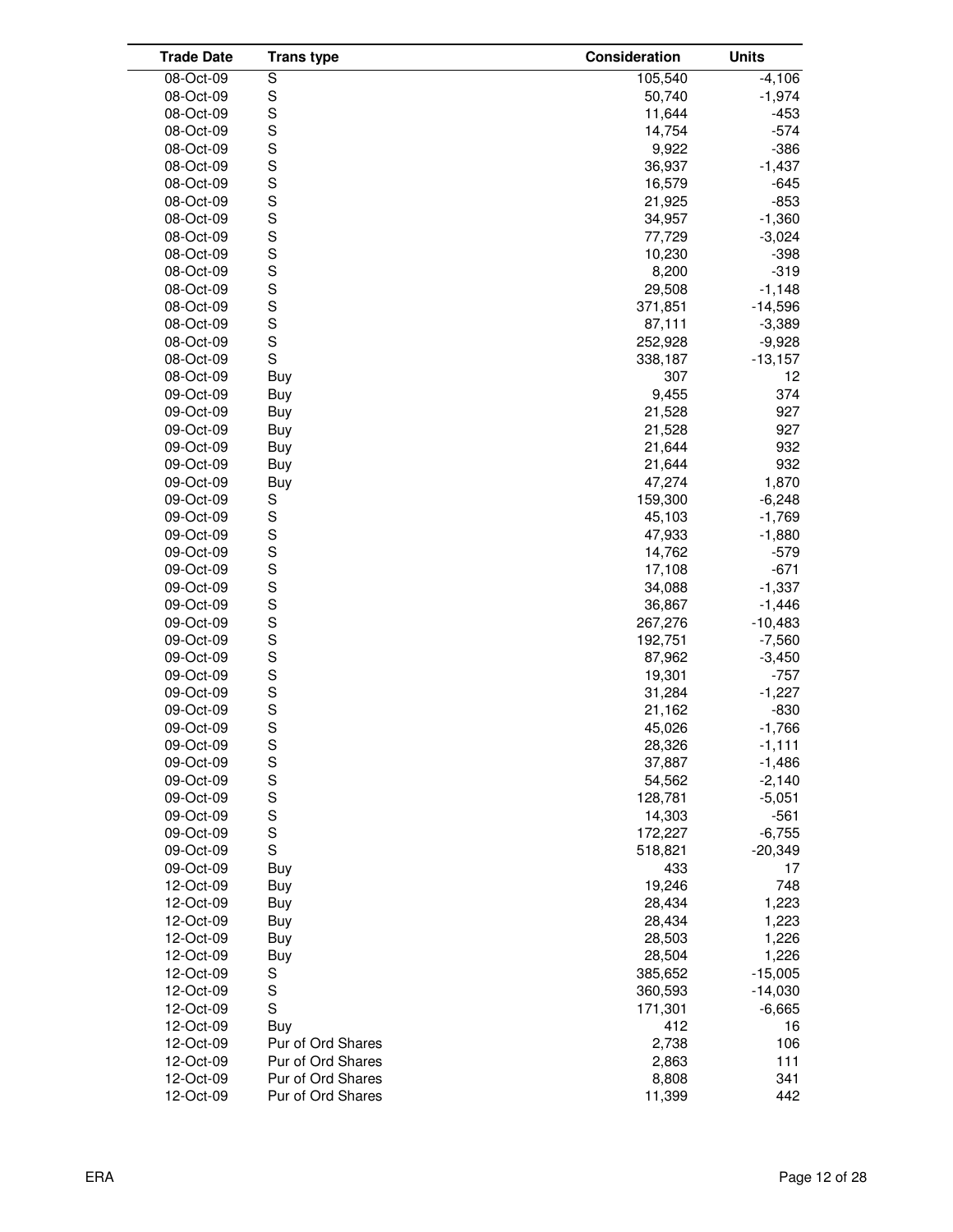| <b>Trade Date</b> | <b>Trans type</b> | Consideration | <b>Units</b> |
|-------------------|-------------------|---------------|--------------|
| 12-Oct-09         | Pur of Ord Shares | 12,450        | 482          |
| 12-Oct-09         | Pur of Ord Shares | 28,885        | 1,120        |
| 12-Oct-09         | Pur of Ord Shares | 32,031        | 1,242        |
| 12-Oct-09         | Pur of Ord Shares | 39,856        | 1,543        |
| 12-Oct-09         | Pur of Ord Shares | 49,697        | 1,924        |
| 12-Oct-09         | Pur of Ord Shares | 95,810        | 3,715        |
| 12-Oct-09         | Pur of Ord Shares | 115,124       | 4,457        |
| 12-Oct-09         | Pur of Ord Shares | 135,220       | 5,235        |
| 12-Oct-09         | Pur of Ord Shares | 209,352       | 8,105        |
| 13-Oct-09         | Buy               | 5,584         | 233          |
| 13-Oct-09         | Buy               | 5,584         | 233          |
| 13-Oct-09         |                   |               | 236          |
|                   | Buy               | 5,656         |              |
| 13-Oct-09         | Buy               | 5,656         | 236          |
| 13-Oct-09         | Buy               | 9,799         | 374          |
| 13-Oct-09         | Buy               | 28,992        | 1,100        |
| 13-Oct-09         | Buy               | 48,994        | 1,870        |
| 13-Oct-09         | S                 | 62,297        | $-2,366$     |
| 13-Oct-09         | S                 | 20,722        | $-787$       |
| 13-Oct-09         | S                 | 7,320         | $-278$       |
| 13-Oct-09         | S                 | 98,475        | $-3,740$     |
| 13-Oct-09         | S                 | 22,986        | $-873$       |
| 13-Oct-09         | S                 | 12,717        | $-483$       |
| 13-Oct-09         | S                 | 24,224        | $-920$       |
| 13-Oct-09         | S                 | 545,804       | $-20,734$    |
| 13-Oct-09         | S                 | 229,968       | $-8,734$     |
| 13-Oct-09         | Buy               | 500           | 19           |
| 13-Oct-09         | Pur of Ord Shares | 4,122         | 156          |
| 13-Oct-09         | Pur of Ord Shares | 4,300         | 163          |
| 13-Oct-09         | Pur of Ord Shares | 7,043         | 267          |
| 13-Oct-09         | Pur of Ord Shares | 13,236        | 501          |
| 13-Oct-09         | Pur of Ord Shares | 17,173        | 651          |
| 13-Oct-09         | Pur of Ord Shares | 18,705        | 708          |
| 13-Oct-09         | Pur of Ord Shares | 43,474        | 1,648        |
| 13-Oct-09         | Pur of Ord Shares | 48,196        | 1,827        |
| 13-Oct-09         | Pur of Ord Shares | 59,973        | 2,270        |
| 13-Oct-09         | Pur of Ord Shares | 71,226        | 2,700        |
| 13-Oct-09         | Pur of Ord Shares | 74,795        | 2,831        |
| 13-Oct-09         | Pur of Ord Shares | 89,718        | 3,401        |
| 13-Oct-09         | Pur of Ord Shares | 144,167       | 5,465        |
| 13-Oct-09         | Pur of Ord Shares | 145,011       | 5,497        |
| 13-Oct-09         | Pur of Ord Shares | 173,210       | 6,556        |
| 13-Oct-09         | Pur of Ord Shares | 203,434       | 7,700        |
| 13-Oct-09         | Pur of Ord Shares | 219,534       | 8,322        |
| 13-Oct-09         | Pur of Ord Shares | 315,032       | 11,924       |
| 13-Oct-09         | Pur of Ord Shares | 429,915       | 16,297       |
| 13-Oct-09         | Pur of Ord Shares | 439,174       | 16,648       |
| 14-Oct-09         | Sell              | 2,527         | 95           |
| 14-Oct-09         | Sell              | 4,815         | 181          |
|                   |                   | 9,948         | 374          |
| 14-Oct-09         | Buy               |               |              |
| 14-Oct-09         | Buy               | 19,897        | 748          |
| 14-Oct-09         | Buy               | 55,222        | 2,076        |
| 14-Oct-09         | Buy               | 151,293       | 5,686        |
| 14-Oct-09         | Sell              | 184,270       | 6,980        |
| 14-Oct-09         | Buy               | 479,800       | 19,866       |
| 14-Oct-09         | Buy               | 527,238       | 19,933       |
| 14-Oct-09         | S                 | 51,002        | $-1,937$     |
| 14-Oct-09         | S                 | 38,416        | $-1,459$     |
| 14-Oct-09         | S                 | 42,366        | $-1,609$     |
| 14-Oct-09         | S                 | 14,218        | $-540$       |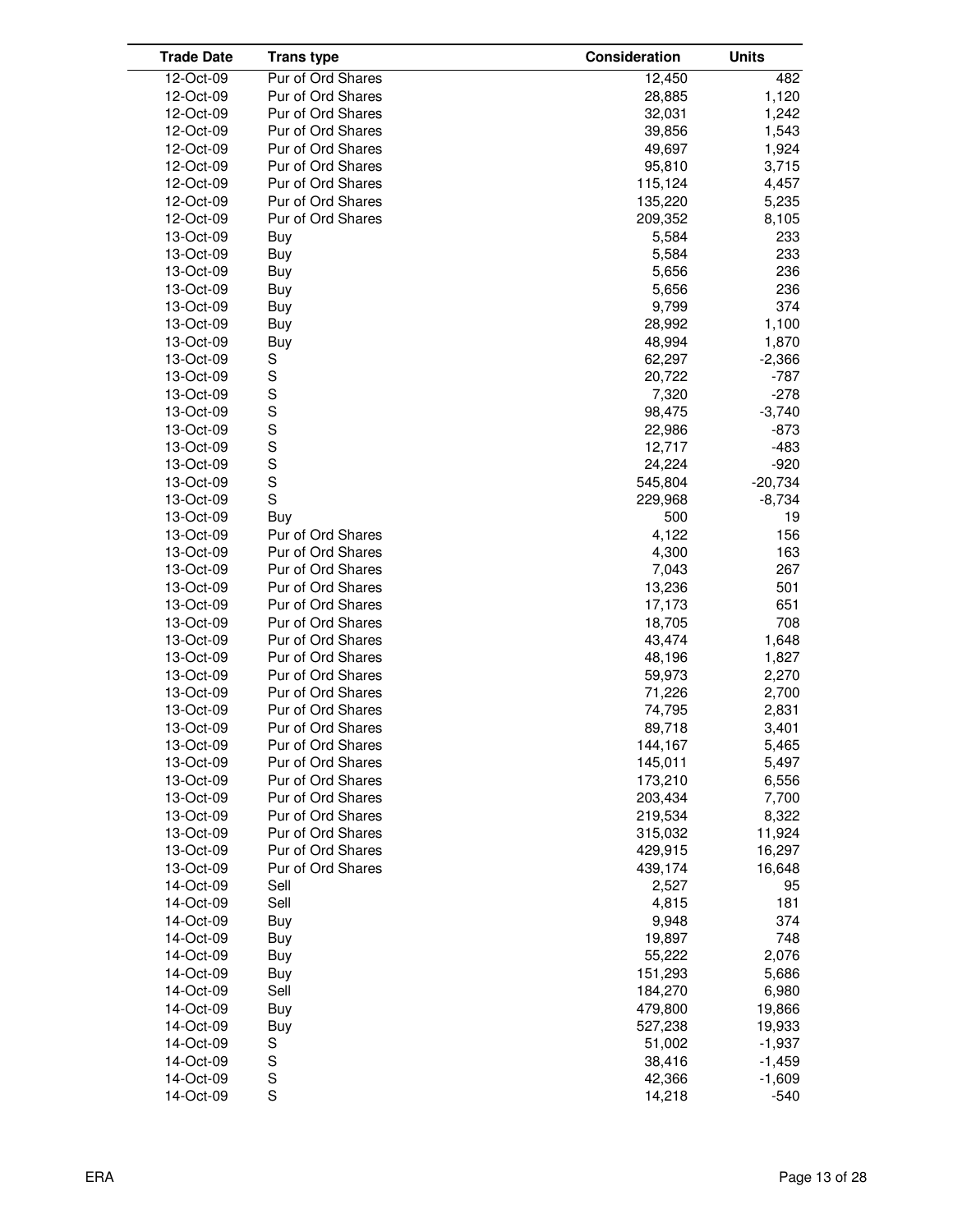| <b>Trade Date</b>      | <b>Trans type</b>  | Consideration   | <b>Units</b>      |
|------------------------|--------------------|-----------------|-------------------|
| 14-Oct-09              | S                  | 16,404          | $-623$            |
| 14-Oct-09              | S                  | 253,404         | $-9,624$          |
| 14-Oct-09              | S                  | 24,619          | $-935$            |
| 14-Oct-09              | S                  | 9,137           | $-347$            |
| 14-Oct-09              | S                  | 245,215         | $-9,313$          |
| 14-Oct-09              | Buy                | 557             | 21                |
| 15-Oct-09              | Buy                | 27,631          | 1,070             |
| 15-Oct-09              | Buy                | 28,959          | 1,122             |
| 15-Oct-09              | Buy                | 38,612          | 1,496             |
| 15-Oct-09              | S                  | 14,380          | $-547$            |
| 15-Oct-09              | S                  | 59,130          | $-2,239$          |
| 15-Oct-09              | S                  | 59,500          | $-2,253$          |
| 15-Oct-09              | Buy                | 182             | 7                 |
| 16-Oct-09              | Sell               | 12,019          | 462               |
| 16-Oct-09              | Buy                | 68,068          | 2,618             |
| 16-Oct-09              | Buy                | 312,574         | 13,016            |
| 16-Oct-09              | Sell               | 324,110         | 12,464            |
| 16-Oct-09              | Buy                | 332,960         | 12,783            |
| 16-Oct-09              | В                  | 27,056          | 1,041             |
| 16-Oct-09              | B                  | 18,293          | 702               |
| 16-Oct-09              | $\mathbf S$        | 27,056          | $-1,041$          |
| 16-Oct-09              | Buy                | 704             | 27                |
| 19-Oct-09              | Buy                | 9,735           | 374               |
| 19-Oct-09              | Buy                | 12,105          | 463               |
| 19-Oct-09              | Buy                | 19,314          | 742               |
| 19-Oct-09              | Sell               | 19,314          | 742               |
| 19-Oct-09              | Buy                | 19,470          | 748               |
| 19-Oct-09              | S                  | 39,990          | $-1,537$          |
| 19-Oct-09              | S                  | 13,660          | $-525$            |
| 19-Oct-09              | S                  | 12,645          | $-486$            |
| 19-Oct-09              | S                  | 28,958          | $-1,113$          |
| 19-Oct-09              | S                  | 17,536          | $-674$            |
| 19-Oct-09              | S                  | 35,873          | $-1,378$          |
| 19-Oct-09              | $\mathbf S$        | 199,325         | $-7,661$          |
| 19-Oct-09              | Buy                | 105             | 4                 |
| 20-Oct-09              | Sell               | 27,727          | 1,069             |
| 20-Oct-09              | Buy                | 48,527          | 1,870             |
| 20-Oct-09              | Buy                | 77,201          | 2,975             |
| 20-Oct-09              | Sell               | 77,201          | 2,975             |
| 20-Oct-09              | Buy                | 197,203         | 7,585             |
| 20-Oct-09              | Buy                | 204,240         | 8,457             |
| 20-Oct-09              | S                  | 330,373         | $-12,728$         |
| 20-Oct-09              | $\mathbf S$        | 261,796         | $-10,086$         |
| 20-Oct-09              | Buy                | 1,065           | 41                |
| 20-Oct-09              | Sale of Ord Shares | 20,049          | $-772$            |
| 20-Oct-09              | Sale of Ord Shares | 25,918          | $-998$            |
| 20-Oct-09              | Sale of Ord Shares | 32,490          | $-1,253$          |
| 20-Oct-09              | Sale of Ord Shares | 35,865          | $-1,381$          |
| 20-Oct-09              | Sale of Ord Shares | 80,455          | $-3,098$          |
| 20-Oct-09              | Sale of Ord Shares | 81,494          | $-3,138$          |
| 20-Oct-09              | Sale of Ord Shares | 242,394         | $-9,348$          |
| 20-Oct-09              | Sale of Ord Shares | 421,130         | $-16,216$         |
| 21-Oct-09              | Buy                | 3,174<br>49,031 | 121               |
| 21-Oct-09<br>21-Oct-09 | Buy<br>Sell        | 222,104         | 1,870             |
| 21-Oct-09              | S                  | 98,266          | 8,438<br>$-3,739$ |
| 21-Oct-09              | S                  | 52,799          | $-2,009$          |
| 21-Oct-09              | $\mathbb S$        | 55,401          | $-2,108$          |
| 21-Oct-09              | S                  | 14,980          | $-570$            |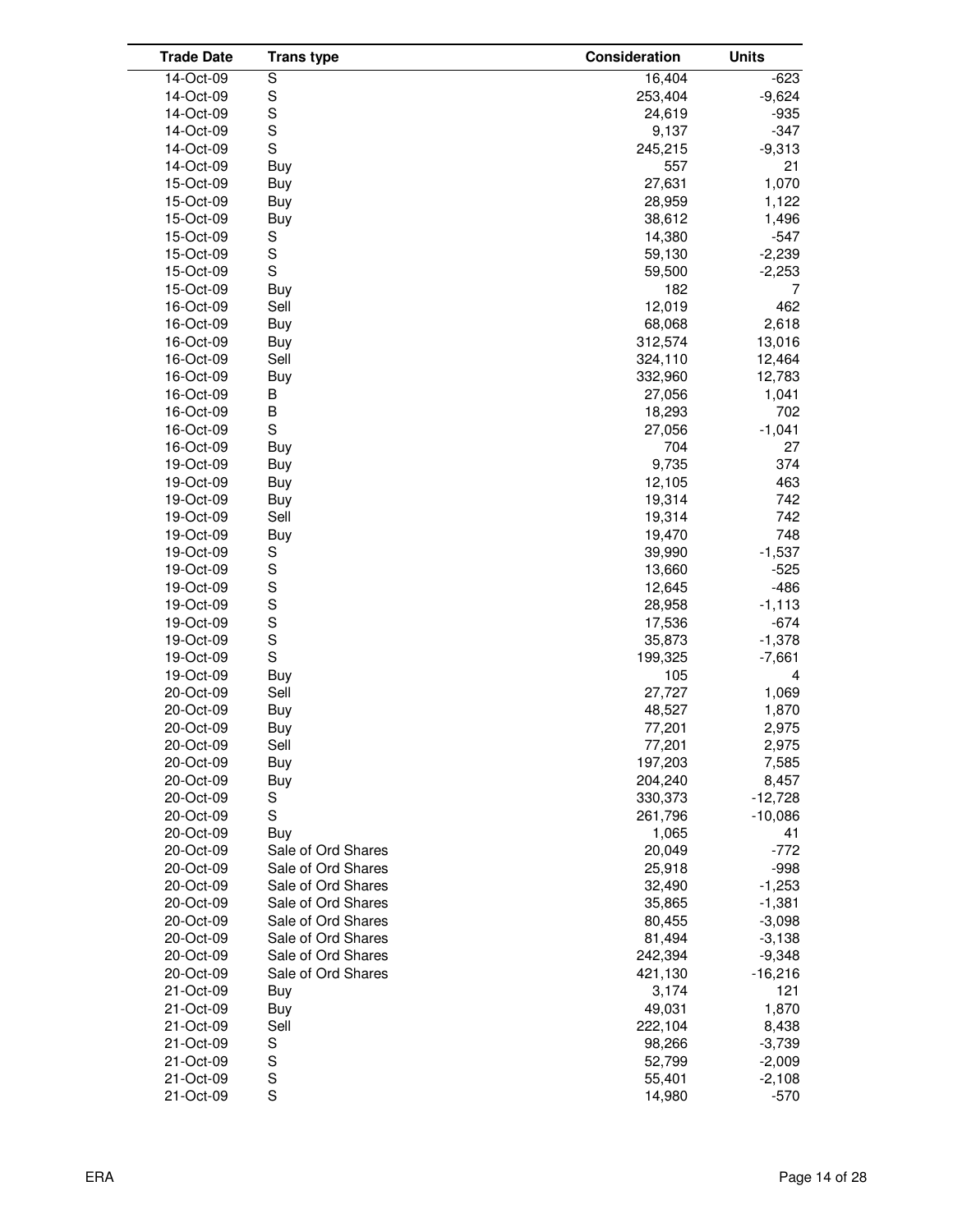| <b>Trade Date</b> | <b>Trans type</b> | Consideration | <b>Units</b> |
|-------------------|-------------------|---------------|--------------|
| 21-Oct-09         | S                 | 21,603        | $-822$       |
| 21-Oct-09         | S                 | 24,455        | $-927$       |
| 21-Oct-09         | S                 | 483,290       | $-18,389$    |
| 21-Oct-09         | S                 | 129,804       | $-4,939$     |
| 21-Oct-09         | S                 | 47,044        | $-1,790$     |
| 21-Oct-09         | S                 | 20,605        | $-784$       |
| 21-Oct-09         | S                 | 19,238        | $-732$       |
| 21-Oct-09         | S                 | 15,033        | $-572$       |
| 21-Oct-09         | S                 | 75,349        | $-2,867$     |
| 21-Oct-09         | S                 | 36,610        | $-1,393$     |
| 21-Oct-09         | S                 | 41,498        | $-1,579$     |
| 21-Oct-09         | S                 | 54,771        | $-2,084$     |
| 21-Oct-09         | S                 | 119,029       | $-4,529$     |
| 21-Oct-09         | S                 | 14,718        | $-560$       |
| 21-Oct-09         | S                 | 52,011        | $-1,979$     |
| 21-Oct-09         | S                 | 131,276       | $-4,995$     |
| 21-Oct-09         | S                 | 556,037       | $-21,157$    |
| 21-Oct-09         | Pur of Ord Shares | 47,455        | 1,803        |
| 21-Oct-09         | Pur of Ord Shares | 49,030        | 1,860        |
| 21-Oct-09         | Sell              | 341           | -13          |
| 22-Oct-09         | Sell              | 210           | 8            |
| 22-Oct-09         | Sell              | 5,249         | 215          |
| 22-Oct-09         | Sell              | 5,249         | 215          |
| 22-Oct-09         | Sell              | 5,298         | 217          |
| 22-Oct-09         | Sell              | 5,298         | 217          |
| 22-Oct-09         | Buy               | 19,268        | 734          |
| 22-Oct-09         | Sell              | 19,268        | 734          |
| 22-Oct-09         | Buy               | 78,094        | 2,975        |
| 22-Oct-09         | Sell              | 78,094        | 2,975        |
| 22-Oct-09         | Buy               | 84,643        | 3,217        |
| 22-Oct-09         | Buy               | 141,059       | 5,371        |
| 22-Oct-09         | Buy               | 190,749       | 7,256        |
| 22-Oct-09         | Buy               | 211,279       | 8,690        |
| 22-Oct-09         | S                 | 217,336       | $-8,280$     |
| 22-Oct-09         | S                 | 267,601       | $-10,195$    |
| 22-Oct-09         | Buy               | 1,208         | 46           |
| 23-Oct-09         | <b>SELL</b>       | 31,408        | $-1,240$     |
| 23-Oct-09         | Sell              | 7,154         | 296          |
| 23-Oct-09         | Sell              | 7,154         | 296          |
| 23-Oct-09         | Sell              | 7,275         | 301          |
| 23-Oct-09         | Sell              | 7,275         | 301          |
| 23-Oct-09         | Buy               | 82,194        | 3,217        |
| 23-Oct-09         | Sell              | 82,194        | 3,217        |
| 23-Oct-09         | S                 | 1,667         | $-64$        |
| 23-Oct-09         | S                 | 80,376        | $-3,126$     |
| 23-Oct-09         | S                 | 990           | -38          |
| 23-Oct-09         | S                 | 48,287        | $-1,878$     |
| 23-Oct-09         | S                 | 1,224         | $-47$        |
| 23-Oct-09         | $\mathsf{s}$      | 58,880        | $-2,290$     |
| 23-Oct-09         | S                 | 443           | $-17$        |
| 23-Oct-09         |                   | 22,267        | $-866$       |
| 23-Oct-09         | S<br>S            | 312           | $-12$        |
| 23-Oct-09         |                   | 15,967        | $-621$       |
| 23-Oct-09         | S<br>S<br>S<br>S  | 6,224         | $-239$       |
| 23-Oct-09         |                   | 297,334       | $-11,564$    |
| 23-Oct-09         |                   | 5,156         | $-198$       |
| 23-Oct-09         | $\mathsf{s}$      | 246,784       | $-9,598$     |
| 23-Oct-09         | S                 | 1,276         | $-49$        |
| 23-Oct-09         | S                 | 62,017        | $-2,412$     |
|                   |                   |               |              |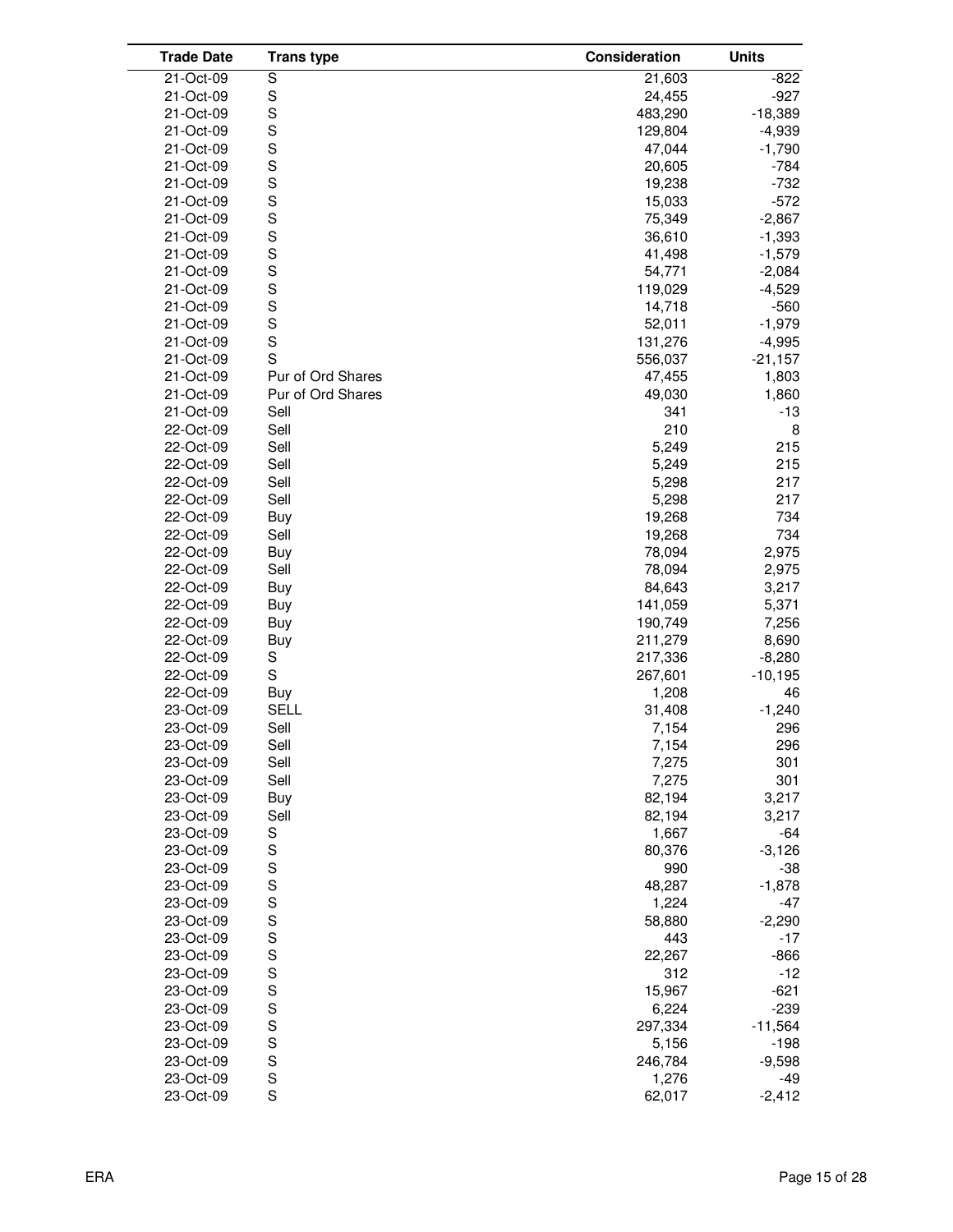| <b>Trade Date</b> | <b>Trans type</b>  | Consideration | <b>Units</b> |
|-------------------|--------------------|---------------|--------------|
| 23-Oct-09         | S                  | 339           | $-13$        |
| 23-Oct-09         | S                  | 16,816        | $-654$       |
| 23-Oct-09         | S                  | 417           | $-16$        |
| 23-Oct-09         | S                  | 20,287        | $-789$       |
| 23-Oct-09         | B                  | 35,805        | 1,375        |
| 23-Oct-09         | S                  | 1,146         | $-44$        |
| 23-Oct-09         | $\mathbf S$        | 54,818        | $-2,132$     |
| 23-Oct-09         | S                  | 677           | $-26$        |
| 23-Oct-09         | S                  | 33,503        | $-1,303$     |
| 23-Oct-09         | S                  | 781           | $-30$        |
| 23-Oct-09         | S                  | 37,797        | $-1,470$     |
| 23-Oct-09         | S                  | 1,094         | $-42$        |
| 23-Oct-09         | S                  | 52,607        | $-2,046$     |
| 23-Oct-09         | S                  | 286,864       | $-11,098$    |
| 23-Oct-09         | S                  | 2,552         | -98          |
| 23-Oct-09         | S                  | 122,569       | $-4,767$     |
| 23-Oct-09         | $\mathbf S$        | 11,510        | $-442$       |
| 23-Oct-09         | S                  | 538,949       | $-20,961$    |
| 23-Oct-09         | Buy                | 410           | 16           |
| 23-Oct-09         | Pur of Ord Shares  | 69,189        | 2,708        |
| 23-Oct-09         | Sale of Ord Shares | 69,189        | $-2,708$     |
| 26-Oct-09         | <b>BUY</b>         | $-2,257$      | 89           |
| 26-Oct-09         | <b>BUY</b>         | $-685$        | 27           |
| 26-Oct-09         | Buy                | 37,939        | 1,496        |
| 26-Oct-09         | Buy                | 166,727       | 6,547        |
| 26-Oct-09         | Buy                | 173,979       | 7,396        |
| 26-Oct-09         | S                  | 88,847        | $-3,505$     |
| 26-Oct-09         | $\mathbb S$        | 9,278         | $-366$       |
| 26-Oct-09         | S                  | 149,303       | $-5,890$     |
| 26-Oct-09         | S                  | 59,138        | $-2,333$     |
| 26-Oct-09         | S                  | 10,241        | $-404$       |
| 26-Oct-09         | $\mathbf S$        | 19,442        | $-767$       |
| 26-Oct-09         | S                  | 69,075        | $-2,725$     |
| 26-Oct-09         | S                  | 30,139        | $-1,189$     |
| 26-Oct-09         | S                  | 13,054        | $-515$       |
| 26-Oct-09         | S                  | 105,957       | $-4,180$     |
| 26-Oct-09         | S                  | 289,302       | $-11,413$    |
| 26-Oct-09         | Buy                | 1,349         | 53           |
| 27-Oct-09         | Buy                | 25,293        | 1,024        |
| 27-Oct-09         | Sell               | 25,293        | 1,024        |
| 27-Oct-09         | S                  | 79,266        | $-3,205$     |
| 27-Oct-09         | S                  | 30,346        | $-1,227$     |
| 27-Oct-09         | S                  | 30,421        | $-1,230$     |
| 27-Oct-09         | S                  | 19,044        | $-770$       |
| 27-Oct-09         | S                  | 56,340        | $-2,278$     |
| 27-Oct-09         | S                  | 17,164        | $-694$       |
| 27-Oct-09         | S                  | 104,567       | $-4,228$     |
| 27-Oct-09         | $\mathbf S$        | 80,726        | $-3,264$     |
| 27-Oct-09         | Buy                | 248           | 10           |
| 27-Oct-09         | Pur of Ord Shares  | 87,981        | 3,562        |
| 27-Oct-09         | Sale of Ord Shares | 63,183        | $-2,558$     |
| 27-Oct-09         | Sale of Ord Shares | 87,981        | $-3,562$     |
| 28-Oct-09         | Sell               | 11,684        | 467          |
| 28-Oct-09         | Buy                | 63,770        | 2,581        |
| 28-Oct-09         | Buy                | 106,910       | 4,287        |
| 28-Oct-09         | Buy                | 143,636       | 5,778        |
| 28-Oct-09         | Buy                | 144,707       | 6,391        |
| 28-Oct-09         | S                  | 239,037       | $-9,648$     |
| 28-Oct-09         | $\mathbf S$        | 307,319       | $-12,404$    |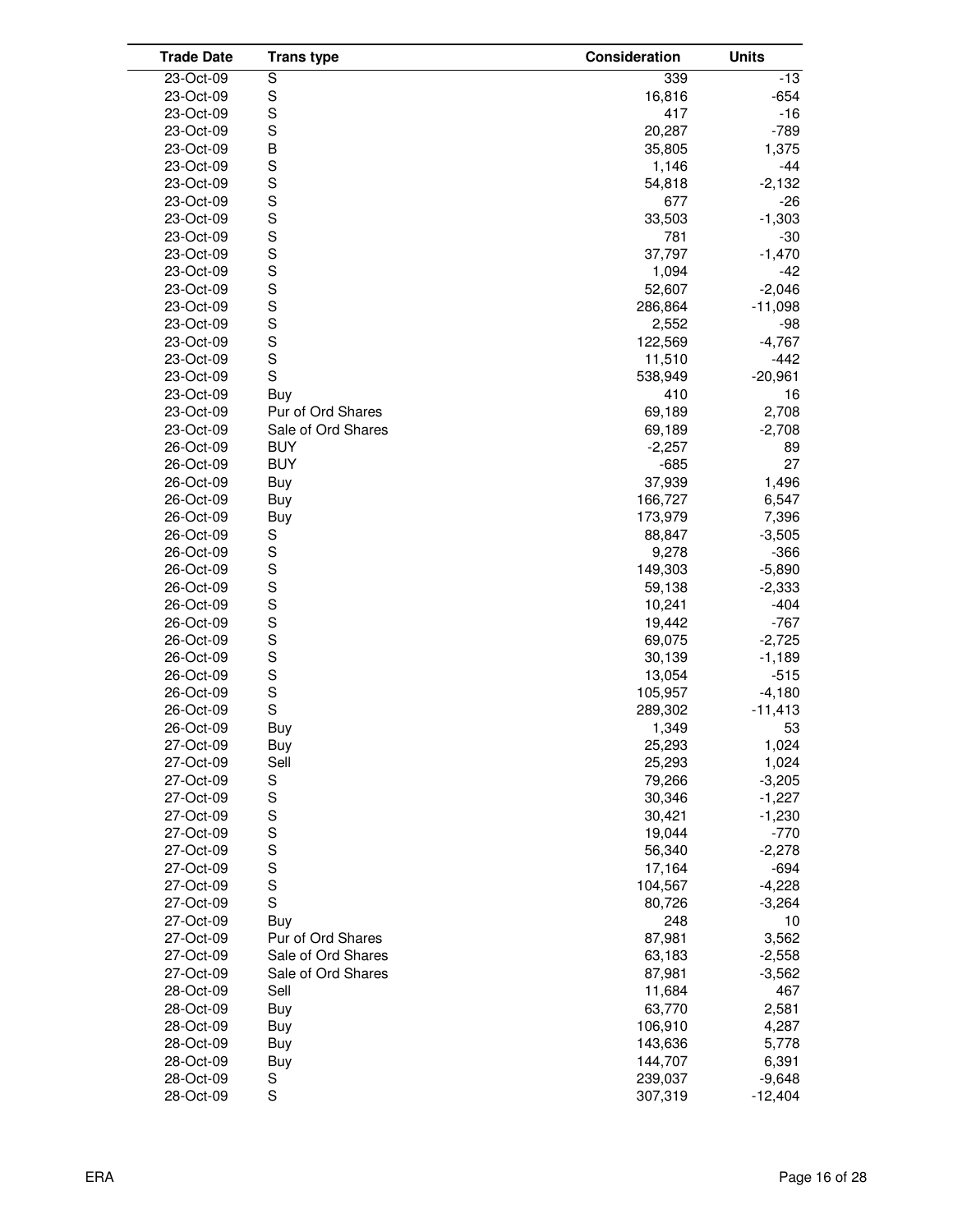| <b>Trade Date</b> | <b>Trans type</b> | Consideration | <b>Units</b> |
|-------------------|-------------------|---------------|--------------|
| 28-Oct-09         | S                 | 163,768       | $-6,610$     |
| 29-Oct-09         | <b>Buy</b>        | 11,158        | 481          |
| 29-Oct-09         | Sell              | 11,376        | 536          |
| 29-Oct-09         | Sell              | 11,377        | 536          |
| 29-Oct-09         | Sell              | 11,440        | 539          |
| 29-Oct-09         | Sell              | 11,440        | 539          |
| 29-Oct-09         | S                 | 48,750        | $-2,062$     |
| 29-Oct-09         | S                 | 56,269        | $-2,380$     |
| 29-Oct-09         | $\mathbf S$       | 31,799        | $-1,345$     |
| 29-Oct-09         | Buy               | 3,378         | 146          |
| 30-Oct-09         | Buy               | 3,619         | 155          |
| 30-Oct-09         | Sell              | 3,619         | 155          |
| 30-Oct-09         | Buy               | 6,888         | 295          |
| 30-Oct-09         | Sell              | 6,888         | 295          |
| 30-Oct-09         | Sell              | 17,466        | 748          |
| 30-Oct-09         | Buy               | 43,559        | 1,841        |
| 30-Oct-09         | Sell              | 62,279        | 2,668        |
| 30-Oct-09         | Sell              | 100,066       | 4,287        |
| 30-Oct-09         | Buy               | 104,712       | 4,485        |
| 30-Oct-09         | Buy               | 199,455       | 8,543        |
| 30-Oct-09         | S                 | 8,300         | $-357$       |
| 30-Oct-09         | $\mathbb S$       | 60,162        | $-2,589$     |
| 30-Oct-09         | $\mathbf S$       | 16,043        | $-690$       |
| 30-Oct-09         | S                 | 115,886       | $-4,987$     |
| 30-Oct-09         | B                 | 24,343        | 1,047        |
| 30-Oct-09         | Sell              | 2,491         | $-107$       |
| 02-Nov-09         | Sell              | 11,900        | 519          |
| 02-Nov-09         | Buy               | 42,233        | 1,841        |
| 02-Nov-09         | Sell              | 42,233        | 1,841        |
| 02-Nov-09         | S                 | 49,394        | $-2,154$     |
| 02-Nov-09         | S                 | 12,337        | $-538$       |
| 02-Nov-09         | S                 | 42,354        | $-1,847$     |
| 02-Nov-09         | S                 | 131,213       | $-5,722$     |
| 02-Nov-09         | S                 | 74,940        | $-3,268$     |
| 02-Nov-09         | S                 | 122,087       | $-5,324$     |
| 02-Nov-09         | Buy               | 2,368         | 103          |
| 02-Nov-09         | Pur of Ord Shares | 2,550         | 111          |
| 02-Nov-09         | Pur of Ord Shares | 4,939         | 215          |
| 02-Nov-09         | Pur of Ord Shares | 31,607        | 1,376        |
| 02-Nov-09         | Pur of Ord Shares | 126,840       | 5,522        |
| 03-Nov-09         | Sell              | 10,378        | 487          |
| 03-Nov-09         | Sell              | 10,378        | 487          |
| 03-Nov-09         | Sell              | 10,484        | 492          |
| 03-Nov-09         | Sell              | 10,485        | 492          |
| 03-Nov-09         | Buy               | 410,220       | 19,429       |
| 03-Nov-09         | Buy               | 451,727       | 19,305       |
| 03-Nov-09         | В                 | 120,066       | 5,156        |
| 03-Nov-09         | Buy               | 2,193         | 94           |
| 04-Nov-09         | Buy               | 8,807         | 377          |
| 04-Nov-09         | Buy               | 12,171        | 521          |
| 04-Nov-09         | Sell              | 12,192        | 524          |
| 04-Nov-09         | Buy               | 14,497        | 622          |
| 04-Nov-09         | Sell              | 17,542        | 836          |
| 04-Nov-09         | Sell              | 17,542        | 836          |
| 04-Nov-09         | Sell              | 17,605        | 839          |
| 04-Nov-09         | Sell              | 17,605        | 839          |
| 04-Nov-09         | Buy               | 18,245        | 781          |
| 04-Nov-09         | Buy               | 34,902        | 1,496        |
| 04-Nov-09         | Buy               | 52,026        | 2,230        |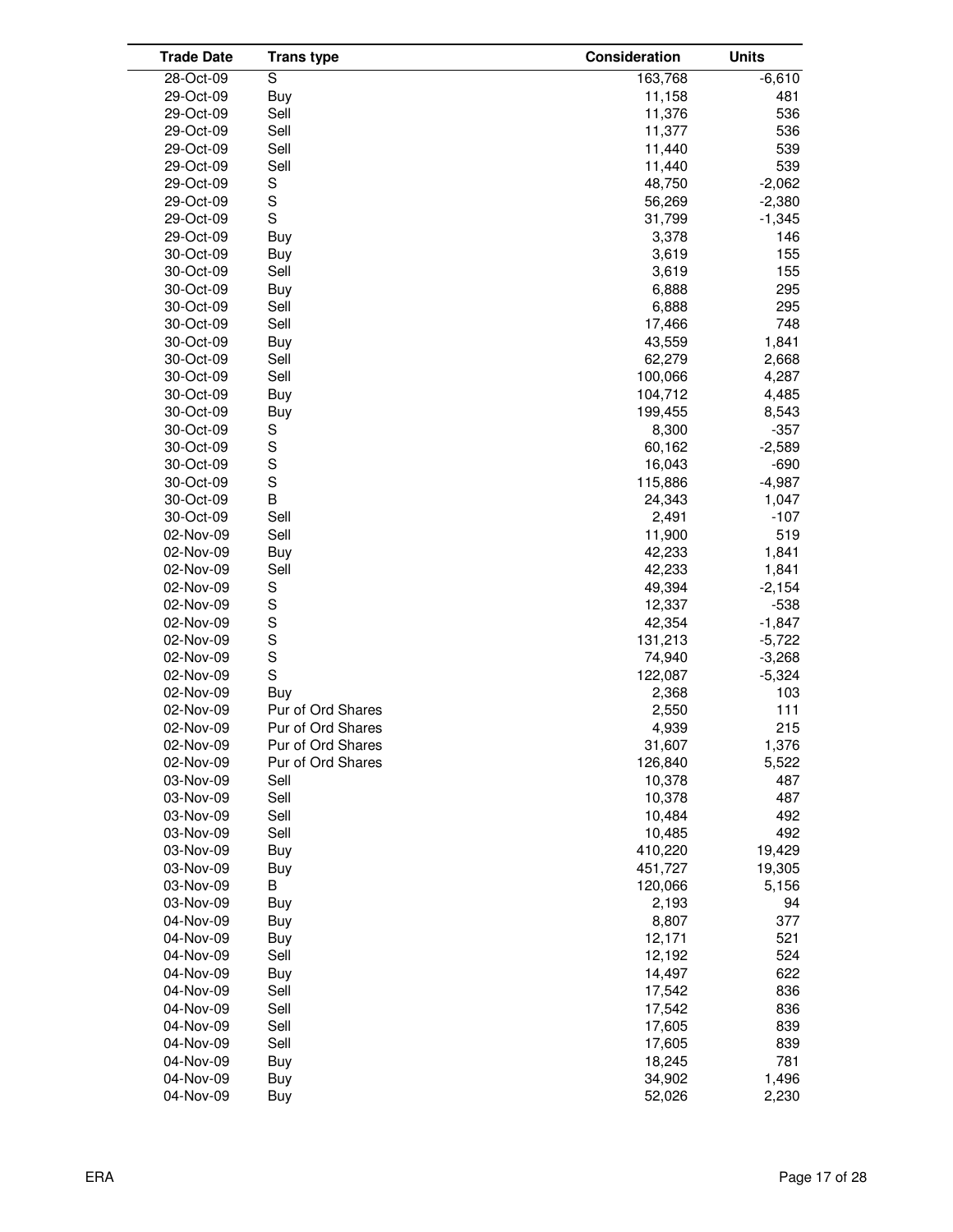| <b>Trade Date</b> | <b>Trans type</b>  | Consideration | <b>Units</b> |
|-------------------|--------------------|---------------|--------------|
| 04-Nov-09         | Buy                | 129,901       | 5,568        |
| 04-Nov-09         | Sell               | 129,901       | 5,568        |
| 04-Nov-09         | S                  | 56,037        | $-2,408$     |
| 04-Nov-09         | S                  | 16,360        | $-703$       |
| 04-Nov-09         | S                  | 37,885        | $-1,628$     |
| 04-Nov-09         | S                  | 9,178         | $-394$       |
| 04-Nov-09         | S                  | 13,544        | $-582$       |
| 04-Nov-09         | S                  | 18,128        | $-779$       |
| 04-Nov-09         | S                  | 71,558        | $-3,075$     |
| 04-Nov-09         | S                  | 194,662       | $-8,365$     |
| 04-Nov-09         | Buy                | 117           | 5            |
| 04-Nov-09         | Sale of Ord Shares | 11,924        | $-512$       |
| 04-Nov-09         | Sale of Ord Shares | 113,678       | $-4,881$     |
| 04-Nov-09         | Sale of Ord Shares | 200,457       | $-8,607$     |
| 05-Nov-09         | <b>BUY</b>         | $-3,516$      | 151          |
| 05-Nov-09         | Sell               | 171           | 8            |
| 05-Nov-09         | Sell               | 171           | 8            |
| 05-Nov-09         | Sell               | 235           | 11           |
| 05-Nov-09         | Sell               | 235           | 11           |
| 05-Nov-09         | Buy                | 32,220        | 1,384        |
| 05-Nov-09         | Sell               | 126,026       | 5,388        |
| 05-Nov-09         | В                  | 158,029       | 6,739        |
| 05-Nov-09         | B                  | 87,445        | 3,729        |
| 05-Nov-09         | Buy                | 468           | 20           |
| 06-Nov-09         | <b>Buy</b>         | 4,250         | 182          |
| 06-Nov-09         | Buy                | 11,361        | 486          |
| 06-Nov-09         | Sell               | 12,176        | 519          |
| 06-Nov-09         | Buy                | 16,013        | 685          |
| 06-Nov-09         | Buy                | 140,390       | 6,574        |
| 06-Nov-09         | Buy                | 168,215       | 7,195        |
| 06-Nov-09         | B                  | 62,741        | 2,681        |
| 06-Nov-09         | Buy                | 397           | 17           |
| 06-Nov-09         | Sale of Ord Shares | 70,293        | $-3,013$     |
| 06-Nov-09         | Sale of Ord Shares | 76,056        | $-3,260$     |
| 06-Nov-09         | Sale of Ord Shares | 139,443       | $-5,977$     |
| 06-Nov-09         | Sale of Ord Shares | 375,426       | $-16,092$    |
| 06-Nov-09         | Sale of Ord Shares | 479,292       | $-20,544$    |
| 06-Nov-09         | Sale of Ord Shares | 588,476       | $-25,224$    |
| 09-Nov-09         | Sell               | 2,913         | 120          |
| 09-Nov-09         | Sell               | 14,227        | 586          |
| 09-Nov-09         | Buy                | 16,809        | 692          |
| 09-Nov-09         | Buy                | 51,300        | 2,112        |
| 09-Nov-09         | Sell               | 51,300        | 2,112        |
| 09-Nov-09         | Buy                | 271,465       | 11,176       |
| 09-Nov-09         | Sell               | 271,465       | 11,176       |
| 09-Nov-09         | Sell               | 604           | $-25$        |
| 09-Nov-09         | Sale of Ord Shares | 33,620        | $-1,402$     |
| 09-Nov-09         | Sale of Ord Shares | 36,378        | $-1,517$     |
| 09-Nov-09         | Sale of Ord Shares | 66,712        | $-2,782$     |
| 09-Nov-09         | Sale of Ord Shares | 179,610       | $-7,490$     |
| 09-Nov-09         | Sale of Ord Shares | 229,297       | $-9,562$     |
| 09-Nov-09         | Sale of Ord Shares | 281,525       | $-11,740$    |
| 10-Nov-09         | <b>SELL</b>        | 97,599        | $-3,961$     |
| 10-Nov-09         | Buy                | 18,431        | 748          |
| 10-Nov-09         | Buy                | 55,292        | 2,244        |
| 10-Nov-09         | Buy                | 124,383       | 5,048        |
| 10-Nov-09         | Sell               | 124,383       | 5,048        |
| 10-Nov-09         | Buy                | 154,345       | 6,264        |
| 10-Nov-09         | Sell               | 154,345       | 6,264        |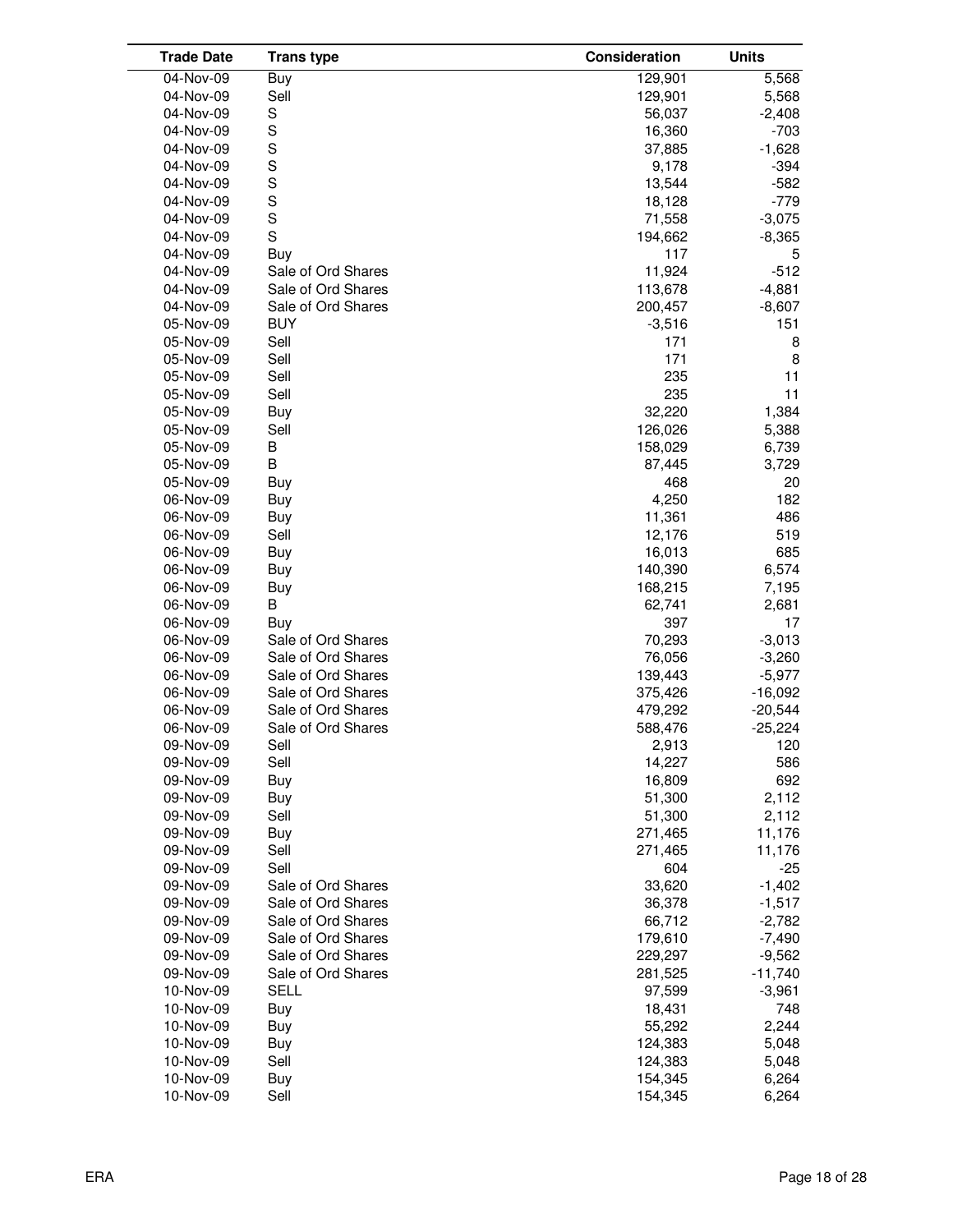| <b>Trade Date</b>      | <b>Trans type</b>        | Consideration    | <b>Units</b> |
|------------------------|--------------------------|------------------|--------------|
| $10-Nov-09$            | S                        | 43,002           | $-1,751$     |
| 10-Nov-09              | S                        | 8,988            | $-366$       |
| 10-Nov-09              | S                        | 172,105          | $-7,008$     |
| 10-Nov-09              | S                        | 32,049           | $-1,305$     |
| 10-Nov-09              | S                        | 31,484           | -1,282       |
| 10-Nov-09              | S                        | 12,377           | $-504$       |
| 10-Nov-09              | S                        | 84,727           | $-3,450$     |
| 10-Nov-09              | S                        | 118,175          | $-4,812$     |
| 10-Nov-09              | B                        | 21,756           | 884          |
| 10-Nov-09              | Sale of Ord Shares       | 24,678           | $-1,004$     |
| 10-Nov-09              | Sale of Ord Shares       | 66,833           | $-2,719$     |
| 10-Nov-09              | Sale of Ord Shares       | 134,821          | $-5,485$     |
| 11-Nov-09              | Buy                      | 5,258            | 219          |
| 11-Nov-09              | Buy                      | 5,810            | 242          |
| 11-Nov-09              | Buy                      | 5,882            | 245          |
| 11-Nov-09              | Buy                      | 6,098            | 254          |
| 11-Nov-09              | Buy                      | 6,195            | 258          |
| 11-Nov-09              | Buy                      | 8,187            | 341          |
| 11-Nov-09              | Buy                      | 9,312            | 388          |
| 11-Nov-09              | Sell                     | 9,312            | 388          |
| 11-Nov-09              | Buy                      | 11,021           | 459          |
| 11-Nov-09              | Buy                      | 11,261           | 469          |
| 11-Nov-09              | Buy                      | 13,902           | 579          |
| 11-Nov-09              | Buy                      | 15,173           | 630          |
| 11-Nov-09              | Buy                      | 15,822           | 659          |
| 11-Nov-09              | Buy                      | 17,952           | 748          |
| 11-Nov-09              | Buy                      | 36,903           | 1,537        |
| 11-Nov-09              | Buy                      | 39,928           | 1,663        |
| 11-Nov-09              | Buy                      | 42,665           | 1,777        |
| 11-Nov-09              | Buy                      | 44,880           | 1,870        |
| 11-Nov-09              | Buy                      | 62,400           | 2,600        |
| 11-Nov-09              | Sell                     | 62,400           | 2,600        |
| 11-Nov-09              | S                        | 45,721           | $-1,900$     |
| 11-Nov-09              | Buy                      | 360              | 15           |
| 11-Nov-09              | Sale of Ord Shares       | 3,201            | $-132$       |
| 11-Nov-09              | Sale of Ord Shares       | 8,706            | $-359$       |
| 11-Nov-09              | Sale of Ord Shares       | 17,533           | $-723$       |
| 12-Nov-09              | Buy                      | 19,183           | 804          |
| 12-Nov-09              | Sell                     | 19,183           | 804          |
| 12-Nov-09              | Sell                     | 32,086           | 1,345        |
| 12-Nov-09              | Buy                      | 66,975           | 2,807        |
| 12-Nov-09              | Sell                     | 66,975           | 2,807        |
| 12-Nov-09              | Buy                      | 79,456           | 3,333        |
| 12-Nov-09              | Buy                      | 104,416          | 4,374        |
| 12-Nov-09              | Buy                      | 145,562          | 6,106        |
| 12-Nov-09              | Buy                      | 386,437          | 16,196       |
| 12-Nov-09              | Sell                     | 386,437          | 16,196       |
| 12-Nov-09              | В                        | 485,199          | 20,329       |
| 12-Nov-09              | B                        | 106,615          | 4,467        |
| 12-Nov-09              | B                        | 112,296          | 4,705        |
| 12-Nov-09              | Buy<br>Pur of Ord Shares | 954<br>146,310   | 40           |
| 12-Nov-09              |                          |                  | 6,132        |
| 12-Nov-09              | Pur of Ord Shares        | 524,620<br>8,954 | 21,969       |
| 13-Nov-09<br>13-Nov-09 | Buy<br>Buy               | 13,382           | 374<br>559   |
| 13-Nov-09              | Sell                     | 13,382           | 559          |
| 13-Nov-09              | Sell                     | 35,814           | 1,496        |
| 13-Nov-09              | Sell                     | 184,416          | 7,709        |
| 13-Nov-09              | В                        | 9,429            | 393          |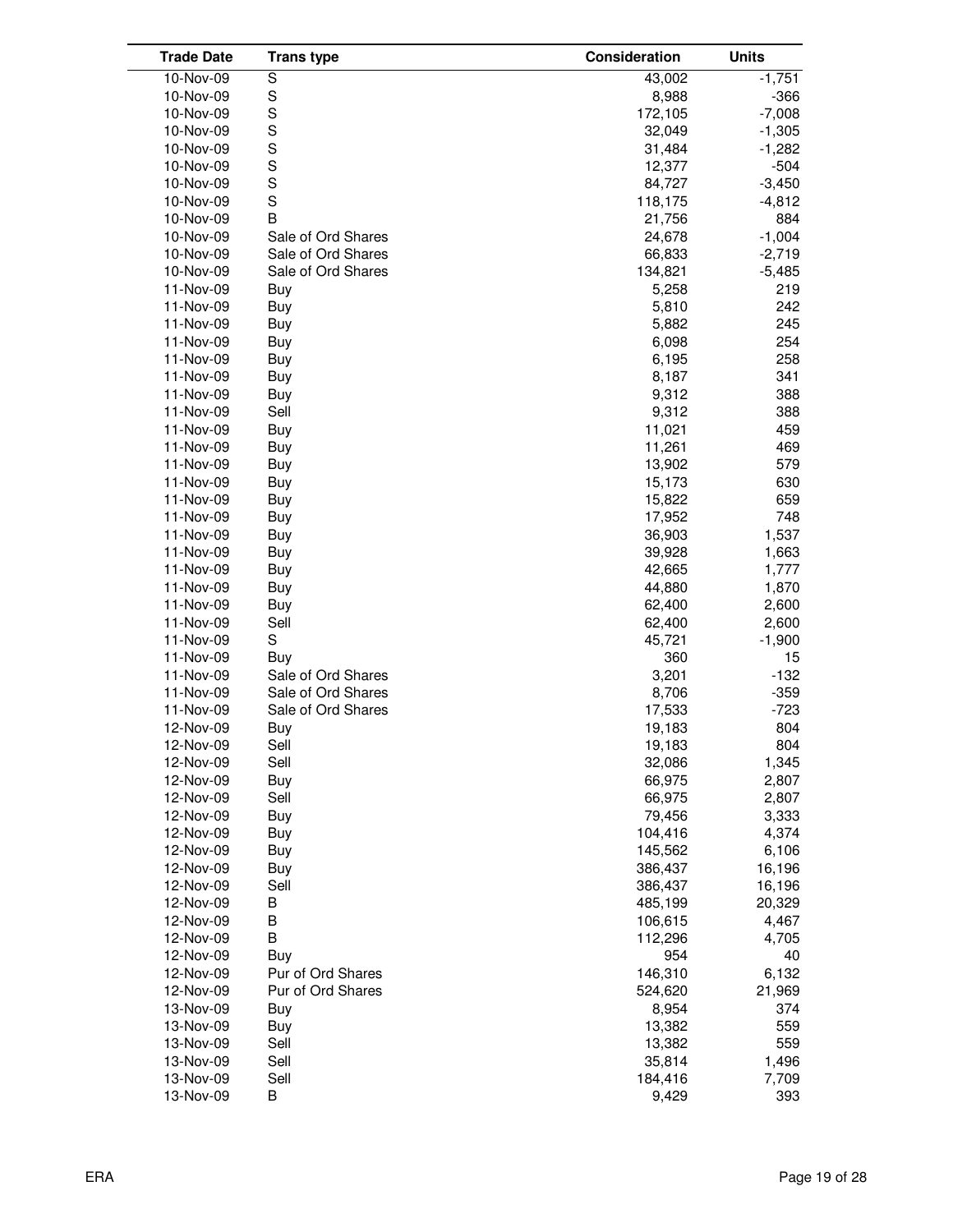| <b>Trade Date</b> | <b>Trans type</b> | Consideration | <b>Units</b> |
|-------------------|-------------------|---------------|--------------|
| 13-Nov-09         | B                 | 6,958         | 290          |
| 13-Nov-09         | B                 | 185,202       | 7,719        |
| 13-Nov-09         | B                 | 17,323        | 722          |
| 13-Nov-09         | B                 | 7,774         | 324          |
| 13-Nov-09         | B                 | 97,676        | 4,071        |
| 13-Nov-09         | B                 | 32,415        | 1,351        |
| 13-Nov-09         | B                 | 285,973       | 11,919       |
| 16-Nov-09         | Sell              | 2,554         | 105          |
| 16-Nov-09         | Buy               | 9,178         | 374          |
| 16-Nov-09         | Buy               | 11,141        | 454          |
| 16-Nov-09         | Sell              | 11,141        | 454          |
| 16-Nov-09         | Buy               | 21,653        | 898          |
| 16-Nov-09         | Buy               | 64,246        | 2,618        |
| 16-Nov-09         | В                 | 225,269       | 9,217        |
| 16-Nov-09         | Buy               | 906           | 37           |
| 16-Nov-09         | Pur of Ord Shares | 53,919        | 2,208        |
| 16-Nov-09         | Pur of Ord Shares | 68,938        | 2,823        |
| 16-Nov-09         | Pur of Ord Shares | 91,526        | 3,748        |
| 16-Nov-09         | Pur of Ord Shares | 199,560       | 8,172        |
| 16-Nov-09         | Pur of Ord Shares | 246,886       | 10,110       |
| 16-Nov-09         | Pur of Ord Shares | 338,339       | 13,855       |
| 17-Nov-09         | Buy               | $-196,273$    | $-8,134$     |
| 17-Nov-09         | Sell              | $-196,273$    | $-8,134$     |
| 17-Nov-09         | Sell              | 6,685         | 293          |
| 17-Nov-09         | Sell              | 6,685         | 293          |
| 17-Nov-09         | Sell              | 7,301         | 320          |
| 17-Nov-09         | Sell              | 7,301         | 320          |
| 17-Nov-09         | Sell              | 12,252        | 508          |
| 17-Nov-09         | Sell              | 12,444        | 501          |
| 17-Nov-09         | Buy               | 16,698        | 692          |
| 17-Nov-09         | Buy               | 18,049        | 748          |
| 17-Nov-09         | Buy               | 103,120       | 7,522        |
| 17-Nov-09         | Buy               | 196,273       | 8,134        |
| 17-Nov-09         | Buy               | 196,273       | 8,134        |
| 17-Nov-09         | Sell              | 196,273       | 8,134        |
| 17-Nov-09         | Sell              | 196,273       | 8,134        |
| 17-Nov-09         | S                 | 170,578       | $-7,042$     |
| 17-Nov-09         | Buy               | 534           | 22           |
| 17-Nov-09         | Pur of Ord Shares | 61,560        | 2,525        |
| 17-Nov-09         | Pur of Ord Shares | 78,699        | 3,228        |
| 17-Nov-09         | Pur of Ord Shares | 104,493       | 4,286        |
| 17-Nov-09         | Pur of Ord Shares | 120,482       | 4,952        |
| 17-Nov-09         | Pur of Ord Shares | 227,758       | 9,342        |
| 17-Nov-09         | Pur of Ord Shares | 281,784       | 11,558       |
| 17-Nov-09         | Pur of Ord Shares | 386,130       | 15,838       |
| 18-Nov-09         | Buy               | 5,357         | 220          |
| 18-Nov-09         | Buy               | 6,112         | 251          |
| 18-Nov-09         | Buy               | 6,404         | 263          |
| 18-Nov-09         | Buy               | 8,255         | 339          |
| 18-Nov-09         | Buy               | 9,351         | 384          |
| 18-Nov-09         | Sell              | 10,930        | 486          |
| 18-Nov-09         | Sell              | 10,930        | 486          |
| 18-Nov-09         | Sell              | 10,930        | 486          |
| 18-Nov-09         | Sell              | 10,930        | 486          |
| 18-Nov-09         | Buy               | 11,713        | 481          |
| 18-Nov-09         | Buy               | 14,343        | 589          |
| 18-Nov-09         | Buy               | 18,146        | 748          |
| 18-Nov-09         | Buy               | 20,334        | 835          |
| 18-Nov-09         | Buy               | 31,268        | 1,284        |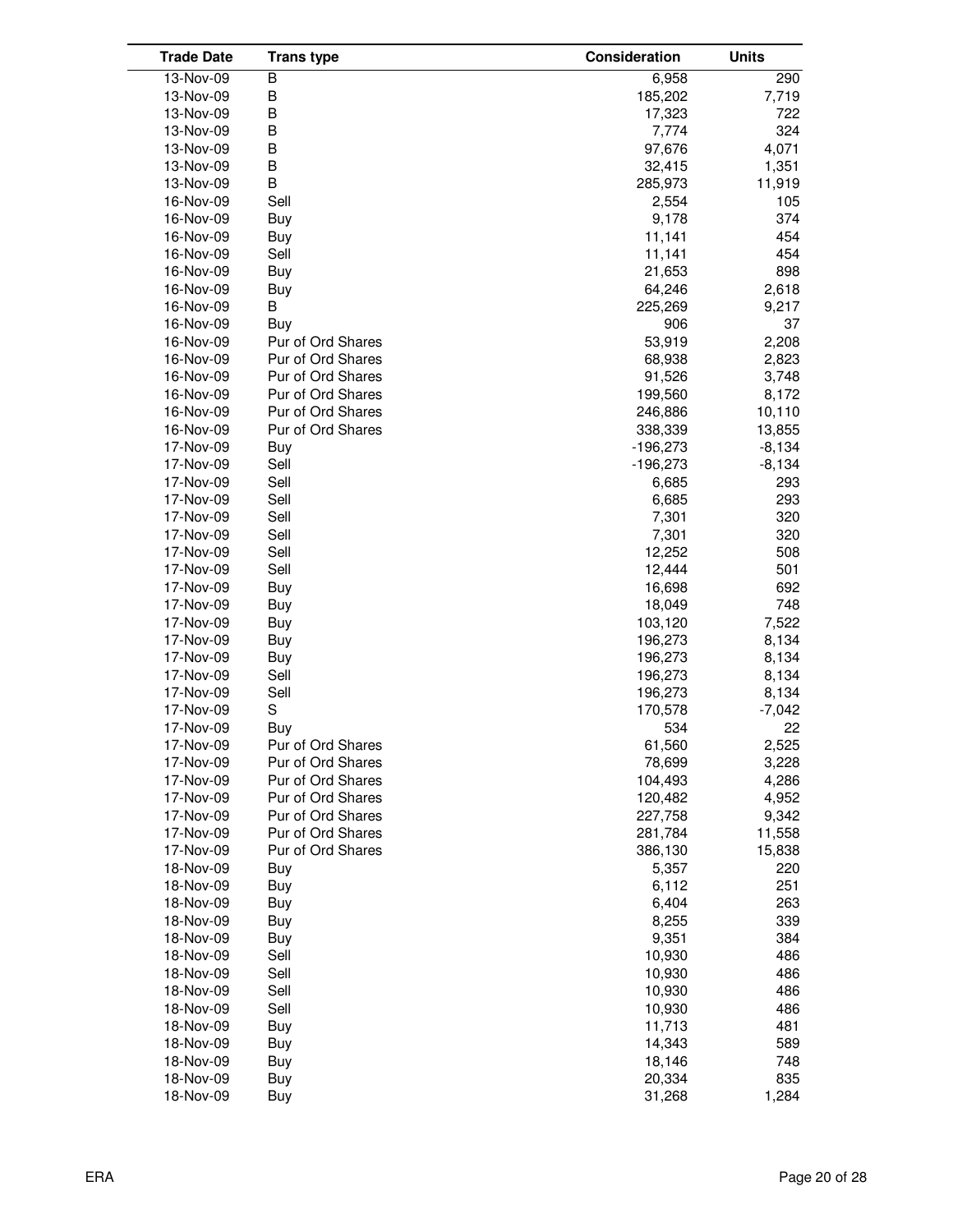| <b>Trade Date</b> | <b>Trans type</b> | Consideration | <b>Units</b> |
|-------------------|-------------------|---------------|--------------|
| $18-Nov-09$       | Buy               | 34,604        | 1,421        |
| 18-Nov-09         | Buy               | 38,597        | 1,585        |
| 18-Nov-09         | Buy               | 56,983        | 2,340        |
| 18-Nov-09         | Buy               | 67,152        | 2,768        |
| 18-Nov-09         | Buy               | 136,540       | 5,607        |
| 18-Nov-09         | Sell              | 235,867       | 9,724        |
| 18-Nov-09         | Buy               | 328,212       | 13,478       |
| 18-Nov-09         | B                 | 58,027        | 2,382        |
| 18-Nov-09         | B                 | 47,041        | 1,931        |
| 18-Nov-09         | B                 | 13,739        | 564          |
| 18-Nov-09         | B                 | 240,733       | 9,882        |
| 18-Nov-09         | B                 | 97,954        | 4,021        |
| 18-Nov-09         | B                 | 13,106        | 538          |
| 18-Nov-09         | B                 | 57,199        | 2,348        |
| 18-Nov-09         | B                 | 39,196        | 1,609        |
| 18-Nov-09         | B                 | 24,336        | 999          |
| 18-Nov-09         | B                 | 44,751        | 1,837        |
| 18-Nov-09         | B                 | 9,476         | 389          |
| 18-Nov-09         | B                 | 55,469        | 2,277        |
| 18-Nov-09         | B                 | 61,438        | 2,522        |
| 18-Nov-09         | B                 | 385,411       | 15,821       |
| 18-Nov-09         | Buy               | 852           | 35           |
| 18-Nov-09         | Pur of Ord Shares | 16,361        | 673          |
| 18-Nov-09         | Pur of Ord Shares | 87,759        | 3,610        |
| 18-Nov-09         | Pur of Ord Shares | 135,723       | 5,583        |
| 19-Nov-09         | Sell              | 21,418        | 889          |
| 19-Nov-09         | Buy               | 354,408       | 14,651       |
| 19-Nov-09         | Sell              | 354,408       | 14,651       |
| 19-Nov-09         | B                 | 74,675        | 3,088        |
| 19-Nov-09         | Buy               | 314           | 13           |
| 19-Nov-09         | Pur of Ord Shares | 14,490        | 599          |
| 19-Nov-09         | Pur of Ord Shares | 16,522        | 683          |
| 19-Nov-09         | Pur of Ord Shares | 83,359        | 3,446        |
| 20-Nov-09         | <b>SELL</b>       | 62,759        | $-2,600$     |
| 20-Nov-09         | Buy               | 5,467         | 226          |
| 20-Nov-09         | Buy               | 8,781         | 363          |
| 20-Nov-09         | Buy               | 10,232        | 423          |
| 20-Nov-09         | Buy               | 11,079        | 458          |
| 20-Nov-09         | Buy               | 17,054        | 705          |
| 20-Nov-09         | Buy               | 34,084        | 1,409        |
| 20-Nov-09         | Buy               | 46,275        | 1,913        |
| 20-Nov-09         | Buy               | 52,964        | 2,382        |
| 20-Nov-09         | Buy               | 65,555        | 2,710        |
| 20-Nov-09         | Buy               | 85,662        | 3,542        |
| 20-Nov-09         | Buy               | 106,121       | 4,387        |
| 20-Nov-09         | Buy               | 278,354       | 11,507       |
| 20-Nov-09         | В                 | 29,686        | 1,226        |
| 20-Nov-09         | В                 | 58,986        | 2,436        |
| 20-Nov-09         | B                 | 16,054        | 663          |
| 20-Nov-09         | B                 | 9,177         | 379          |
| 20-Nov-09         | B                 | 62,254        | 2,571        |
| 20-Nov-09         | B                 | 173,397       | 7,161        |
| 20-Nov-09         | B                 | 73,151        | 3,021        |
| 20-Nov-09         | B                 | 37,314        | 1,541        |
| 20-Nov-09         | B                 | 7,046         | 291          |
| 20-Nov-09         | B                 | 22,979        | 949          |
| 20-Nov-09         | B                 | 62,085        | 2,564        |
| 20-Nov-09         | B                 | 23,778        | 982          |
| 20-Nov-09         | В                 | 31,309        | 1,293        |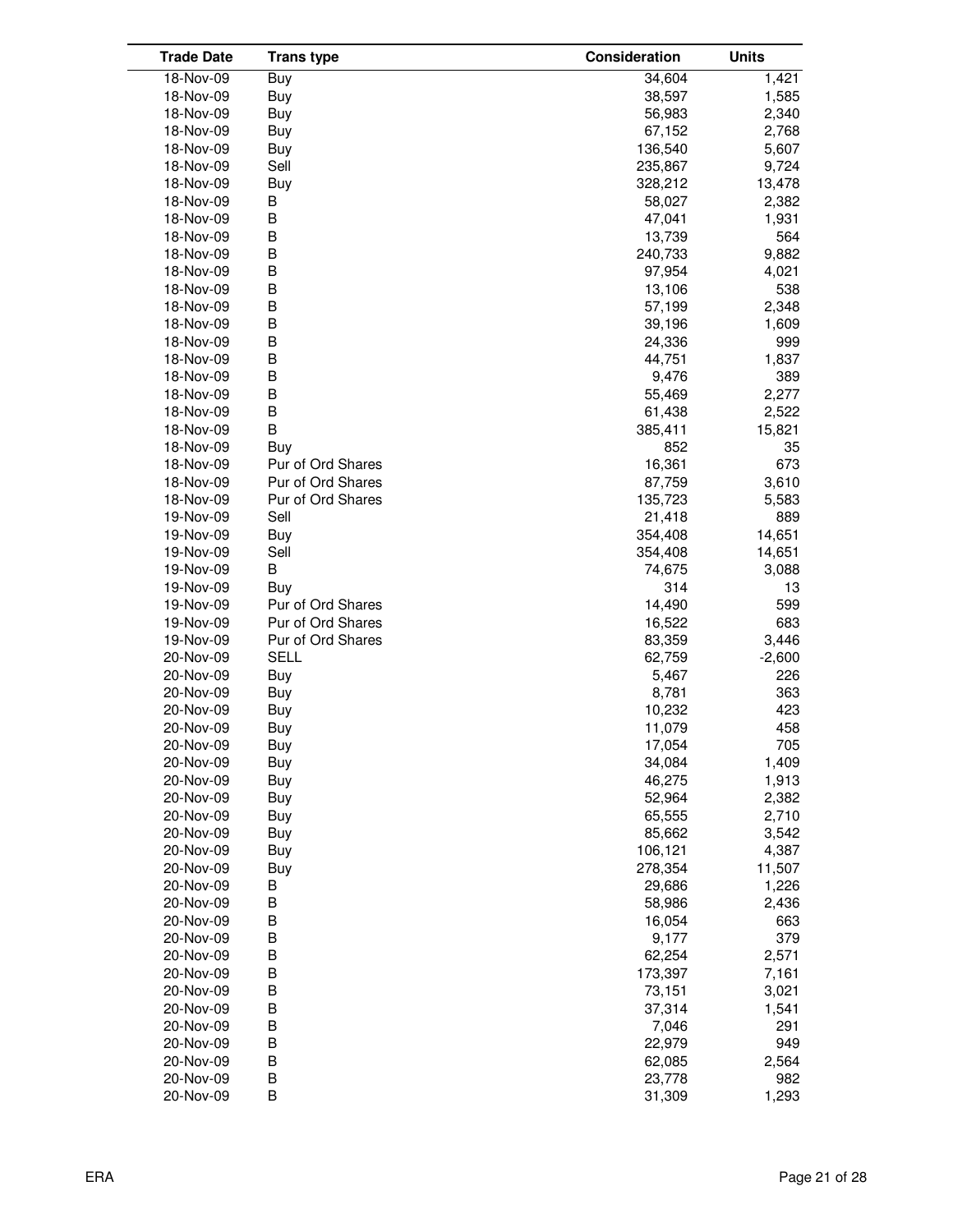| <b>Trade Date</b> | <b>Trans type</b> | Consideration | <b>Units</b> |
|-------------------|-------------------|---------------|--------------|
| 20-Nov-09         | В                 | 79,398        | 3,279        |
| 20-Nov-09         | B                 | 56,637        | 2,339        |
| 20-Nov-09         | B                 | 296,114       | 12,229       |
| 20-Nov-09         | Buy               | 4,427         | 183          |
| 23-Nov-09         | В                 | 51,654        | 2,131        |
| 23-Nov-09         | B                 | 95,915        | 3,957        |
| 23-Nov-09         | B                 | 31,681        | 1,307        |
| 23-Nov-09         | B                 | 23,076        | 952          |
| 23-Nov-09         | B                 | 11,053        | 456          |
| 23-Nov-09         | B                 | 189,722       | 7,827        |
| 23-Nov-09         | Buy               | 2,710         | 112          |
| 24-Nov-09         | Sell              | 96            | 4            |
| 24-Nov-09         | Buy               | 622           | 26           |
| 24-Nov-09         | Sell              | 622           | 26           |
| 24-Nov-09         | Buy               | 7,155         | 299          |
| 24-Nov-09         | Sell              | 7,155         | 299          |
| 24-Nov-09         | Buy               | 7,324         | 305          |
| 24-Nov-09         | Buy               | 11,564        | 483          |
|                   |                   | 15,175        | 632          |
| 24-Nov-09         | Buy               |               |              |
| 24-Nov-09         | Buy               | 16,928        | 705          |
| 24-Nov-09         | Sell              | 22,674        | 948          |
| 24-Nov-09         | Sell              | 23,511        | 983          |
| 24-Nov-09         | Buy               | 26,893        | 1,120        |
| 24-Nov-09         | Buy               | 29,510        | 1,229        |
| 24-Nov-09         | Sell              | 40,948        | 1,712        |
| 24-Nov-09         | Buy               | 52,297        | 2,178        |
| 24-Nov-09         | Sell              | 74,146        | 3,100        |
| 24-Nov-09         | Buy               | 129,831       | 5,407        |
| 24-Nov-09         | Buy               | 140,852       | 5,866        |
| 24-Nov-09         | Sell              | 181,399       | 7,522        |
| 24-Nov-09         | B                 | 195,733       | 8,147        |
| 24-Nov-09         | B                 | 120,534       | 5,017        |
| 24-Nov-09         | B                 | 340,725       | 14,182       |
| 24-Nov-09         | B                 | 184,009       | 7,659        |
| 24-Nov-09         | Buy               | 480           | 20           |
| 25-Nov-09         | Sell              | 2,891         | 121          |
| 25-Nov-09         | Sell              | 8,027         | 336          |
| 25-Nov-09         | Sell              | 16,962        | 710          |
| 25-Nov-09         | Sell              | 22,716        | 1,031        |
| 25-Nov-09         | Sell              | 22,717        | 1,031        |
| 25-Nov-09         | Sell              | 22,893        | 1,039        |
| 25-Nov-09         | Sell              | 22,893        | 1,039        |
| 25-Nov-09         | Buy               | 37,875        | 1,713        |
| 25-Nov-09         | Buy               | 49,003        | 2,050        |
| 25-Nov-09         | Buy               | 97,224        | 4,051        |
| 25-Nov-09         | В                 | 1,048         | 44           |
| 25-Nov-09         | B                 | 30,450        | 1,272        |
| 25-Nov-09         | B                 | 453           | 19           |
| 25-Nov-09         | B                 | 13,549        | 566          |
| 25-Nov-09         | B                 | 8,432         | 354          |
| 25-Nov-09         | B                 | 239,120       | 9,989        |
| 25-Nov-09         | S                 | 19,580        | $-822$       |
| 25-Nov-09         | B                 | 357           | 15           |
| 25-Nov-09         | B                 | 10,341        | 432          |
| 25-Nov-09         | B                 | 834           | 35           |
| 25-Nov-09         | B                 | 24,226        | 1,012        |
| 25-Nov-09         | B                 | 810           | 34           |
| 25-Nov-09         | B                 | 23,723        | 991          |
| 25-Nov-09         | В                 | 7,646         | 321          |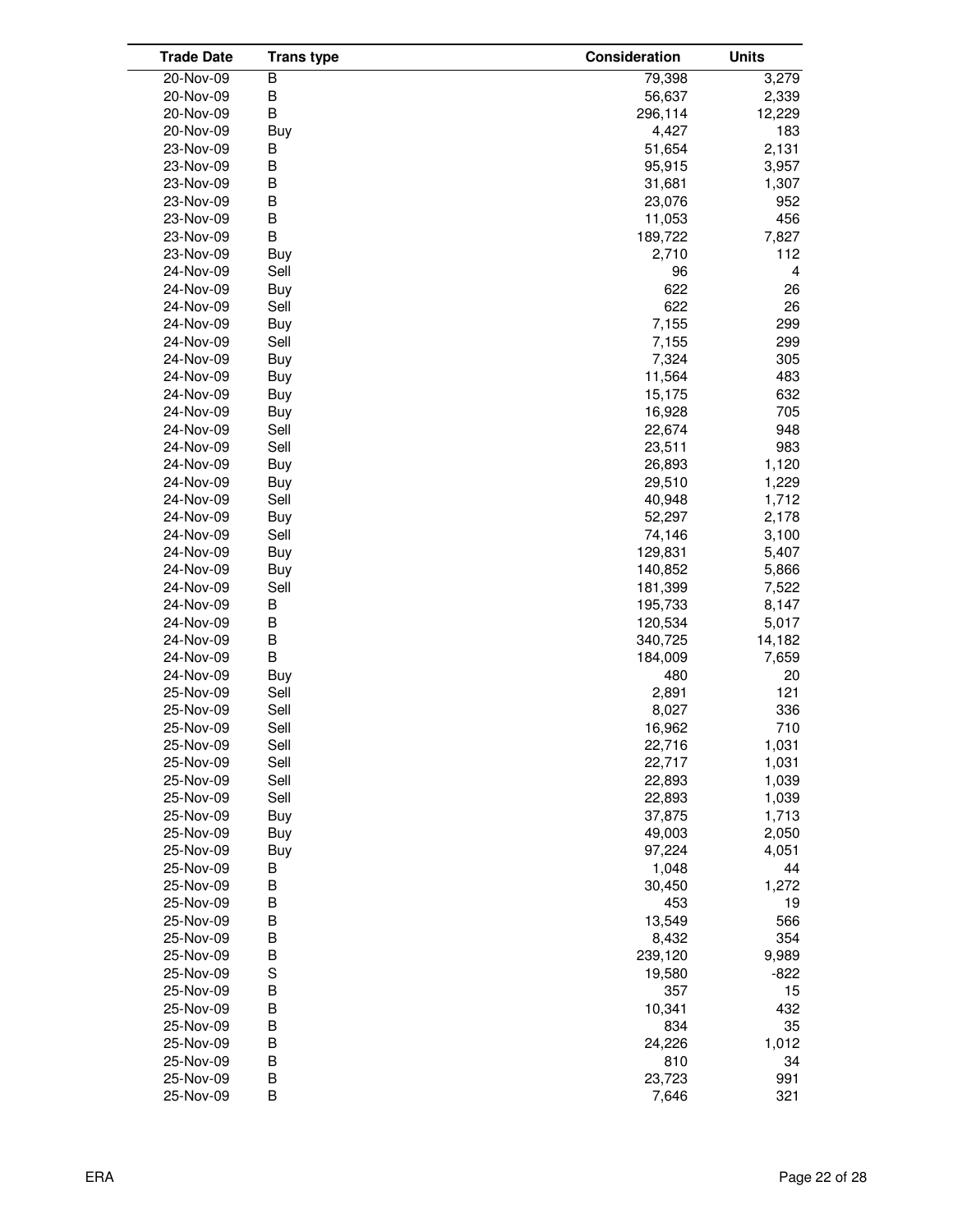| <b>Trade Date</b> | <b>Trans type</b> | Consideration | <b>Units</b> |
|-------------------|-------------------|---------------|--------------|
| 25-Nov-09         | B                 | 219,826       | 9,183        |
| 25-Nov-09         | Buy               | 455           | 19           |
| 25-Nov-09         | Pur of Ord Shares | 14,161        | 592          |
| 25-Nov-09         | Pur of Ord Shares | 43,630        | 1,824        |
| 25-Nov-09         | Pur of Ord Shares | 186,432       | 7,794        |
| 25-Nov-09         | Pur of Ord Shares | 287,303       | 12,011       |
| 26-Nov-09         | Sell              | 8,549         | 358          |
| 26-Nov-09         | Sell              | 20,533        | 927          |
| 26-Nov-09         | Sell              | 20,533        | 927          |
| 26-Nov-09         | Sell              | 20,555        | 928          |
| 26-Nov-09         | Sell              | 20,555        | 928          |
| 26-Nov-09         | B                 | 43,277        | 1,806        |
| 26-Nov-09         | B                 | 16,558        | 691          |
| 26-Nov-09         | B                 | 9,321         | 389          |
| 26-Nov-09         | B                 | 19,985        | 834          |
| 26-Nov-09         | B                 | 24,154        | 1,008        |
| 26-Nov-09         | B                 | 11,167        | 466          |
| 26-Nov-09         | B                 |               |              |
|                   |                   | 229,610       | 9,582        |
| 27-Nov-09         | B                 | 168,631       | 7,227        |
| 27-Nov-09         | B                 | 156,941       | 6,726        |
| 27-Nov-09         | B                 | 486,224       | 20,838       |
| 27-Nov-09         | B                 | 170,498       | 7,307        |
| 27-Nov-09         | <b>Buy</b>        | 140           | 6            |
| 30-Nov-09         | <b>BUY</b>        | $-23,517$     | 981          |
| 30-Nov-09         | <b>BUY</b>        | $-2,997$      | 125          |
| 30-Nov-09         | <b>Buy</b>        | 3,211         | 134          |
| 30-Nov-09         | Sell              | 6,360         | 265          |
| 30-Nov-09         | Buy               | 9,561         | 399          |
| 30-Nov-09         | Sell              | 10,247        | 427          |
| 30-Nov-09         | Sell              | 10,535        | 439          |
| 30-Nov-09         | Sell              | 12,740        | 531          |
| 30-Nov-09         | Sell              | 18,599        | 776          |
| 30-Nov-09         | Sell              | 21,863        | 911          |
| 30-Nov-09         | Sell              | 24,764        | 1,033        |
| 30-Nov-09         | Buy               | 27,999        | 1,167        |
| 30-Nov-09         | Sell              | 49,528        | 2,066        |
| 30-Nov-09         | Buy               | 66,688        | 2,781        |
| 30-Nov-09         | Sell              | 66,688        | 2,781        |
| 30-Nov-09         | Sell              | 111,881       | 4,662        |
| 30-Nov-09         | Sell              | 125,896       | 5,246        |
| 30-Nov-09         | Sell              | 219,058       | 9,128        |
| 30-Nov-09         | B                 | 98,872        | 4,132        |
| 30-Nov-09         | B                 | 70,756        | 2,957        |
| 30-Nov-09         | B                 | 50,872        | 2,126        |
| 30-Nov-09         | B                 | 14,907        | 623          |
| 30-Nov-09         | B                 | 26,776        | 1,119        |
| 30-Nov-09         | B                 | 45,847        | 1,916        |
| 30-Nov-09         | B                 | 494,144       | 20,651       |
| 30-Nov-09         | B                 | 163,837       | 6,847        |
| 30-Nov-09         | B                 | 63,123        | 2,638        |
| 30-Nov-09         | B                 | 20,626        | 862          |
| 30-Nov-09         | B                 | 13,472        | 563          |
| 30-Nov-09         | B                 | 42,042        | 1,757        |
| 30-Nov-09         | B                 | 108,108       | 4,518        |
| 30-Nov-09         | B                 | 64,200        | 2,683        |
| 30-Nov-09         | B                 | 48,431        | 2,024        |
| 30-Nov-09         | B                 | 60,419        | 2,525        |
| 30-Nov-09         | B                 | 148,834       | 6,220        |
| 30-Nov-09         | B                 | 41,468        | 1,733        |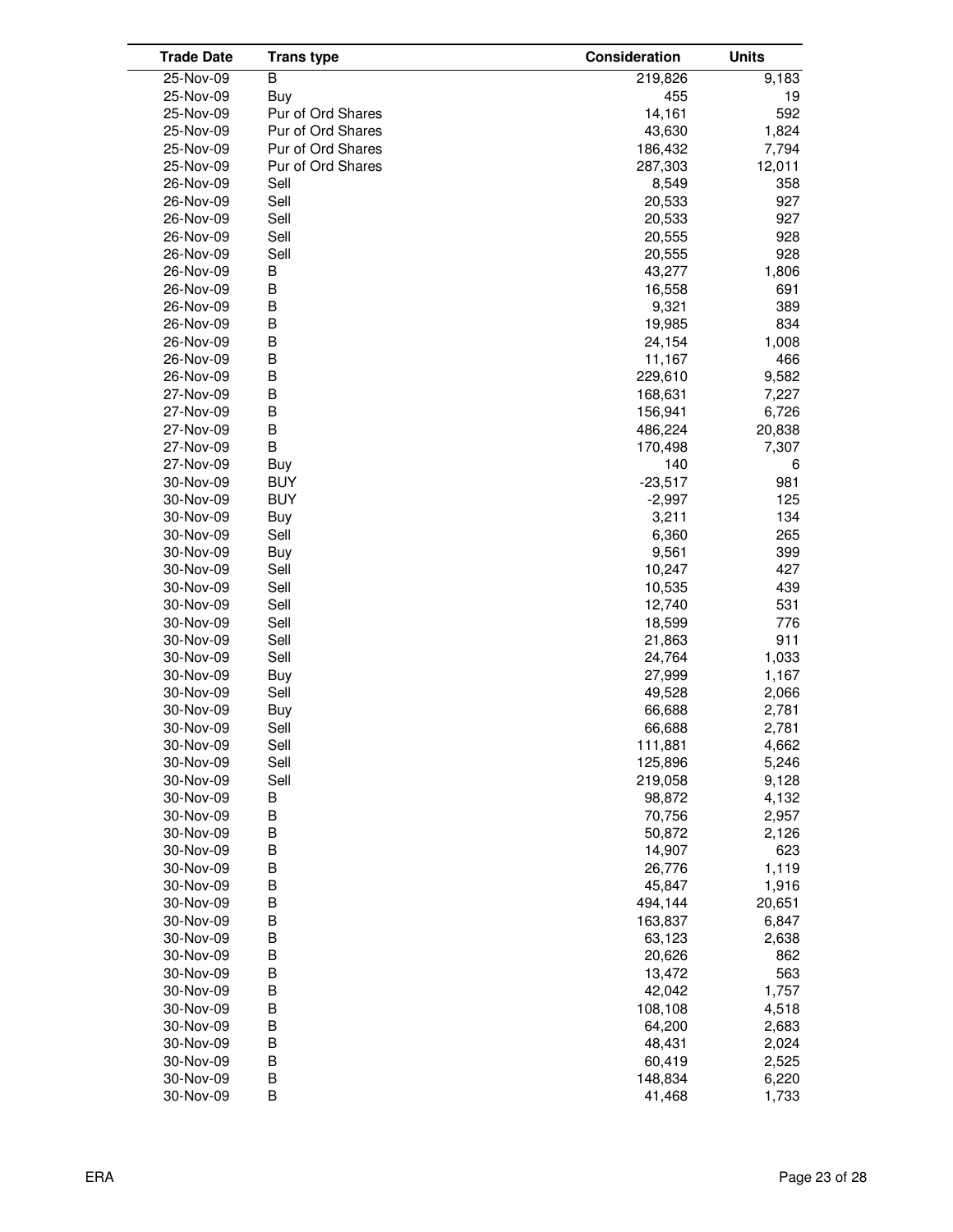| <b>Trade Date</b> | <b>Trans type</b> | Consideration | <b>Units</b> |
|-------------------|-------------------|---------------|--------------|
| 30-Nov-09         | B                 | 11,557        | 483          |
| 30-Nov-09         | B                 | 104,878       | 4,383        |
| 30-Nov-09         | B                 | 140,411       | 5,868        |
| 30-Nov-09         | B                 | 440,305       | 18,401       |
| 30-Nov-09         | Buy               | 1,148         | 48           |
| 01-Dec-09         | Sell              | 21,482        | 987          |
| 01-Dec-09         | Sell              | 21,482        | 987          |
| 01-Dec-09         | Sell              | 21,874        | 1,005        |
| 01-Dec-09         | Sell              | 21,874        | 1,005        |
| 01-Dec-09         | Buy               | 26,934        | 1,242        |
| 01-Dec-09         | Sell              | 49,535        | 2,092        |
| 01-Dec-09         | Buy               | 64,547        | 2,716        |
|                   |                   | 1,235         |              |
| 01-Dec-09         | Buy               |               | 52           |
| 02-Dec-09         | Buy               | 5,559         | 234          |
| 02-Dec-09         | Buy               | 6,352         | 267          |
| 02-Dec-09         | Sell              | 6,352         | 267          |
| 02-Dec-09         | Buy               | 9,360         | 394          |
| 02-Dec-09         | Buy               | 11,308        | 476          |
| 02-Dec-09         | Buy               | 13,114        | 552          |
| 02-Dec-09         | Buy               | 18,435        | 776          |
| 02-Dec-09         | Sell              | 22,071        | 1,003        |
| 02-Dec-09         | Sell              | 22,072        | 1,003        |
| 02-Dec-09         | Sell              | 22,115        | 1,005        |
| 02-Dec-09         | Sell              | 22,116        | 1,005        |
| 02-Dec-09         | Buy               | 29,672        | 1,249        |
| 02-Dec-09         | Buy               | 84,052        | 3,538        |
| 02-Dec-09         | Buy               | 103,461       | 4,355        |
| 02-Dec-09         | B                 | 48,701        | 2,061        |
| 02-Dec-09         | B                 | 165,741       | 7,014        |
| 02-Dec-09         | B                 | 43,456        | 1,839        |
| 02-Dec-09         | B                 | 11,272        | 477          |
| 02-Dec-09         | B                 | 43,739        | 1,851        |
| 02-Dec-09         | B                 | 25,379        | 1,074        |
| 02-Dec-09         | B                 | 22,094        | 935          |
| 02-Dec-09         | B                 | 52,033        | 2,202        |
| 02-Dec-09         | S                 | 782,248       | $-33,104$    |
| 02-Dec-09         | B                 | 62,643        | 2,651        |
| 02-Dec-09         | В                 | 307,190       | 13,000       |
| 02-Dec-09         | Buy               | 380           | 16           |
| 03-Dec-09         | <b>BUY</b>        | $-9,547$      | 400          |
| 03-Dec-09         | Sell              | 5,569         | 251          |
| 03-Dec-09         | Sell              | 5,569         | 251          |
| 03-Dec-09         | Sell              | 5,680         | 256          |
| 03-Dec-09         | Sell              | 5,680         | 256          |
| 03-Dec-09         | Buy               | 21,253        | 889          |
| 03-Dec-09         | Sell              | 29,178        | 1,222        |
| 03-Dec-09         | Buy               | 42,596        | 1,783        |
| 03-Dec-09         | Buy               | 58,552        | 2,454        |
| 03-Dec-09         | Sell              | 58,552        | 2,454        |
| 03-Dec-09         | Buy               | 61,941        | 2,596        |
| 03-Dec-09         | Sell              | 61,941        | 2,596        |
| 03-Dec-09         | Buy               | 88,974        | 3,729        |
|                   | Sell              | 88,974        |              |
| 03-Dec-09         |                   |               | 3,729        |
| 03-Dec-09         | Buy               | 322,277       | 13,507       |
| 03-Dec-09         | Sell              | 322,277       | 13,507       |
| 03-Dec-09         | B                 | 24,170        | 1,013        |
| 03-Dec-09         | B                 | 23,928        | 1,000        |
| 03-Dec-09         | B                 | 19,637        | 823          |
| 03-Dec-09         | В                 | 19,430        | 812          |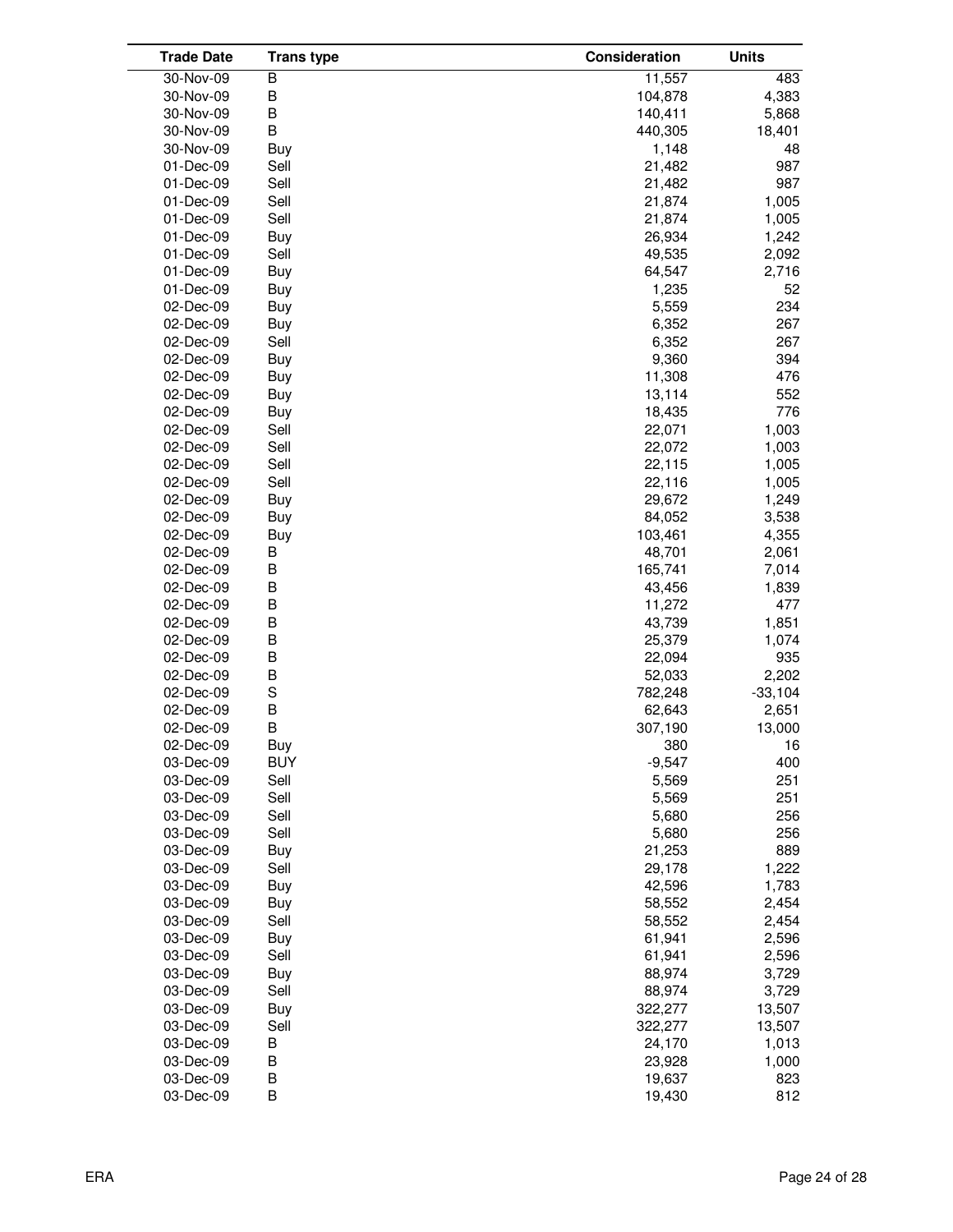| <b>Trade Date</b> | <b>Trans type</b>  | Consideration | <b>Units</b> |
|-------------------|--------------------|---------------|--------------|
| 03-Dec-09         | B                  | 28,990        | 1,215        |
| 03-Dec-09         | B                  | 28,690        | 1,199        |
| 03-Dec-09         | B                  | 7,063         | 296          |
| 03-Dec-09         | B                  | 7,011         | 293          |
| 03-Dec-09         | B                  | 8,089         | 339          |
| 03-Dec-09         | B                  | 8,016         | 335          |
| 03-Dec-09         | B                  | 146,310       | 6,132        |
| 03-Dec-09         | B                  | 144,765       | 6,050        |
| 03-Dec-09         | B                  | 17,489        | 733          |
| 03-Dec-09         | B                  | 17,324        | 724          |
| 03-Dec-09         | В                  | 5,536         | 232          |
| 03-Dec-09         | B                  | 5,480         | 229          |
| 03-Dec-09         | B                  | 5,225         | 219          |
| 03-Dec-09         | B                  | 5,216         | 218          |
| 03-Dec-09         | B                  | 22,476        | 942          |
| 03-Dec-09         | B                  | 22,277        | 931          |
| 03-Dec-09         | B                  | 12,145        | 509          |
| 03-Dec-09         | B                  | 12,060        | 504          |
| 03-Dec-09         | B                  | 18,062        | 757          |
| 03-Dec-09         | В                  | 17,898        | 748          |
| 03-Dec-09         | В                  | 36,697        | 1,538        |
| 03-Dec-09         | B                  | 36,323        | 1,518        |
| 03-Dec-09         | B                  | 5,941         | 249          |
| 03-Dec-09         | B                  | 5,886         | 246          |
| 03-Dec-09         | B                  | 26,604        | 1,115        |
| 03-Dec-09         | B                  | 26,345        | 1,101        |
| 03-Dec-09         | $\mathbf S$        | 565,506       | $-23,701$    |
| 03-Dec-09         | В                  | 32,521        | 1,363        |
| 03-Dec-09         | B                  | 32,207        | 1,346        |
| 03-Dec-09         | B                  | 148,552       | 6,226        |
| 03-Dec-09         | B                  | 146,655       | 6,129        |
| 03-Dec-09         | Buy                | 980           | 41           |
| 03-Dec-09         | Sale of Ord Shares | 53,828        | $-2,256$     |
| 04-Dec-09         | Buy                | 8,519         | 365          |
| 04-Dec-09         | Buy                | 819           | 35           |
| 04-Dec-09         | Sale of Ord Shares | 298,704       | $-12,787$    |
| 07-Dec-09         | Buy                | 5,119         | 225          |
| 07-Dec-09         | Sell               | 6,484         | 285          |
| 07-Dec-09         | Sell               | 15,106        | 664          |
| 07-Dec-09         | Buy                | 32,633        | 1,434        |
| 07-Dec-09         | Buy                | 45,318        | 1,992        |
| 07-Dec-09         | Buy                | 65,032        | 3,111        |
| 07-Dec-09         | Buy                | 108,826       | 4,767        |
| 07-Dec-09         | <b>Buy</b>         | 309,104       | 13,587       |
| 07-Dec-09         | Sell               | 309,104       | 13,587       |
| 07-Dec-09         | В                  | 125,608       | 5,484        |
| 07-Dec-09         | B                  | 112,552       | 4,914        |
| 07-Dec-09         | B                  | 320,089       | 13,975       |
| 07-Dec-09         | B                  | 115,507       | 5,043        |
| 07-Dec-09         | Buy                | 114           | 5            |
| 07-Dec-09         | Pur of Ord Shares  | 214,964       | 9,420        |
| 07-Dec-09         | Pur of Ord Shares  | 237,145       | 10,392       |
| 07-Dec-09         | Pur of Ord Shares  | 268,203       | 11,753       |
| 07-Dec-09         | Pur of Ord Shares  | 419,797       | 18,396       |
| 08-Dec-09         | Buy                | 5,468         | 241          |
| 08-Dec-09         | Buy                | 5,649         | 249          |
| 08-Dec-09         | Buy                | 5,967         | 263          |
| 08-Dec-09         | Buy                | 6,035         | 266          |
| 08-Dec-09         | Buy                | 7,419         | 327          |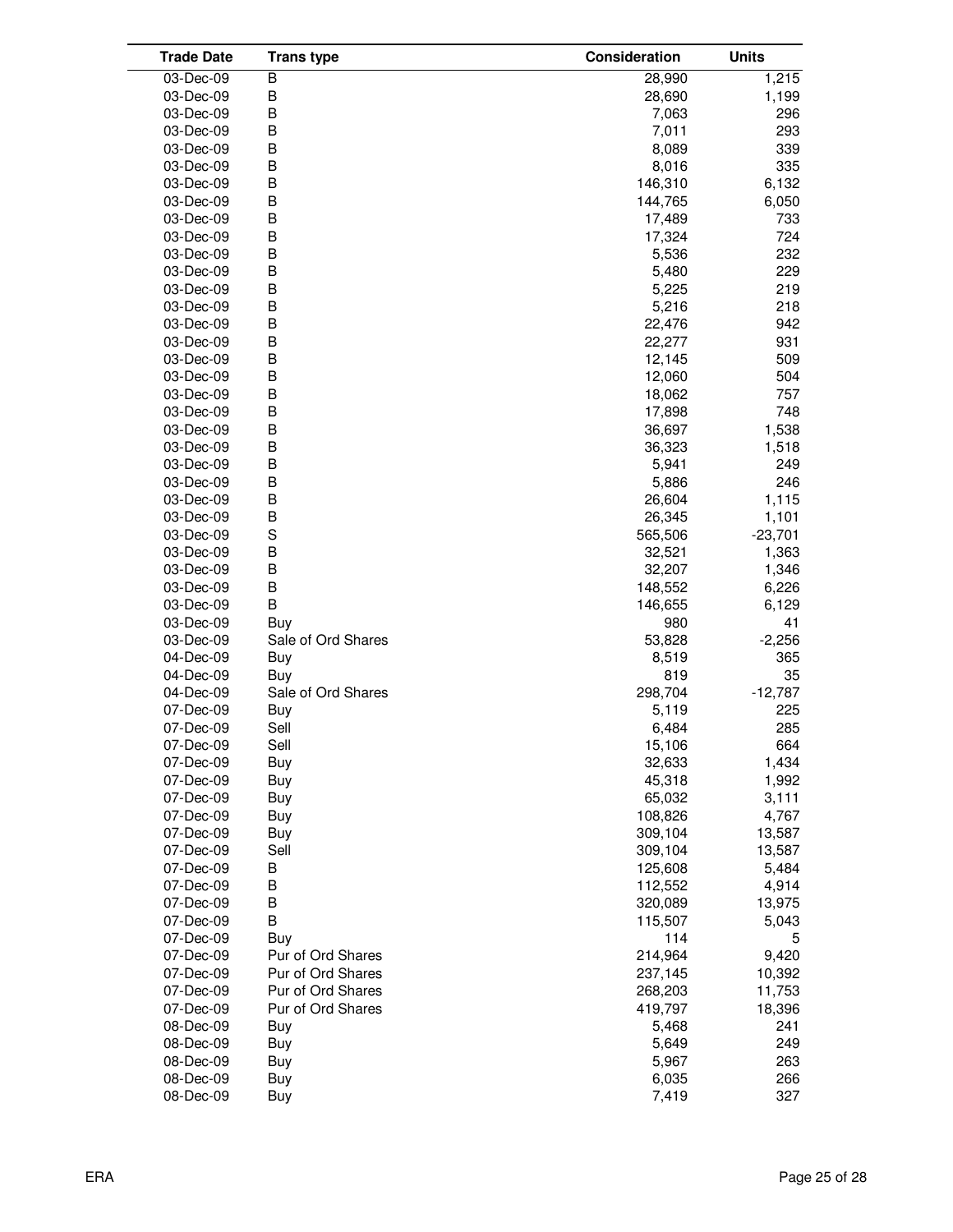| <b>Trade Date</b>      | <b>Trans type</b>  | Consideration    | <b>Units</b> |
|------------------------|--------------------|------------------|--------------|
| 08-Dec-09              | Buy                | 8,054            | 355          |
| 08-Dec-09              | Buy                | 11,389           | 502          |
| 08-Dec-09              | Buy                | 13,975           | 616          |
| 08-Dec-09              | Buy                | 17,810           | 785          |
| 08-Dec-09              | Buy                | 34,689           | 1,529        |
| 08-Dec-09              | В                  | 31,612           | 1,394        |
| 08-Dec-09              | B                  | 8,617            | 380          |
| 08-Dec-09              | B                  | 11,452           | 505          |
| 08-Dec-09              | B                  | 155,976          | 6,878        |
| 08-Dec-09              | B                  | 116,630          | 5,143        |
| 08-Dec-09              | B                  | 24,129           | 1,064        |
| 08-Dec-09              | B                  | 8,141            | 359          |
| 08-Dec-09              | $\mathsf B$        | 19,911           | 878          |
| 08-Dec-09              | B                  | 46,307           | 2,042        |
| 08-Dec-09              | B                  | 40,252           | 1,775        |
| 08-Dec-09              | B                  | 30,637           | 1,351        |
| 08-Dec-09              | B                  | 215,050          | 9,483        |
| 08-Dec-09              | Buy                | 181              | 8            |
| 08-Dec-09              | Sale of Ord Shares | 119,126          | $-5,311$     |
| 09-Dec-09              | Buy                | 13,236           | 589          |
| 09-Dec-09              | Buy                | 19,920           | 883          |
| 09-Dec-09              | Buy                | 20,957           | 929          |
| 09-Dec-09              | Buy                | 41,035           | 1,819        |
| 09-Dec-09              | Sell               | 50,048           | 2,235        |
| 09-Dec-09              | Buy                | 51,096           | 2,265        |
| 09-Dec-09              | Buy                | 151,123          | 6,699        |
| 09-Dec-09              | <b>Buy</b>         | 178,645          | 7,919        |
| 09-Dec-09              | Buy                | 195,225          | 8,654        |
| 09-Dec-09              | B                  | 82,727           | 3,669        |
| 09-Dec-09              | B                  | 58,218           | 2,582        |
| 09-Dec-09              | B                  | 65,929           | 2,924        |
| 09-Dec-09              | B                  | 20,203           | 896          |
| 09-Dec-09              | B                  | 16,775           | 744          |
| 09-Dec-09              | B                  | 16,437           | 729          |
| 09-Dec-09              | B                  | 305,701          | 13,558       |
| 09-Dec-09              | B<br>B             | 109,604          | 4,861        |
| 09-Dec-09              | B                  | 41,781           | 1,853        |
| 09-Dec-09<br>09-Dec-09 | B                  | 15,062<br>11,139 | 668<br>494   |
| 09-Dec-09              | B                  | 11,815           | 524          |
| 09-Dec-09              | B                  | 65,253           | 2,894        |
| 09-Dec-09              | B                  | 31,003           | 1,375        |
| 09-Dec-09              | B                  | 35,107           | 1,557        |
| 09-Dec-09              | B                  | 55,490           | 2,461        |
| 09-Dec-09              | B                  | 94,542           | 4,193        |
| 09-Dec-09              | $\sf B$            | 28,951           | 1,284        |
| 09-Dec-09              | B                  | 16,279           | 722          |
| 09-Dec-09              | B                  | 74,317           | 3,296        |
| 09-Dec-09              | B                  | 111,836          | 4,960        |
| 09-Dec-09              | B                  | 444,414          | 19,710       |
| 09-Dec-09              | Buy                | 338              | 15           |
| 10-Dec-09              | Sell               | 218,415          | 9,708        |
| 11-Dec-09              | Buy                | 6,006            | 267          |
| 11-Dec-09              | Buy                | 6,186            | 275          |
| 11-Dec-09              | Buy                | 7,221            | 321          |
| 11-Dec-09              | Buy                | 7,604            | 338          |
| 11-Dec-09              | Buy                | 11,068           | 492          |
| 11-Dec-09              | Buy                | 13,790           | 613          |
| 11-Dec-09              | Buy                | 16,962           | 754          |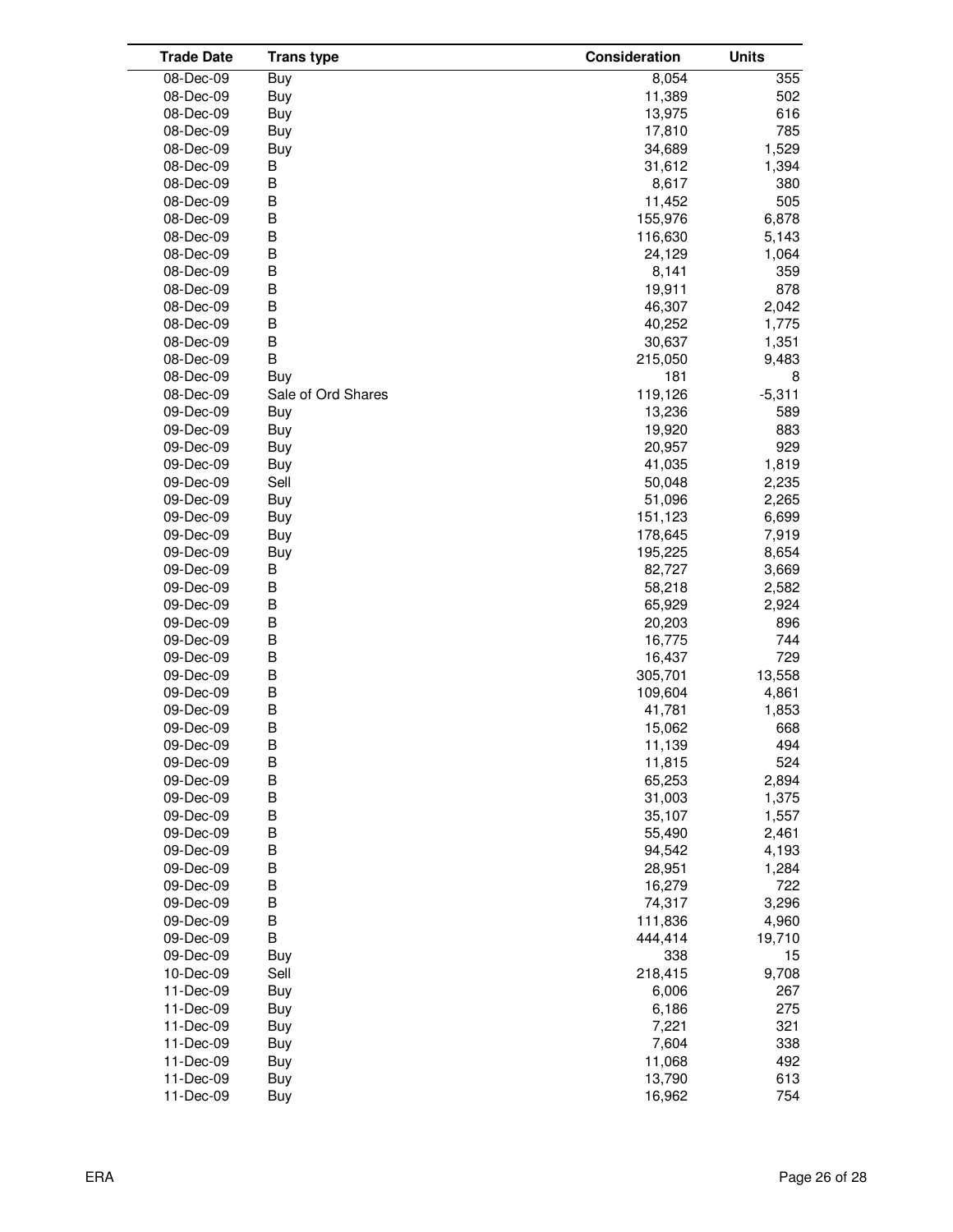| <b>Trade Date</b> | <b>Trans type</b> | Consideration | <b>Units</b> |
|-------------------|-------------------|---------------|--------------|
| 11-Dec-09         | Buy               | 19,526        | 868          |
| 11-Dec-09         | Buy               | 23,058        | 1,025        |
| 11-Dec-09         | Buy               | 25,128        | 1,117        |
| 11-Dec-09         | Buy               | 39,345        | 1,749        |
| 11-Dec-09         | Buy               | 70,502        | 3,134        |
| 11-Dec-09         | Buy               | 78,331        | 3,482        |
| 11-Dec-09         | Buy               | 91,693        | 4,076        |
| 14-Dec-09         | Buy               | 6,995         | 344          |
| 14-Dec-09         | Buy               | 6,996         | 344          |
| 14-Dec-09         | Buy               | 7,870         | 387          |
| 14-Dec-09         | Buy               | 7,870         | 387          |
| 14-Dec-09         | Sell              | 21,161        | 942          |
| 15-Dec-09         | Sell              | 4,984         | 223          |
| 15-Dec-09         | Buy               | 8,582         | 384          |
| 15-Dec-09         | Sell              | 8,582         | 384          |
| 15-Dec-09         | Buy               | 9,324         | 451          |
| 15-Dec-09         | Buy               | 9,324         | 451          |
| 15-Dec-09         | Buy               | 9,543         | 427          |
| 15-Dec-09         | Sell              | 9,543         | 427          |
| 15-Dec-09         | Buy               | 9,593         | 427          |
|                   |                   |               | 468          |
| 15-Dec-09         | Buy               | 9,676         |              |
| 15-Dec-09         | Buy               | 9,676         | 468          |
| 15-Dec-09         | Sell              | 16,307        | 730          |
| 15-Dec-09         | Buy               | 24,473        | 1,095        |
| 15-Dec-09         | Buy               | 26,351        | 1,179        |
| 15-Dec-09         | Sell              | 26,351        | 1,179        |
| 15-Dec-09         | Sell              | 32,793        | 1,468        |
| 15-Dec-09         | Buy               | 42,471        | 1,891        |
| 15-Dec-09         | Sell              | 45,415        | 2,032        |
| 15-Dec-09         | Buy               | 112,756       | 5,045        |
| 15-Dec-09         | Sell              | 112,756       | 5,045        |
| 16-Dec-09         | Buy               | 8,034         | 365          |
| 16-Dec-09         | Sell              | 14,615        | 664          |
| 16-Dec-09         | Buy               | 17,188        | 850          |
| 16-Dec-09         | Buy               | 17,189        | 850          |
| 16-Dec-09         | Buy               | 17,249        | 853          |
| 16-Dec-09         | Buy               | 17,250        | 853          |
| 16-Dec-09         | Buy               | 41,621        | 1,891        |
| 16-Dec-09         | Sell              | 41,621        | 1,891        |
| 16-Dec-09         | Sell              | 146,189       | 6,554        |
| 17-Dec-09         | Buy               | 8,242         | 365          |
| 17-Dec-09         | Buy               | 32,359        | 1,605        |
| 17-Dec-09         | Buy               | 32,359        | 1,605        |
| 17-Dec-09         | Buy               | 32,500        | 1,612        |
| 17-Dec-09         | Buy               | 32,501        | 1,612        |
| 17-Dec-09         | Sell              | 34,535        | 1,563        |
| 17-Dec-09         | Buy               | 76,253        | 3,376        |
| 17-Dec-09         | Sell              | 111,471       | 5,045        |
| 18-Dec-09         | Buy               | 27,253        | 1,330        |
| 18-Dec-09         | Buy               | 27,254        | 1,330        |
| 18-Dec-09         | Buy               | 27,335        | 1,334        |
| 18-Dec-09         | Buy               | 27,336        | 1,334        |
| 21-Dec-09         | Buy               | 7,857         | 380          |
| 21-Dec-09         | Buy               | 7,857         | 380          |
| 21-Dec-09         | Buy               | 8,332         | 403          |
| 21-Dec-09         | Buy               | 8,332         | 403          |
| 21-Dec-09         | Buy               | 12,046        | 953          |
| 21-Dec-09         | Sell              | 12,046        | 953          |
| 21-Dec-09         | Sell              | 17,828        | 753          |